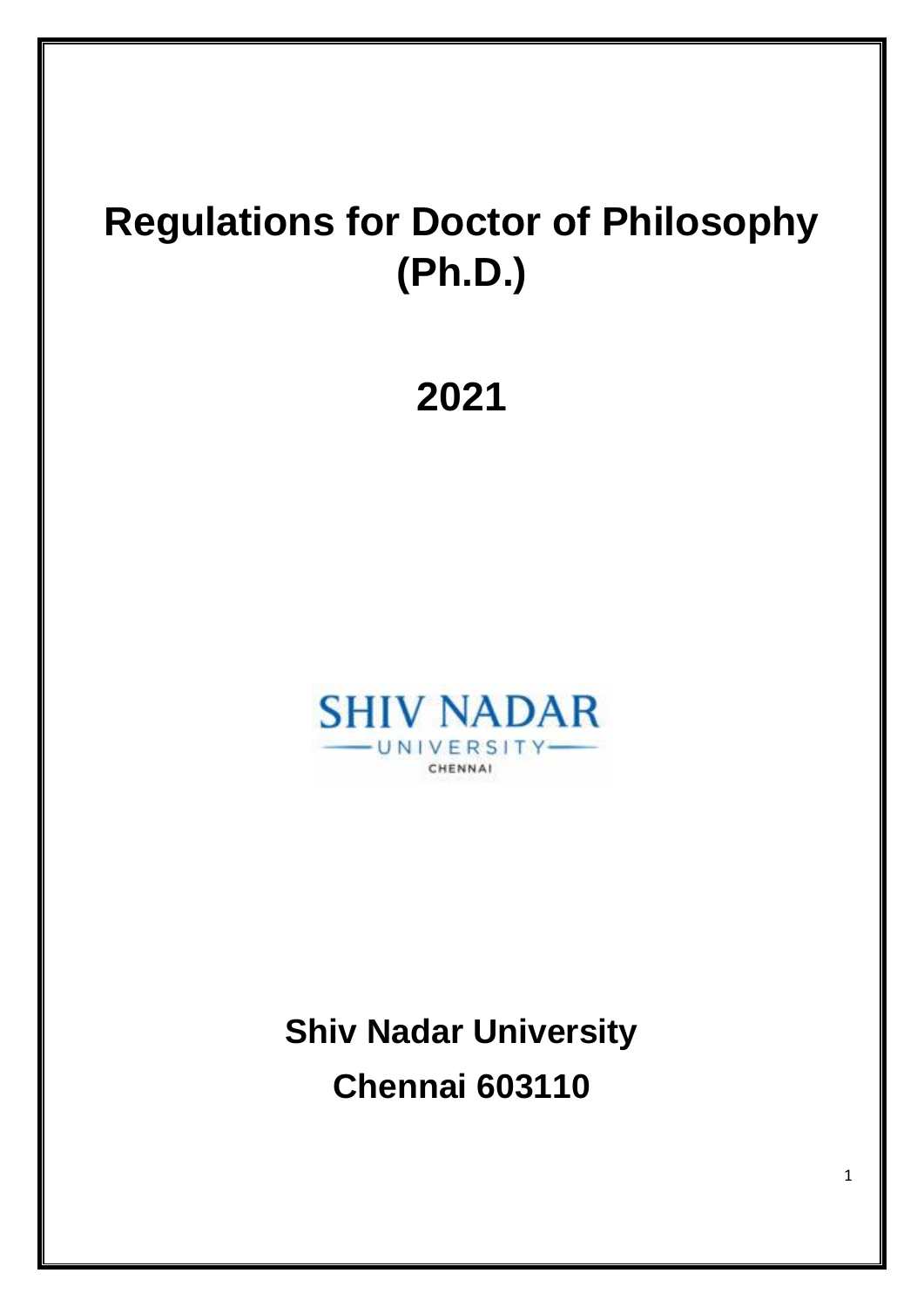### **Table of Contents**

| 1. |      |  |  |  |
|----|------|--|--|--|
| 2. |      |  |  |  |
| 3. |      |  |  |  |
|    | 3.1. |  |  |  |
|    | 3.2. |  |  |  |
|    | 3.3. |  |  |  |
| 4. |      |  |  |  |
| 5. |      |  |  |  |
| 6. |      |  |  |  |
|    | 6.1. |  |  |  |
|    | 6.2. |  |  |  |
|    | 6.3. |  |  |  |
| 7. |      |  |  |  |
| 8. |      |  |  |  |
| 9. |      |  |  |  |
|    |      |  |  |  |
|    |      |  |  |  |
|    |      |  |  |  |
|    |      |  |  |  |
|    |      |  |  |  |
|    |      |  |  |  |
|    |      |  |  |  |
|    |      |  |  |  |
|    |      |  |  |  |
|    |      |  |  |  |
|    |      |  |  |  |
|    |      |  |  |  |
|    |      |  |  |  |
|    |      |  |  |  |
|    |      |  |  |  |
|    |      |  |  |  |
|    |      |  |  |  |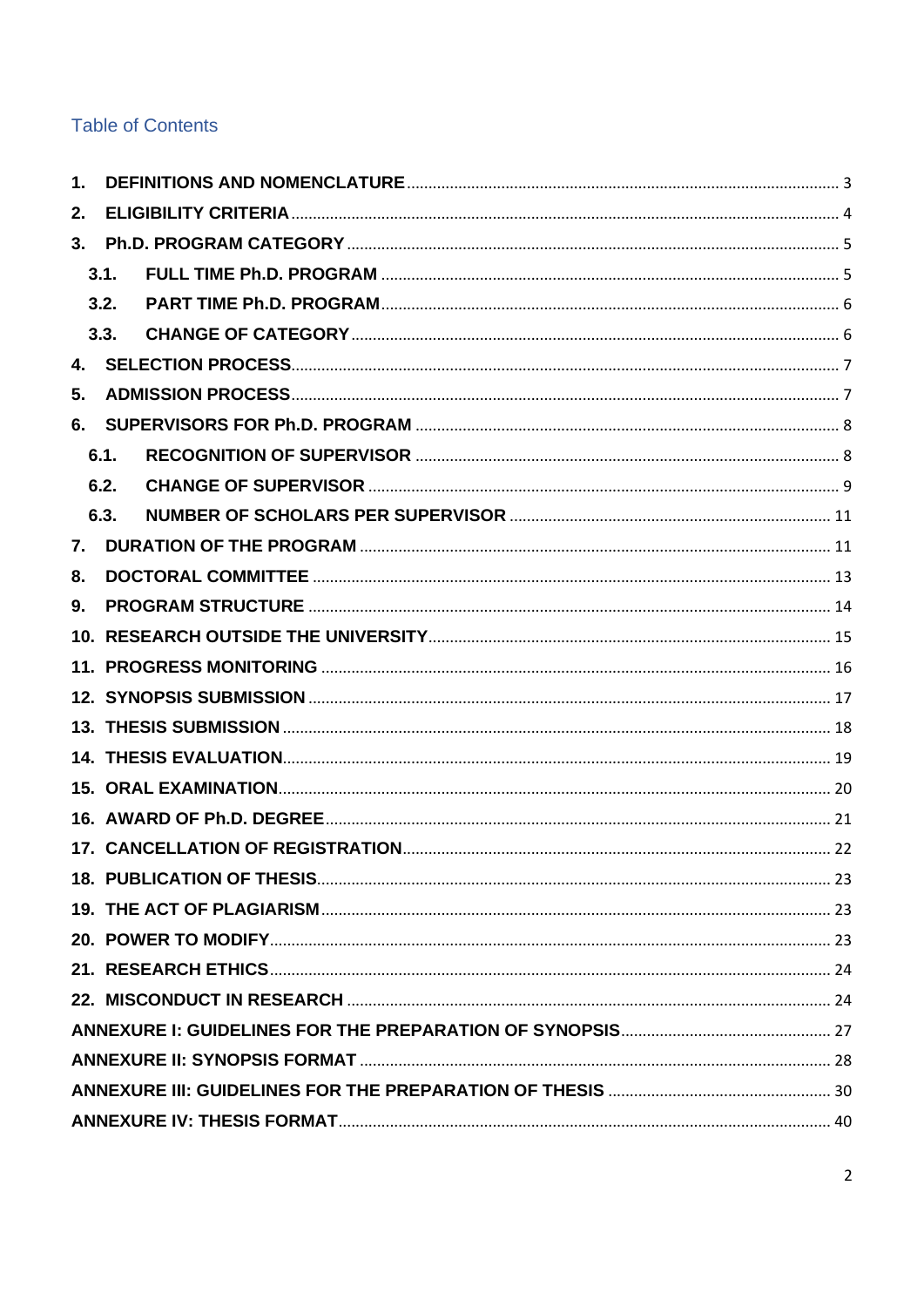#### <span id="page-2-0"></span>**1. DEFINITIONS AND NOMENCLATURE**

In the Regulations, unless the context otherwise requires,

- i. "University" means Shiv Nadar University Chennai, Tamil Nadu, 603110.
- ii. "Research Board" means the Board duly constituted by the Vice-Chancellor of the university to oversee the academic research activities of the university.
- iii. "Program" means doctoral program leading to the award of Ph.D. in Engineering/ Technology/ Science and Humanities / Management Sciences/ Commerce, etc.
- iv. "Chairperson" means Head of the Faculty.
- v. "Supervisor" means any faculty member of the university or outside the university who has been recognized by the university to guide the research scholars.
- vi. "Joint Supervisor" means a recognized supervisor to guide the scholars in interdisciplinary research that require more than one expert or to take care of the administrative and research responsibilities of the scholar.
- vii. "Head of the Department" means head of the department of the supervisor.
- viii. "Place of research" for the scholars shall be the department where the supervisor is working.
- ix. "Doctoral Committee" means a committee constituted by the university for each scholar to monitor the progress of his/her research work.
- x. "Scholar" means any candidate admitted by the university either under full-time or parttime category for pursuing research for the award of Ph.D. degree of the university.
- xi. "Specialization" means the discipline of the post graduate degree program such as Environmental Engineering, Applied Electronics, Physics, Finance, Commerce etc.
- xii. "Course work" means a theory subject of PG Program that is prescribed by the doctoral committee for the scholar to undergo as a part of the Ph.D. program requirement.
- xiii. "Publication" means full length research articles reporting new research findings in respective fields comprising presentations on new concepts, the development of innovative methods that include figures, tables, and references; the results of which havea general impact and contribute to the advancement of the particular field, and are always peer reviewed.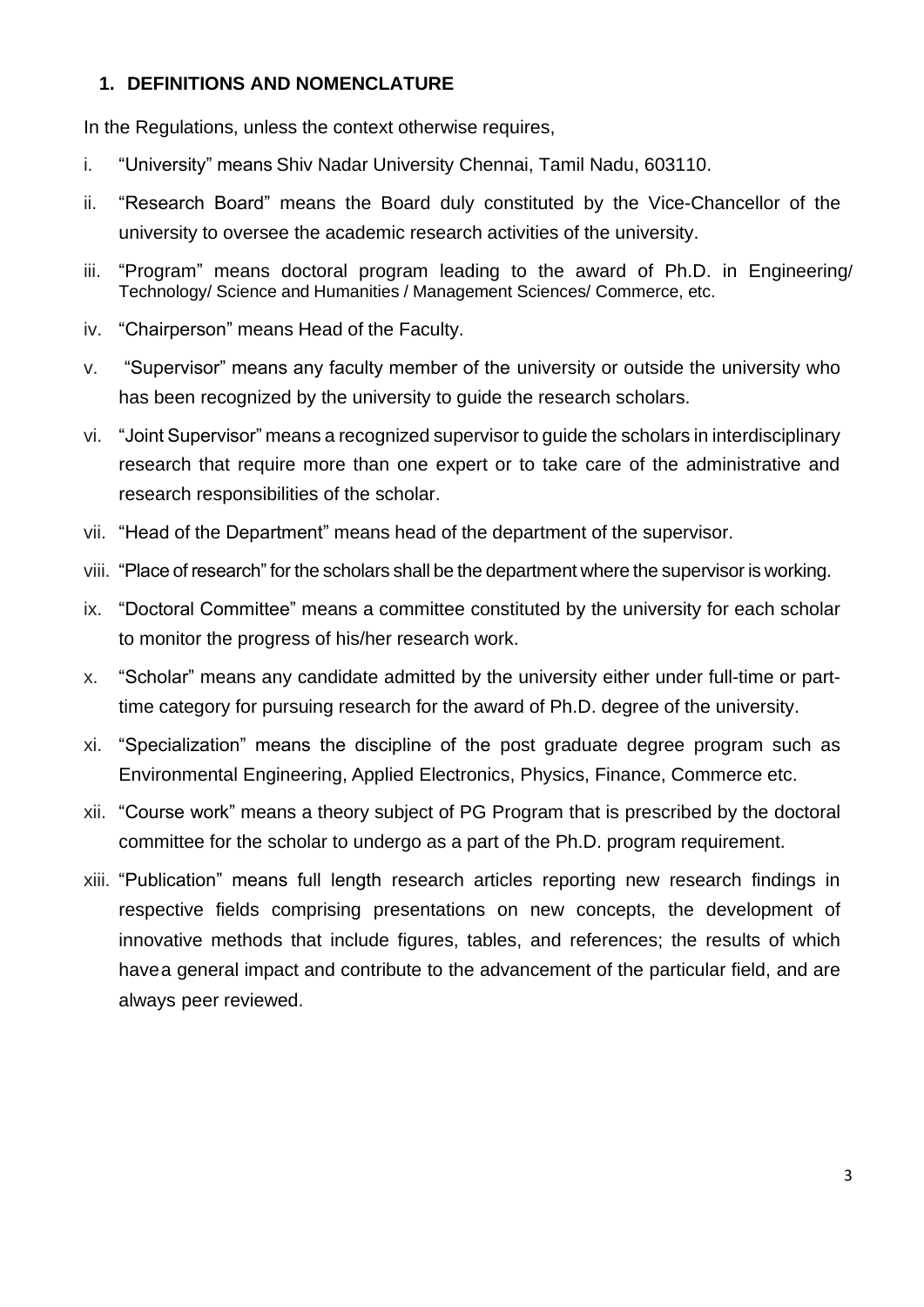### <span id="page-3-0"></span>**2. ELIGIBILITY CRITERIA**

- 2.1 Master's Degree of the university or any other UGC recognized university, or any other qualification recognized as equivalent thereto in the fields of study notified from time to time by the university.
- 2.2 A minimum of 60% marks or a CGPA of 6.0 on a 10-point scale in the qualifying examination.In case of SC/ST/differently-abled candidates, 55% marks or a CGPA of 5.5 on a 10-point scale.
- 2.3 Educational qualifications:

| Program |                              | <b>Qualification for Admission</b>                                    |  |
|---------|------------------------------|-----------------------------------------------------------------------|--|
| (i)     | Ph.D. Degree in Engineering/ | M. E./ M. Tech./ M. S. (By Research) in the                           |  |
|         | Technology                   | relevant branch of engineering or technology                          |  |
| (ii)    | Ph.D. Degree in Science and  | M. Sc./M. S (By Research) in the relevant                             |  |
|         | <b>Humanities</b>            | branch of science and humanities/ M.C.A/ M.A.                         |  |
|         |                              | (English/Communication/Mass Communication/                            |  |
|         |                              | Journalism/ Media Arts)                                               |  |
| (iii)   | Ph.D. Degree in Management   | MBA/ Post-Graduate Diploma in Business                                |  |
|         |                              | Management or Administration awarded by                               |  |
|         |                              | Indian Institute of Management (IIM)/ M.S (By                         |  |
|         |                              | Research) in<br>other<br>Management/<br>Any<br>permissible discipline |  |
| (iv)    | Ph.D. Degree in Commerce     | Master's degree in commerce or a related field                        |  |
|         |                              | <b>OR</b>                                                             |  |
|         |                              | B.Com. + CA/ ICWA                                                     |  |
| (v)     | Integrated Ph.D. in          | B. Tech./ B. E with a CGPA $> 8.5$                                    |  |
|         | Engineering/Technology/Mana  |                                                                       |  |
|         | gement                       |                                                                       |  |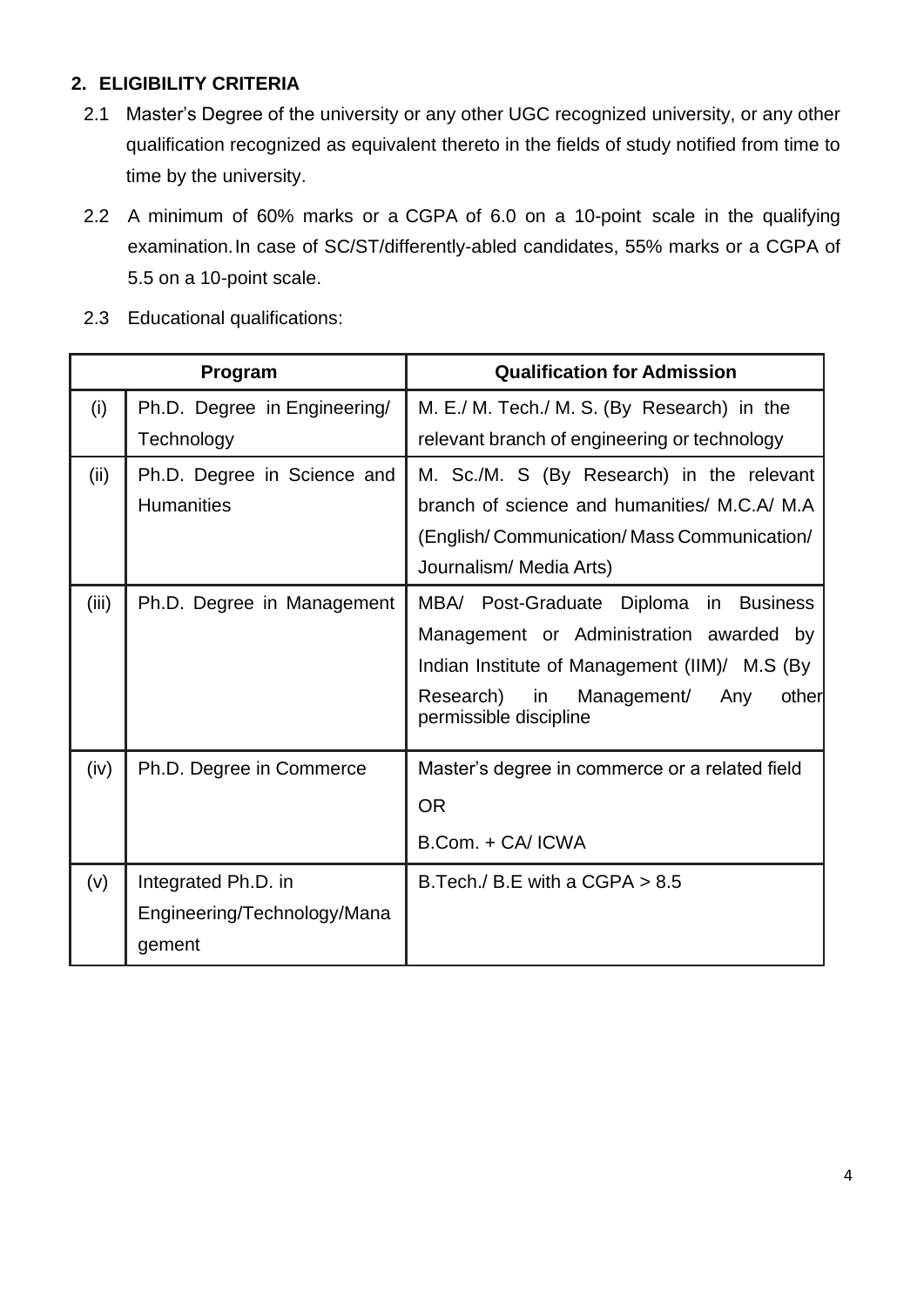#### <span id="page-4-0"></span>**3. Ph.D. PROGRAM CATEGORY**

Categories of Ph.D. Program available are: Full-time and Part-time. Candidates who satisfy the eligibility criteria as in Clause 2 are eligible to apply for Ph.D. Program.

#### <span id="page-4-1"></span>**3.1.FULL TIME Ph.D. PROGRAM**

- 3.1.1 Candidates under full-time category shall do research work in the university Departments that are approved research departments of the university, and should be available during the working hours for curricular and related activities.
- 3.1.2 Candidates who clear the selection criteria of the Ph.D. admission of the university and working in the projects undertaken from State/Central/Quasi-Government and fully funded projects in the university Departments shall register for the research Program under the supervisorship of the Principal Coordinator/Investigator of such projects. Such supervisors should be regular teaching faculty as well as recognized supervisors of this university. The scholar should be appointed in a project sanctioned by a funding agency/organization for a period of at least two years. Part employments in different spells or in different projects are not permitted. The Department/Centre where the project is undertaken should be one of the recognized research centers of the university and should also be the working place of the scholar. Project students enrolling as Ph.D. scholars shall go through the same selection process as the other regular candidates. On completion of the duration of the funded project prior to the completion of the Ph.D. requirements, the candidate shall be eligible for any funding support from the university until the completion of the Ph.D. defense.
- 3.1.3 Candidates in employment, who want to pursue full-time study, should be sponsored by their employer, and should avail leave for the minimum duration of the Program (Clause 7) and should get formally relieved from their duty to join the research Program.
- 3.1.4 Candidates who are sponsored by AICTE under Quality Improvement Program for teachers at other colleges and who satisfy the eligibility conditions shall apply for a Ph. D in the full-time category only, in the specializations as notified in the AICTE guidelines.
- 3.1.5 Candidates who are selected at national-level fellowship programs or by any recognized bodies and who satisfy the eligibility conditions as per the regulations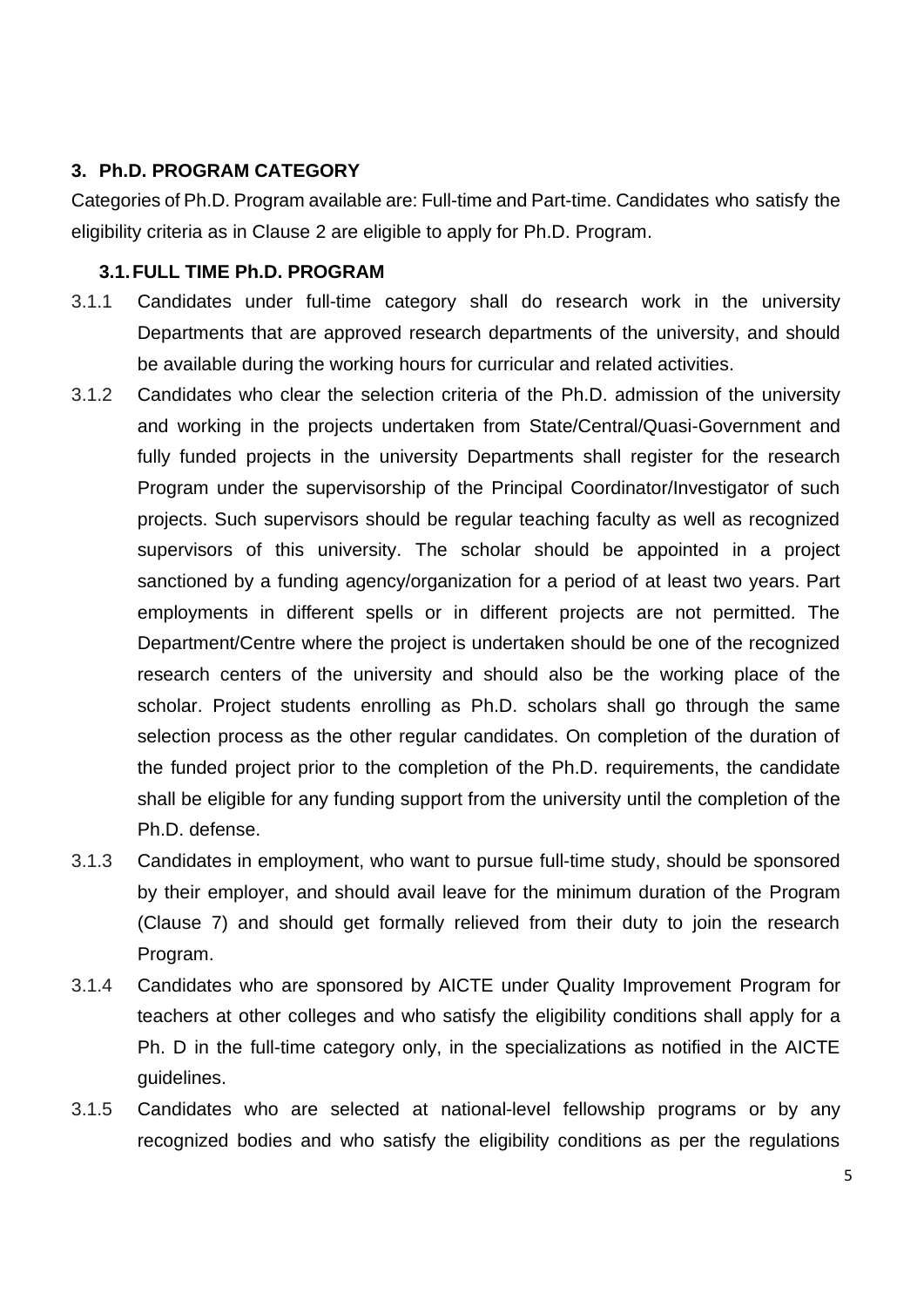shall apply for Ph. D in the full-time category in the respective specialization.

- 3.1.6 Foreign-nationals spGnsored by the government of India or their respective government on any exchange program and who satisfy the eligibility conditions as per the regulations shall apply for the full-time Ph. D in the respective specialization. Foreign nationals are not allowed to register for the part-time Ph.D. program.
- 3.1.7 Full-time scholars shall necessarily sign in the attendance register/biometric devices on all working days at the respective place of research.
- 3.1.8 Candidates with external registration shall necessarily sign in the attendance register on all working days at the respective place of research, for the duration they are residing in the university. After the residential term, they shall present their work for review on a monthly basis and get the approval from the Supervisor for satisfactory progress of the research work.
- <span id="page-5-0"></span>3.1.9 The full-time research scholars shall renew their registration every semester.

### **3.2.PART TIME Ph.D. PROGRAM**

The following categories of candidates are eligible to apply for a Ph. D in the part-time category:

### **3.2.1. Part Time Internal Scholars:**

Full-time teaching faculty members of university departments are eligible under this category. The nomenclature shall continue for such scholars as long as they are in service in the university.

#### *3.2.2. Part Time External Scholars*

- i. Candidates who work as full-time teaching faculty of self-financing colleges, government aided colleges or any other educational institutions that are approved by the AICTE/UGC within India.
- ii. Candidates who work in Industrial Units/R&D Departments/National Laboratories/ Units of Government/Quasi-Government or any other research laboratories within India, that are recognized by the university to do research with the university and are sponsored by the respective employer. The nomenclature shall continue for such scholars as long as they are in service in the above Institutions.
- iii. The place of research of the Scholar mentioned in the clauses 3.1.1 and 3.1.2 shall be the working place of the Supervisor.
- iv. The part-time research scholars shall renew their registration every semester.

#### <span id="page-5-1"></span>**3.3.CHANGE OF CATEGORY**

A change of category (part-time - full-time) shall be approved by the competent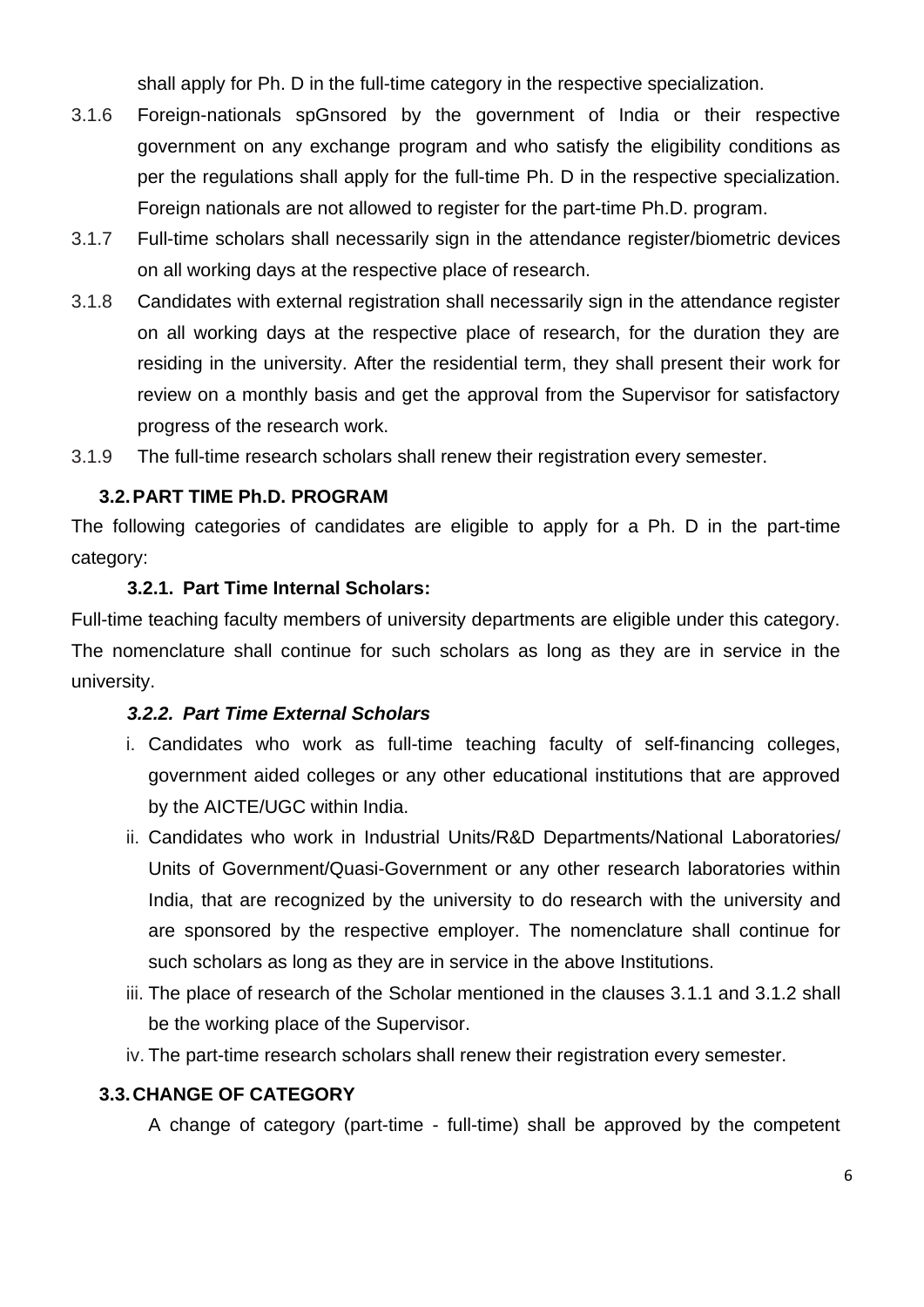authority only once during the tenure, subject to submission of necessary documents along with the recommendation of the Supervisor(s) and Head of the Department of the Supervisor and the Scholar. Change of category more than once may be considered only under extraordinary circumstances, if the reasons are deemed fit. Change of Category is permitted only for the scholars who have confirmed registration. In case of change of category from full-time to part-time or vice-versa, the minimum period shall be accounted for with whichever is higher. Candidates who opt for a change of category shall not be eligible for a continued fellowship (full-time to part-time) or application for fellowship (part-time to full-time).

#### <span id="page-6-0"></span>**4. SELECTION PROCESS**

- 4.1 The candidates desirous of registering for the Ph.D. program shall apply by filling all the relevant details mentioned in the online application form available in the university website and submitting it online on or before the stipulated due date as indicated in the notification issued from time to time. The university shall issue a notification for Ph.D. admission twice every year.
- 4.2 Incomplete applications or applications with false information in any respect shall be summarily rejected without any intimation to the candidate.
- 4.3 The university shall screen the applications as per the eligibility norms, and the Centre for Entrance Examinations shall conduct the written test for eligible candidates. **Candidates appearing for the written test should obtain the minimum marks as specified by the university to qualify for the interview process***. The final selection of the candidates for the Ph.D. admission shall be based on the overall marks secured by the candidates in the written test, qualifying examination (PG degree) and interview. The respective centres of research shall conduct the interview for the candidates who qualify the written test. The successful candidates selected for Ph.D. admission shall be shortlisted based on the cut-off marks fixed by the Research Board.*

#### <span id="page-6-1"></span>**5. ADMISSION PROCESS**

5.1 The selected candidate shall be admitted for the Ph.D. Program in the respective Faculty based on his/her PG qualification. The Research Board constituted by the Vice-Chancellor shall approve and recommend the short-listed candidates for admission to the Ph.D. program in the appropriate specialization, after giving due consideration to the interdisciplinary fields of research (if any).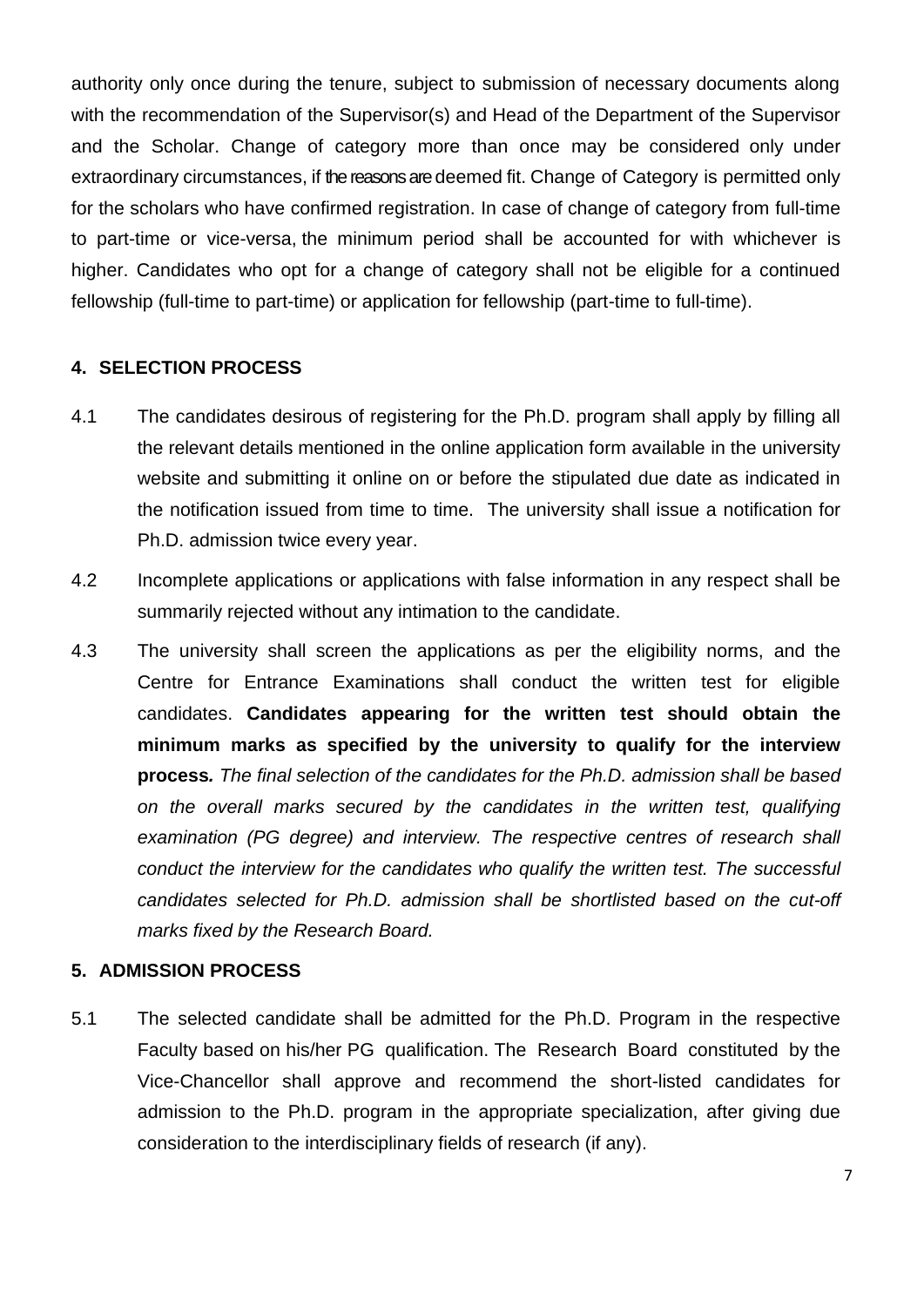- 5.2 The session of provisional registration for the Ph.D. program shall be either January or July of the year in which the candidate is admitted.
- 5.3 The selected candidates shall be provisionally registered for the Ph.D. program either in the current session in which the candidate is selected or in the subsequent session, failing which will lead to the cancellation of the candidature.
- 5.4 The progress of research of each candidate shall be monitored and evaluated by a Doctoral Committee (Clause 8).
- 5.5 The Scholar, Supervisor, Joint Supervisor, Doctoral Committee members and Examiners shall not be relatives to one another.

#### <span id="page-7-1"></span><span id="page-7-0"></span>**6. SUPERVISORS FOR Ph.D. PROGRAM**

#### **6.1.RECOGNITION OF SUPERVISOR**

- 6.1.1 The applicant (faculty member) should possess a Ph. D degree, preferably in the relevant areas he/she wishes to carry out the research. The regular full-time teaching faculty in the university Departments are eligible to apply for supervisorship for Ph. Ds to be awarded by the university.
- 6.1.2 The applicant faculty member should have research publications (preferably with SNU Chennai affiliation) in the regular issue of list of journals, with the following minimum requirements:
	- i. A Regular, full-time Professor shall have at least five publications in peer reviewed journals to his/her credit in the past three years.
	- ii. A Regular, full-time Associate Professor shall have at least three publications in peer reviewed journals to his/her credit in the past three years.
	- iii. A Regular, full-time Assistant Professor shall have at least two publications in peer reviewed journals to his/her credit in the past three years.
	- iv. Publications produced during the Ph.D. Program and after the completion of the Ph.D. Program shall be considered for processing the application.
	- v. Among the number of papers mentioned, at least one of the papers should be published after the completion of his/her Ph.D. Program.
	- vi. The published paper content should be in the relevant area of research of the applicant and within the scope of the journal. If self-plagiarism/plagiarism is ascertained in the publications of the applicant, the application will be summarily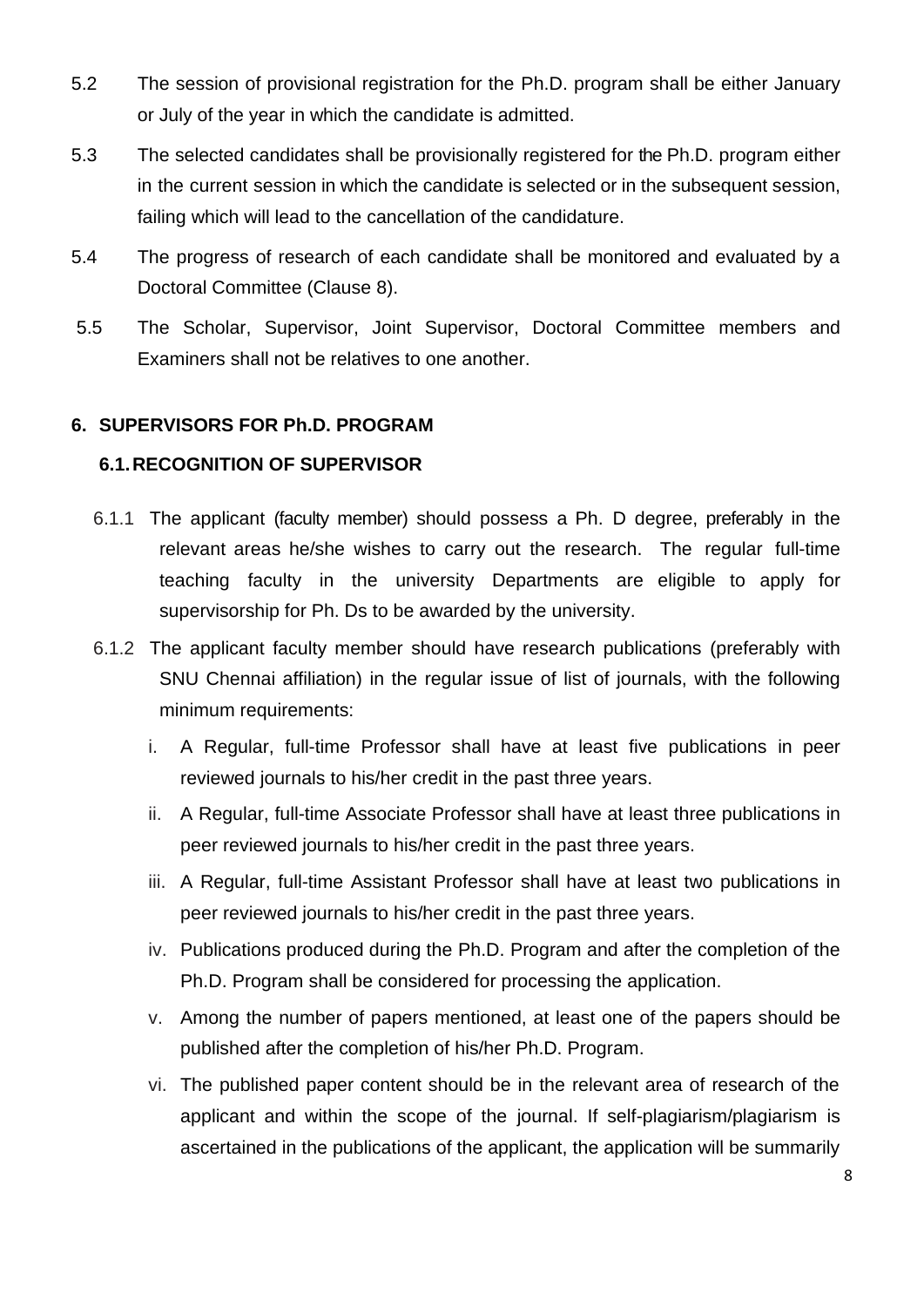rejected, and the applicant will not be permitted to apply for supervisorship for the next two years.

- 6.1.3 The applicant who fulfills the norms will be recognized as a supervisor by the university.
- 6.1.4 Supervisors working in any of the institutes recognized by AICTE/Nationalized laboratories in India, with Ph.D. degree (awarded) from a UGC recognized institution/university and satisfying the supervisorship norms of the university may function as joint supervisors.
- 6.1.5 For interdisciplinary research that requires more than one expert, the Joint Supervisor from other departments/institutions shall be approved by the competent authority based on the request of the supervisor and the recommendation of the Head of the department of the supervisor.
- 6.1.6 A Supervisor shall entertain fresh registration of scholars under his/her supervision up to three years prior to his/her superannuation or leaving service.
- 6.1.7 The recognized supervisors of this university shall not obtain supervisor-ship status from any other university. However, the recognized supervisors can function as joint supervisor for scholars working in association with other reputed universities after seeking appropriate permissions from this university.
- 6.1.8 Any violation of Ph.D. regulations by the supervisor/joint supervisor shall lead to the withdrawal of the supervisorship either permanently or for a maximum period of five years and they shall be debarred from guiding the existing scholars in the university during this period.

#### <span id="page-8-0"></span>**6.2.CHANGE OF SUPERVISOR**

- 6.2.1. When a supervisor of a scholar happens to be away from the university for less than six months duration, the supervisor can authorize the Head of the Department or another approved supervisor as in-charge supervisor for the candidate, based on mutual agreement, after seeking prior permissions and approvals from the competent authority.
- 6.2.2. When a supervisor of a scholar happens to be away from the university for more than six months and up to maximum of one year, he/she shall continue to guide the scholar, but a supervisor-in-charge (recognized supervisor of the university) shall be nominated by the competent authority based on the request of the supervisor and/or the recommendation of the Head of the Department of the supervisor to take care of the administrative responsibilities of the scholar. The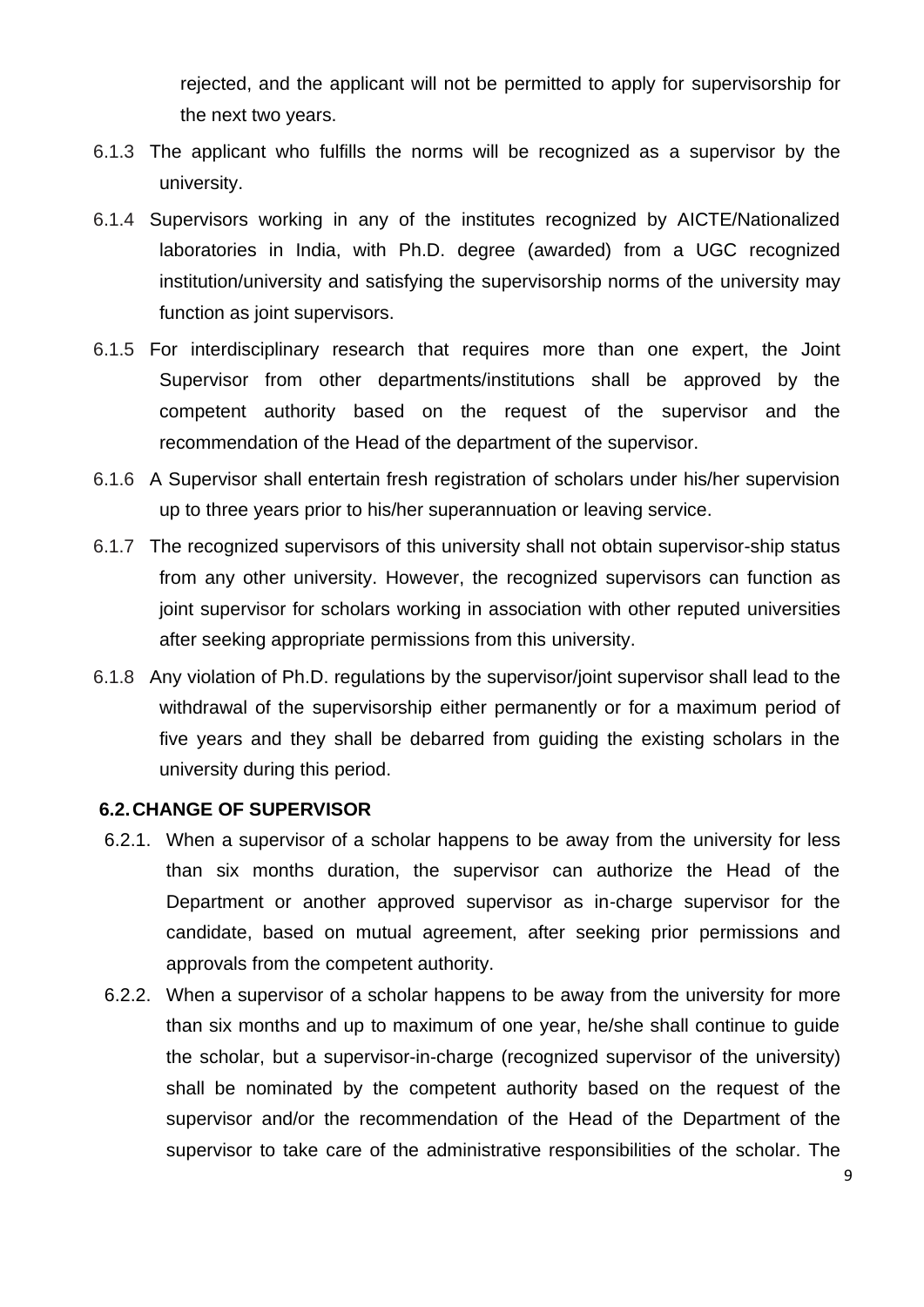nominated faculty shall continue as supervisor-in-charge until the supervisor returns or to a maximum period of one year.

- 6.2.3. Under extraordinary circumstances, if the supervisor of a scholar happens to be away from the university for more than one year, either the supervisor-in-charge may be nominated as the supervisor, or an alternate supervisor shall be nominated by the competent authority based on the request of the supervisor-incharge and the recommendation of the Head of the department.
- 6.2.4. The supervisor who retires from service shall continue to guide a scholar already registered under his/her guidance, provided the provisional registration of the scholar is confirmed, and the scholar submits the thesis within one year from the date of his/her superannuation/leaving-the-service based on his/her written request. If the scholar has not submitted the thesis within one year, a joint supervisor shall be nominated by the competent authority based on the request of the supervisor and/or the recommendation of the Head of the department of the supervisor.
- 6.2.5. When a supervisor migrates to other university, such supervisor's recognition will be cancelled. If some of the scholars had submitted their synopsis or thesis under their guide-ship, supervisors shall be permitted to continue to guide those scholars to complete their research program provided the scholar submits the thesis within one year from the date of migration of the supervisor. However, a joint supervisor from the department shall be nominated by the competent authority based on the request of the Supervisor and/or the recommendation of the Head of the department of the supervisor to take care of the administrative and research responsibilities of the scholar. In all other cases, an alternate supervisor shall be nominated by the competent authority based on the request of the supervisor and the recommendation of the Head of the department of the supervisor.
- 6.2.6. If faculty members leave the university, they can continue as a joint supervisor and continue to provide academic support, after seeking prior approvals from the university.
- 6.2.7. If the Institution in which the scholar works becomes a private university/college, such scholars shall be permitted to continue their research work in the university/college and to submit the thesis under the same supervisor with an approval from the competent authority, provided his/her provisional registration is confirmed. Otherwise, their registration shall be cancelled.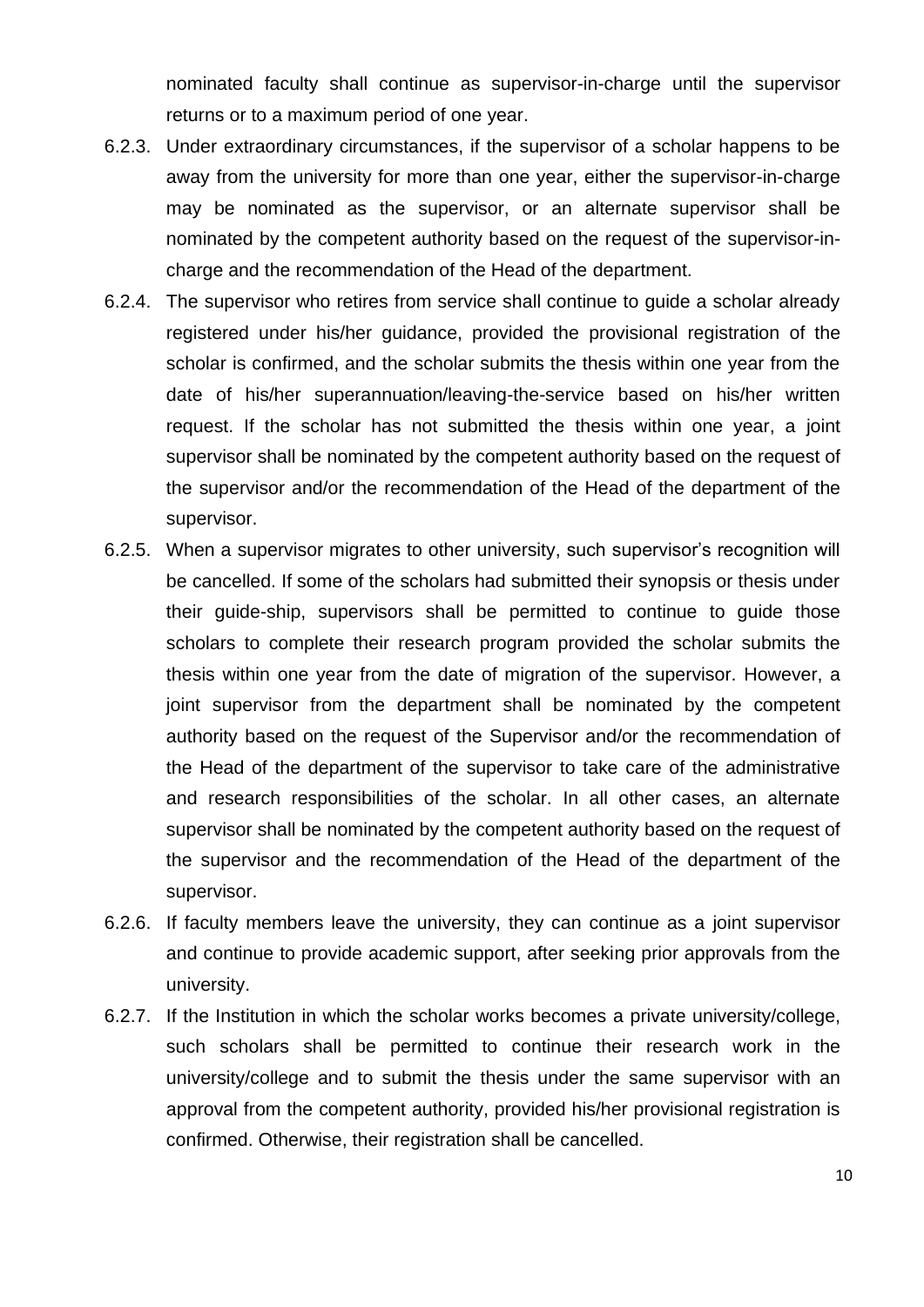- 6.2.8. If the scholar migrates to other university/Institution/public sector organization, such scholars shall be permitted to continue the research work in the university and to submit the thesis under the same supervisor with approval from the competent authority, provided his/her provisional registration is confirmed. In all other cases, the registration of such a scholar shall stand cancelled.
- 6.2.9. Change of supervisor for a research scholar shall be possible on valid reasons within the maximum period (clause 7) from the date of registration with the consent of both the present and proposed supervisors. In case, the scholar requests for a change of supervisor without the consent of the supervisor, the request shall be considered based on the recommendation of the committee constituted by the Vice-Chancellor. In such cases, the committee's decision is final. If a change of supervisor is approved, the scholar has to work for a minimum of one year with the new supervisor and synopsis shall be accepted only when the scholar has published at least one journal publication (out of the two mandatory publication during the term of the candidature) with the new supervisor.
- 6.2.10. The change of supervisor can be done only once during the entire duration of the program. Under extraordinary circumstances, further change in supervisor will be approved based on the recommendations from the Vice Chancellor.

#### <span id="page-10-0"></span>**6.3.NUMBER OF SCHOLARS PER SUPERVISOR**

- 6.3.1. A professor, who is a supervisor, shall guide a maximum of 7 scholars as supervisor/joint supervisor at any time.
- 6.3.2. An Associate Professor, who is a supervisor, shall guide a maximum of 5 scholars as supervisor/joint supervisor at any time.
- 6.3.3. An Assistant Professor shall guide a maximum of 3 scholars as supervisor/joint supervisor at any time.

#### <span id="page-10-1"></span>**7. DURATION OF THE PROGRAM**

- 7.1 The duration of the program and the time for submission of thesis are counted from the date of enrollment for the Ph.D. program.
- 7.2 The minimum duration of the program in Engineering and Technology, for fulltime/part-time shall be two/three years, respectively.
- 7.3 The minimum duration of the program in Science & Humanities for **full-time/ parttime** shall be **three/four** years, respectively.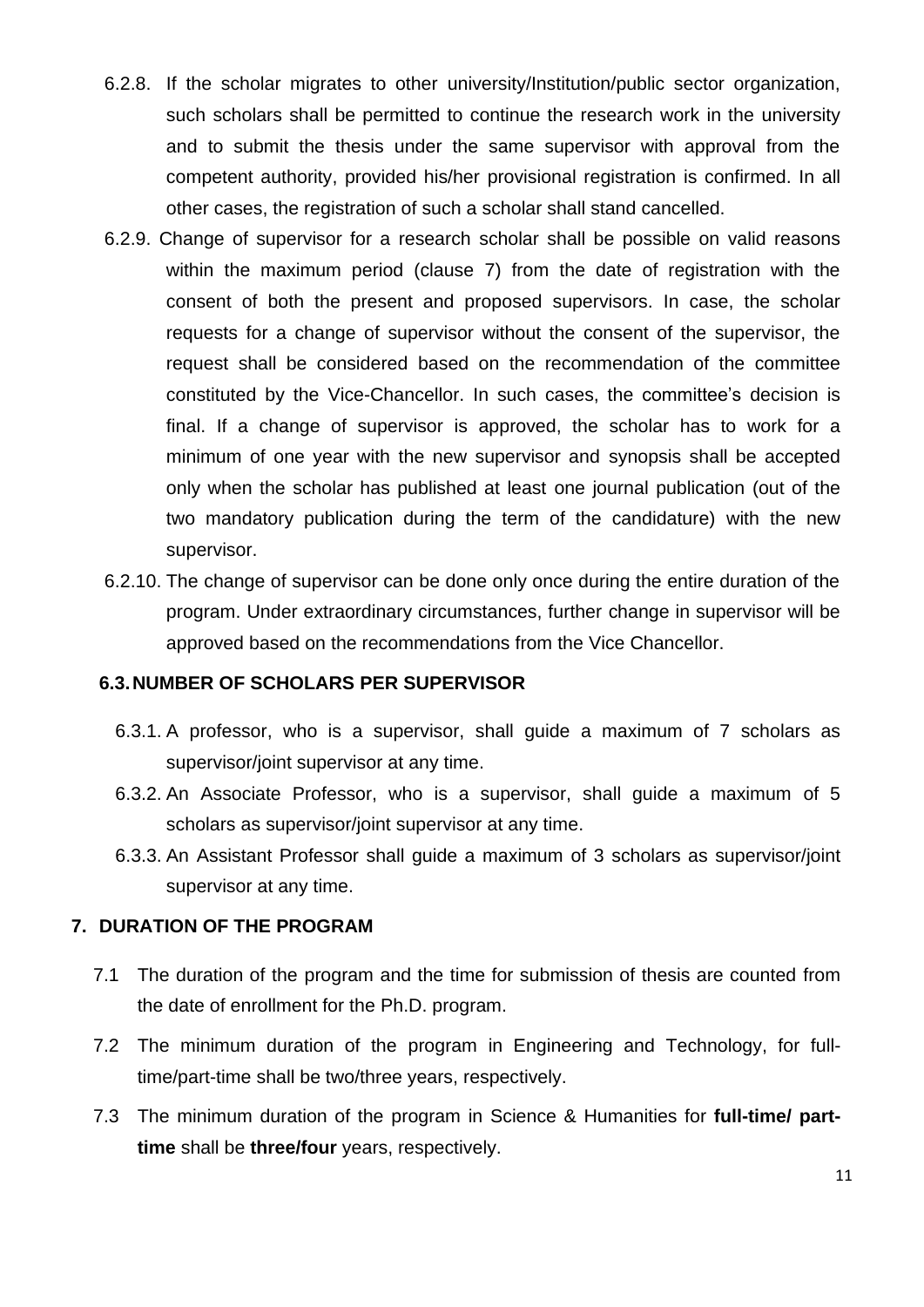- 7.4 The minimum duration of the program in Commerce and Management for **full-time/ part-time** shall be **three/four** years, respectively.
- 7.5 The competent authority shall permit, if the reasons are deemed fit, break of study forthe scholar under extraordinary circumstances such as medical grounds and other compelling reasons which warrant his/her absence from the program. However, the break of study period shall not be counted for the minimum duration of the program.
- 7.6 Break of study to scholars shall be granted up to a maximum of **one year.** Such requests with the recommendation of the supervisor and Head of the Department should reach the competent authority prior to availing the break of study. If prior permission is not sought and obtained, it will be considered as a case of discontinuation and action will be taken to cancel the registration of such scholars. Break of study period will be counted for the maximum duration of the program (Clause 7.8). The scholar should remit the semester fees during the break of study period.
- 7.7 For candidates who secure a pre-doctoral posting or exchange program in universities/labs/Institutions/Industries outside India, the duration of such posting shall be considered as part of the Ph.D. program in continuation with the years spent at the university. Such candidates are required to return to the university after the posting tenure, to complete the formalities of the Ph.D. degree. Candidates can opt for such postings after securing prior permissions from the university, failing which it will be considered as a case of discontinuation and action will be taken to cancel the registration of such scholars.
- 7.8 The maximum duration for the Program shall be six years for full-time and part-time scholars of all the faculty streams.
- 7.9 Extension of maximum duration: Scholars who do not submit the thesis within the maximum duration of the program (six years) shall apply for extension of time three months prior to the completion of six years with the recommendation of the supervisor. In such cases, a maximum grace period of one year, beyond the normal maximum period of six years shall be granted by the university to enable the scholar to submit the synopsis and thesis. However, the final grace period of six months shall be granted by the Vice- Chancellor only if the scholars submit the synopsis and apply for extension with the recommendation of the supervisor, at least one month prior to the expiry of the previous extension. Double the semester fees as prescribed from time to time shall be paid beyond the normal, maximum duration.
- 7.10 If the scholar fails to submit the thesis within the extended period of one and half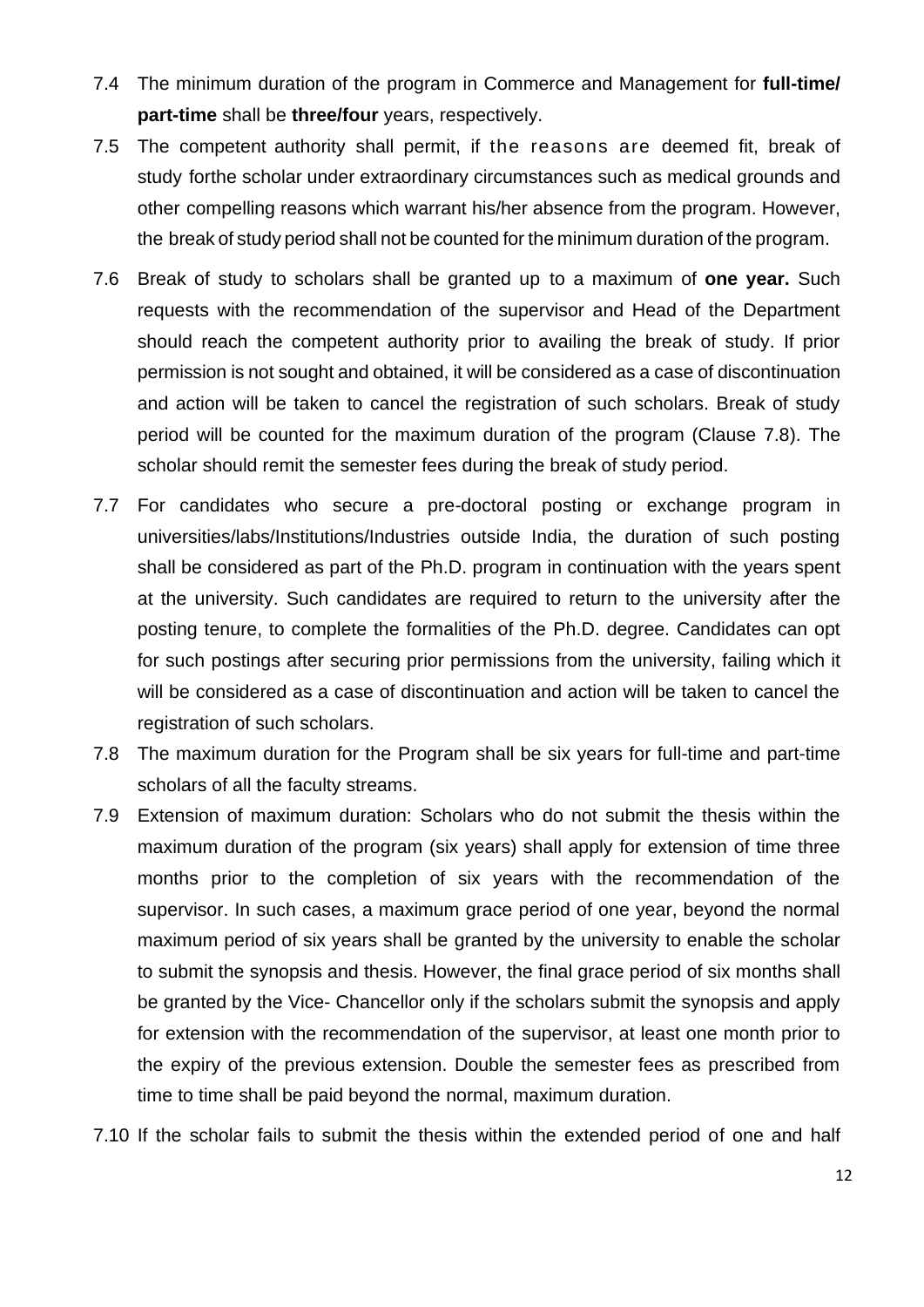years, the registration shall be cancelled, and the name removed from the rolls.

#### <span id="page-12-0"></span>**8. DOCTORAL COMMITTEE**

- 8.1 There shall be a Doctoral Committee for every scholar to monitor the progress of research work.
- 8.2 For every scholar, the supervisor shall furnish the details of the Doctoral Committee, which shall constitute of the following members:
	- a. Supervisor
	- b. Joint Supervisor(s) if any
	- c. Head of the Department Chairman
	- d. Expert Member 1: Faculty Member who is a Subject Matter Expert from the **Department**
	- e. Expert Member 2: Faculty member who is a Subject Matter Expert from the **Department**
	- f. Expert Member 3: Faculty Member from other Department, with expertise in the field of interest or related field.
- 8.3 The supervisor of the scholar shall be the convener of the Doctoral Committee.
- 8.4 The Joint Supervisor(s), if applicable, should also be a member of the Doctoral Committee.
- 8.5 The Head of the department/director of the centre shall forward the Doctoral Committee minutes to the competent authority. However, the details of Doctoral Committee should be given to the competent authority with a copy to Head of the Department well in advance. The minutes of the doctoral committee meeting will be approved only if prior information is received at the office of the competent authority at least three days before the doctoral committee meeting.
- 8.6 The competent authority shall permit, if the reasons are deemed fit, a change of a Doctoral Committee member for the scholar based on the request of the supervisor under thefollowing circumstances:
	- i. Topic of research changed before confirmation of the Provisional Registration.
	- ii. Doctoral Committee member is away from the place of work for more than 2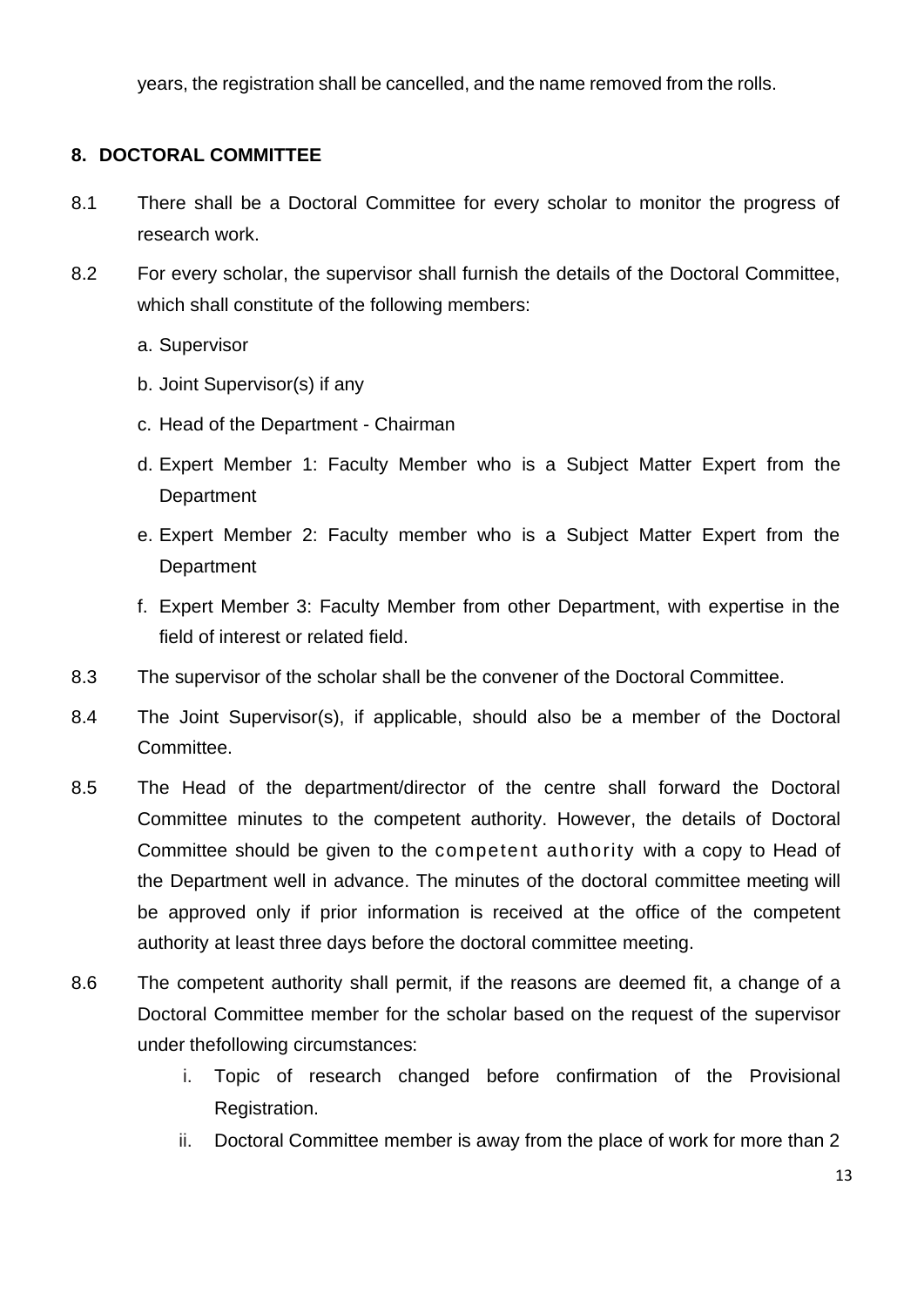years.

- iii. Doctoral Committee member is deceased.
- iv. Member does not respond to invitations to attend Doctoral Committee meetings.

In all the above cases or for any other compelling reasons, the Chairperson of the Committeeshall nominate an alternate Doctoral Committee member from the panel furnished bythe Supervisor.

### <span id="page-13-0"></span>**9. PROGRAM STRUCTURE**

#### 9.1 **COURSE WORK**

- 9.1.1 The Doctoral Committee of a scholar shall meet within three weeks from the date of communication of his/her joining to prescribe the course work relevant to the research.
- 9.1.2 A **minimum of four courses** with a total of 12 Credits (in total) relevant to the area of research and offered under any approved PG Program of the university/SSN College of Engineering/approved-MOOC shall be recommended by the Doctoral Committee. But the scholars shall not have undergone such course work earlier in their PG Program.
- 9.1.3 Only course work registered for after the first Doctoral Committee meeting shall be counted towards this requirement. Any course work already passed by the scholar prior to provisional registration shall not be counted for this purpose.
- 9.1.4 The scholar shall attend classes along with PG students and will be evaluated based on the standard grading scale approved by the university.
- 9.1.5 No change in the course work prescribed shall be made without the approval of the Doctoral Committee and if any change is required, the same should be informed to the department in advance.
- 9.1.6 The prescribed course work shall normally be completed within two years from the date of provisional registration for both full-time and part-time scholars. A maximum of two attempts are permitted for the scholar to pass a course, for both the part-time and full-time scholars, and the courses should be completed within three years from the date of provisional registration. If the scholar fails to complete the confirmation of provisional registration within three years after his/her registration for the Ph.D. program, the registration of the scholar shall stand cancelled.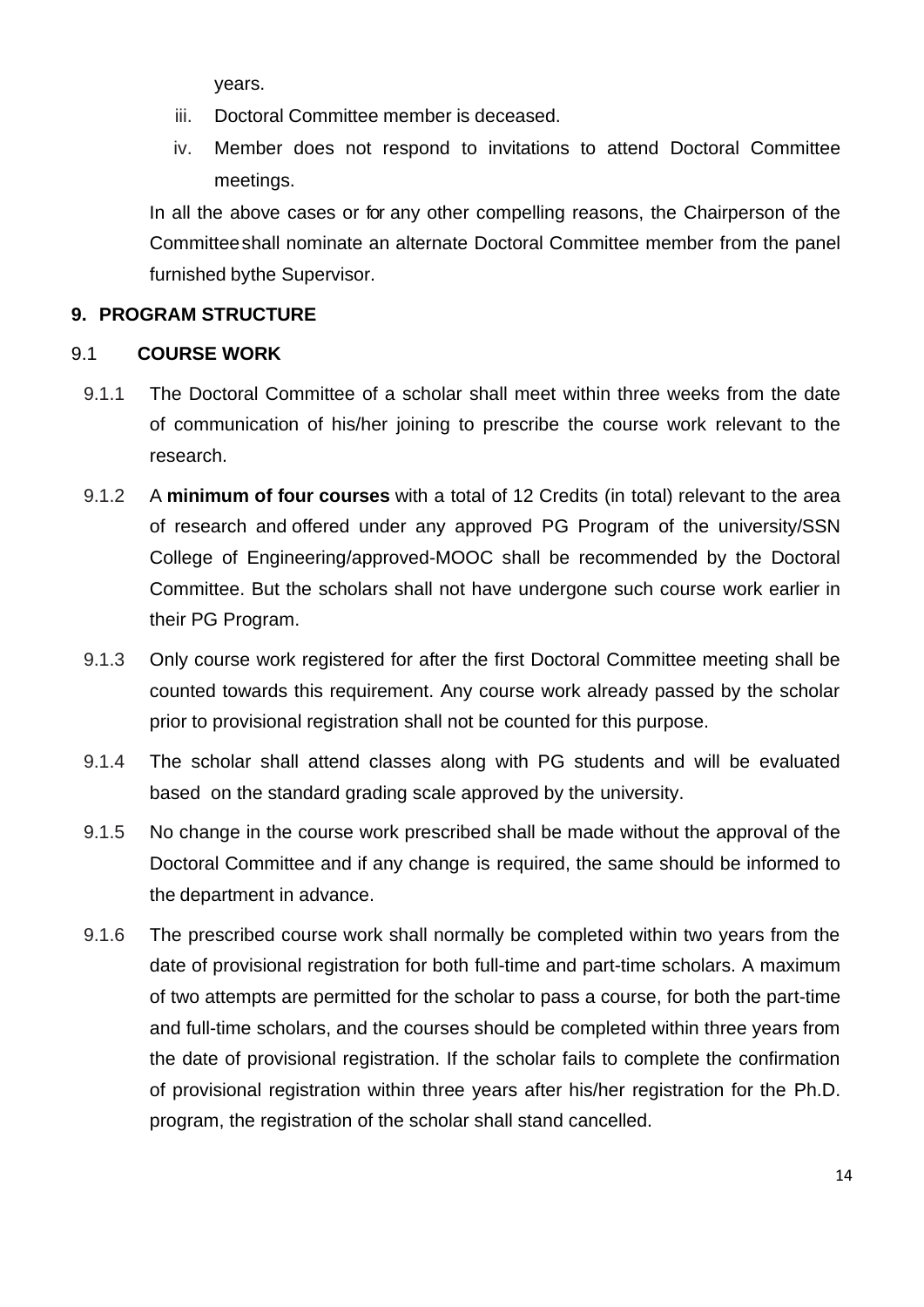- 9.1.7 The scholar cannot opt for regularly offered PG electives as a special elective. The scholar shall wait to undertake such course work till when it is offered to the PG students in theDepartment.
- 9.1.8 The scholars shall secure a **CGPA of 7.0 in the course work** in order to become eligible for the comprehensive examination. The scholar who fails to secure a CGPA of 7.0, he/she shall undertake one more course work relevant to the area of research offered under any approved PG program of the university with the recommendation of the Doctoral Committee or write the arrear examination (only once) for any one/two of the course work undertaken, to improve the CGPA to 7.0 (Best four courses shall be considered, if additional courses are undertaken). A pass in the Comprehensive Examination is required for provisional confirmation of Ph.D. registration.

#### 9.2 **COMPREHENSIVE EXAMINATION**

- 9.2.1 On the successful completion of the prescribed course work, as evidenced by the grade sheet issued by the Controller of Examinations, the Doctoral Committee shall conduct a Comprehensive (written and oral) Examination for every scholar to test the background knowledge of the scholar in the area of specialization within 6 months from the date on which the results of all the prescribed course work are declared. The Comprehensive Examination shall cover the topics in the specialization and allied areas. The result of the Comprehensive examination and the results of the course works shall be detailed in the minutes of the Doctoral Committee meeting and forwarded to the competent authority, for confirmation of the provisional registration and to proceed further with his/her research work, within two months from the date of the Comprehensive Examination.
- 9.2.2 If the performance of the scholar is not approved by the Doctoral Committee based on the results of Comprehensive Examination, a grace period of three months (within the maximum period of three years) shall be given, at the end of which the scholar shall be re-examined. If found fit, the scholar is provisionally confirmed and is permitted to proceed further with his/her research work. Otherwise, the candidature granted to the scholar shall be cancelled.

#### <span id="page-14-0"></span>**10.RESEARCH OUTSIDE THE UNIVERSITY**

10.1 The scholar shall be permitted to carry out his/her research in an institute/project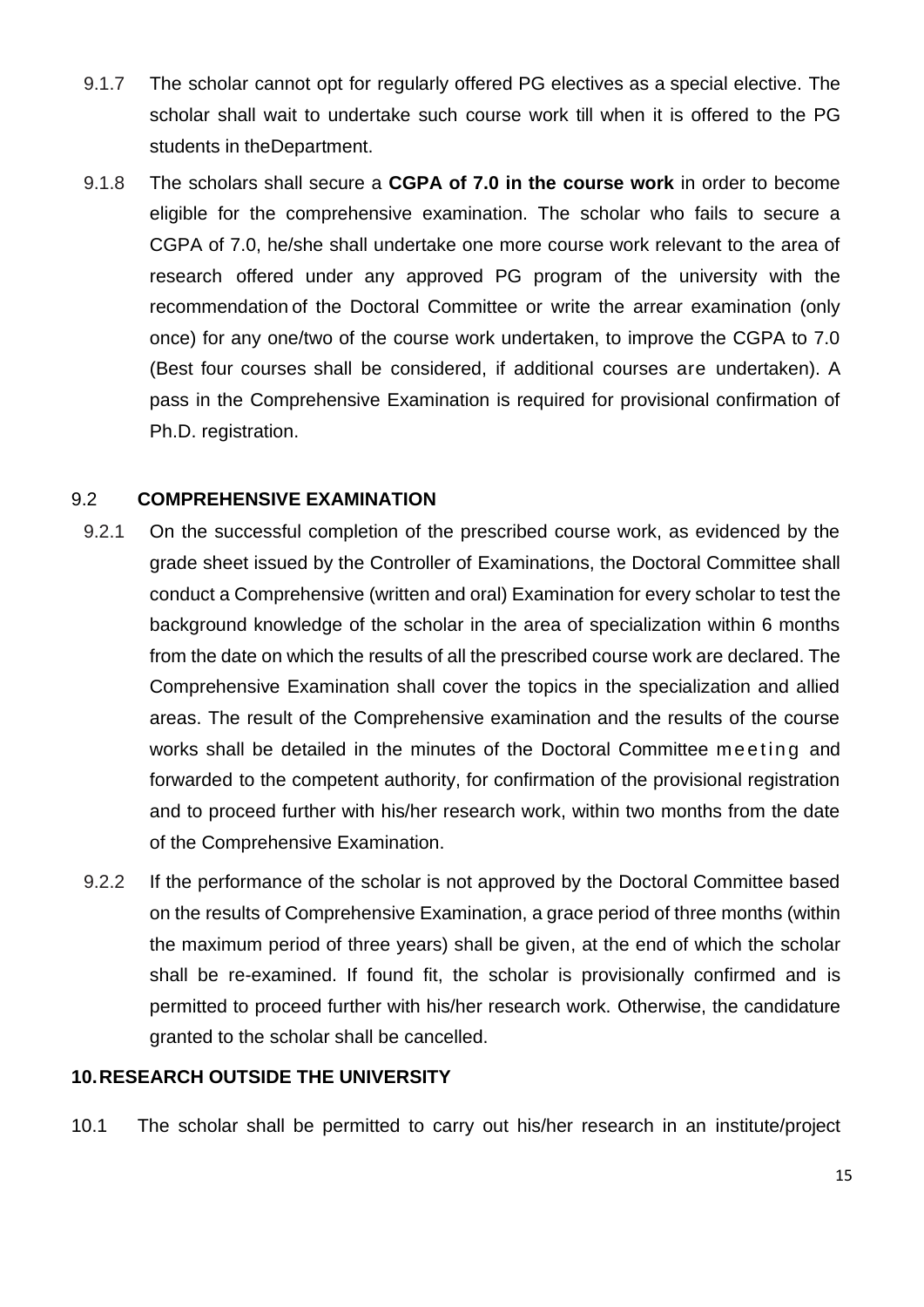(relevant to the research area) outside the university for a maximum period of one yearonly after the confirmation of the registration. Such request, from the scholar shall be approved by the university only if the same has been recommended by the supervisor and forwarded by the Head of the Department of the supervisor.

- 10.2 The scholars shall be permitted to do research outside the university on related fellowship Programs for a period up to one year, with prior approval from the competent authority only after the confirmation of the registration.
- 10.3 The scholars who carry out research outside the university shall submit the Synopsis only after a minimum period of one month on his/her return. The papers published during such period of outside assignment should be relevant to the area of research and should carry the scholar as first author and corresponding author.
- 10.4 The registration of a scholar continuing his/her research outside the university beyond the approved period shall stand cancelled automatically.

#### <span id="page-15-0"></span>**11.PROGRESS MONITORING**

- 11.1 Commencing from the date of provisional registration till the submission of thesis, all research scholars shall submit the progress report and registration renewal form in the prescribed format duly signed by the Supervisor and Head of the Department of the supervisor and Head of the Department of the part-time Scholar at least three weeks before the end of every semester, without which the scholars shall not be permitted to pay the semester fee**.**
- 11.2 One seminar presentation shall be made by the scholar before the confirmation of the provisional registration and another presentation prior to the submission of synopsis. Prior information should be passed on to the competent authority for seeking approval. Both seminars shall be open to faculty members and research scholars and should be conducted at the working place of the supervisor.
- 11.3 After the confirmation of provisional registration, the progress made by the research scholars shall be reviewed by the Doctoral Committee once a year.
- 11.4 Full-time research scholars shall sign the attendance register in the Department of the supervisor on all working days and a copy of the same attested by the Head of the Department should be submitted along with the progress report. They are eligible for a total of 15 days leave every semester and a maximum of 30 days in a calendar year, which they shall avail after obtaining permission from the supervisor and Head of the Department. However, those scholars who are availing financial assistance from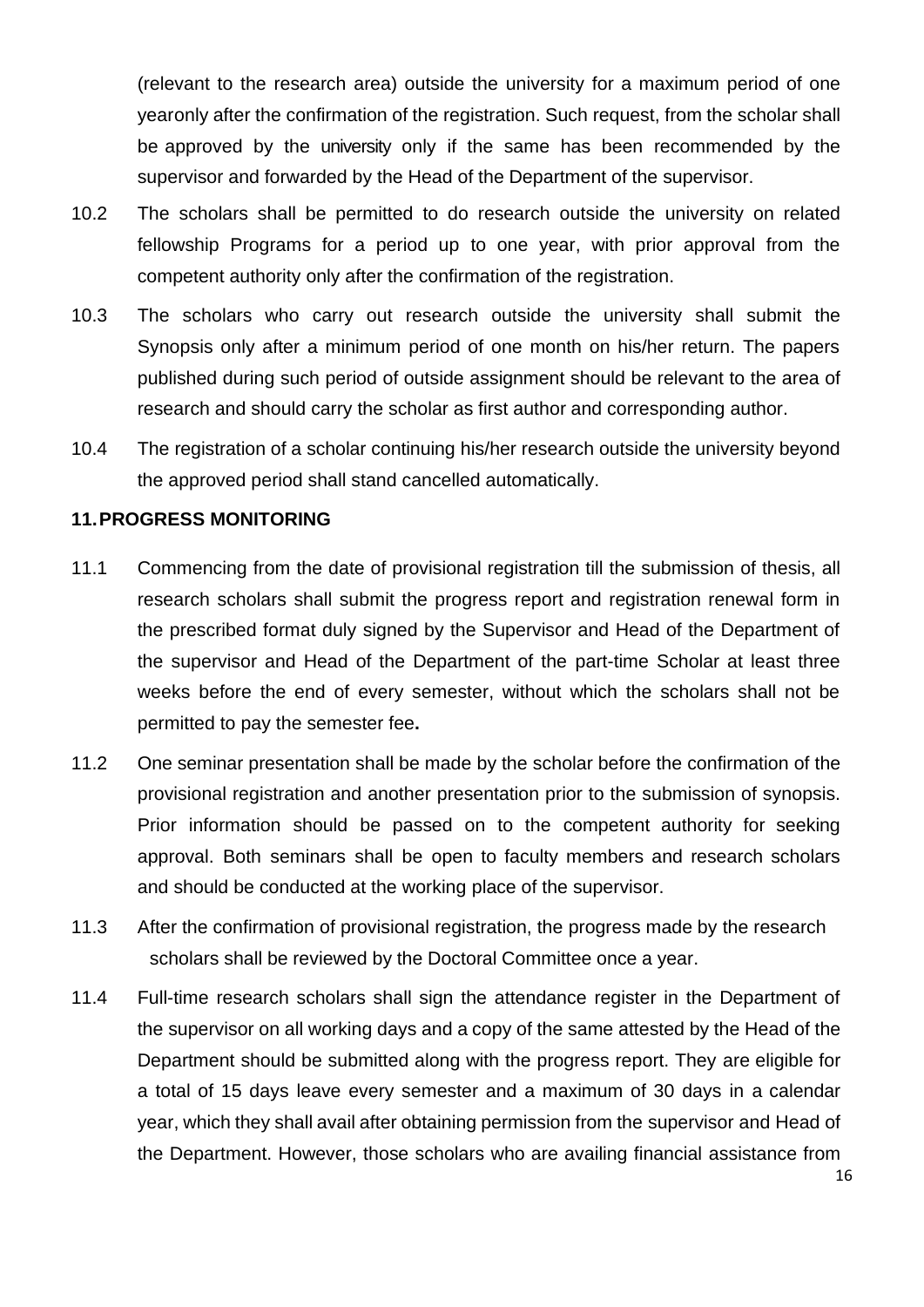a funding agency shall be governed by the rules of the respective agency. The part time scholars should meet their respective supervisors at least once a month.

#### <span id="page-16-0"></span>**12.SYNOPSIS SUBMISSION**

- 12.1 The scholar shall be permitted to submit the synopsis only after obtaining the confirmation of provisional registration and completion of the minimum duration of the program applicable to the scholar. However, a scholar shall be permitted to submit the synopsis (after obtaining confirmation) three months prior to the completion of his/her minimum duration, provided the scholar has published two research articles (in the journal concerned) in the regular issue of the referred impact factor journals in the field of specialization as first author or second author, based on his/her research work and specifically recommended by the Doctoral Committee. The content of the published paper should be within the scope of the Journal.
- 12.2 The Synopsis shall be accepted only when the scholar has published at least two research-article (in the regular issue of the refereed journal concerned) after joining the program in the field of specialization based on his/her research work as first author or second author or with one patent granted based on his/her research work. The filing date of the patent should be after the date of provisional registration of the Ph.D. program. The content of the published paper should be within the scopeof the Journal. The corresponding author shall be either scholar or supervisor or joint supervisor. Publications of the scholars where another PG student is a corresponding author shall not be considered for processing of his/her synopsis. The scholar shall not publish research articles with similar contents in part or full in more than one journal, which would result in self plagiarism. For exceptional cases, the university shall take decisions on a case-by-case basis.
- 12.3 The scholar shall submit the synopsis at the university only if he/she has completed the confirmed registration and possesses one journal publication.
- 12.4 The synopsis shall be accepted at the Centre only if the Doctoral Committee approves that the quality and quantity of research that appears in the final thesis is sufficient for further examination of the thesis.
- 12.5 The scholar shall submit a copy of the Synopsis of his/her research work prepared in accordance with the format and specification prescribed, to the Doctoral Committee through the supervisor and joint supervisor(s) (if applicable) at the time of the Doctoral Committee meeting. At the time of the synopsis approval meeting of the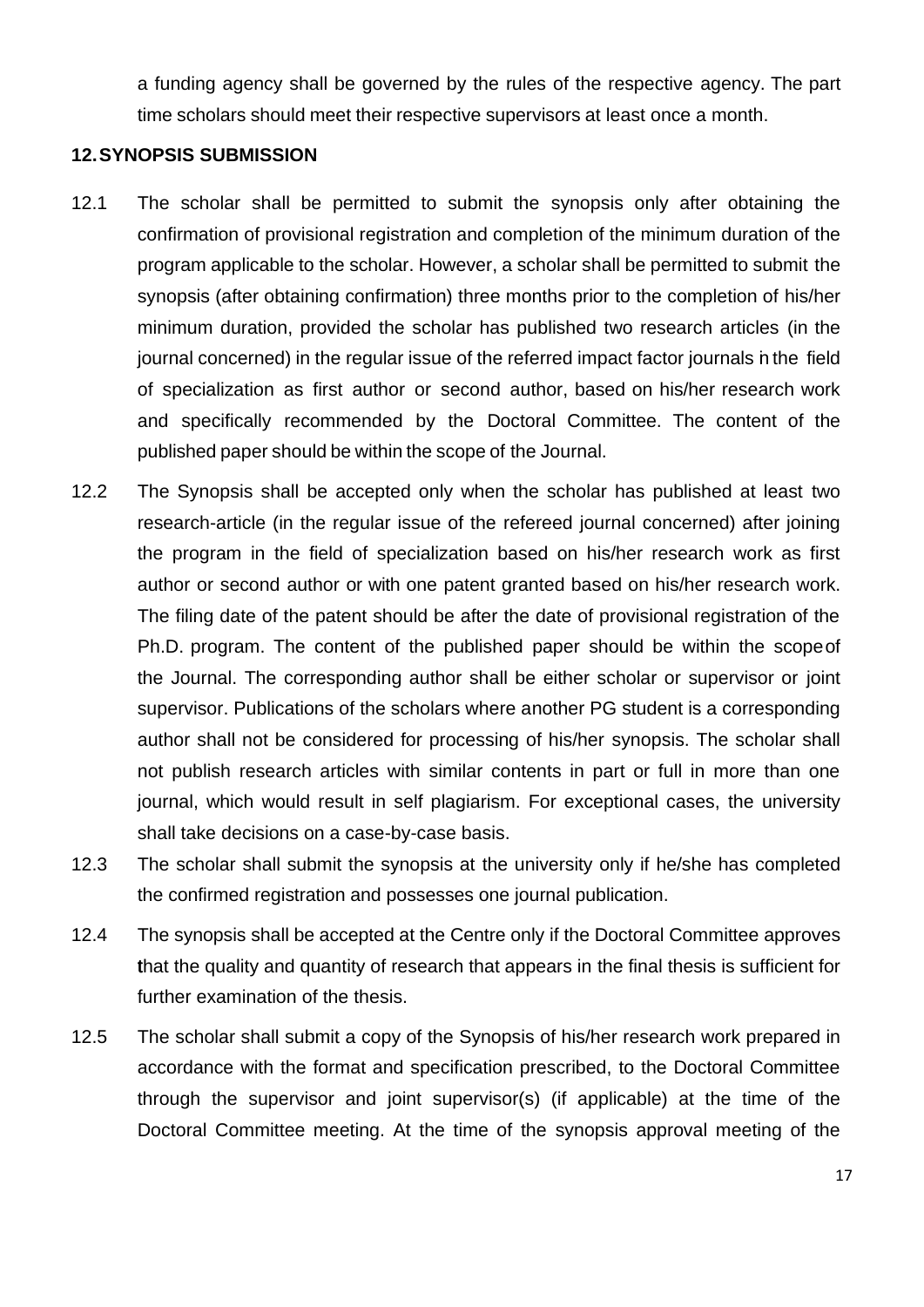doctoral committee, the scholar should produce the completed first draft of the thesis.

- 12.6 If the Doctoral Committee approves that the research work reported in the Synopsis fulfils Clause 12.2, the approved Synopsis shall be submitted to the university along with a panel of ten examiners at the level of Associate Professor and above/equivalent scientist grade with minimum five years of post-Ph.D. experience with a good publication record (H index). Out of the ten examiners, at least five examiners should be from institutes of national repute and the remaining five examiners should be from reputed institutions abroad.
- 12.7 Communication in any form with the Thesis examiners by the supervisor/joint supervisor/scholar after the submission of synopsis/thesis of the scholar in connection with the evaluation report shall lead to the withdrawal of the supervisorship for a period of five years and they shall be debarred from guiding the existing scholars in the university till such period.

#### <span id="page-17-0"></span>**13.THESIS SUBMISSION**

- 13.1 The thesis shall report, in an organized and scholarly fashion, an account of original research work of the scholar leading to the discovery of new facts or techniques, or correlation of facts already known (analytical, experimental, hardware oriented, etc.) and demonstrating a quality contribution to the advancement of knowledge as well as the scholar's ability to undertake sustained research.
- 13.2 The thesis shall be prepared in accordance with the prescribed format and specification.One copy of the thesis in PDF format (to be uploaded) and a hard copy shall be submitted only after the acceptance of synopsis and within three months from the date of approval of the synopsis by the Doctoral Committee along with one hard copy of the abstract of the thesis (in about 400 words). Under extraordinary circumstances, submission of thesis shall be permitted up to a maximum period of six months, with prior approval from the university. In such cases, the late fee shall be paid as applicable.
- 13.3 The thesis shall include a certificate from the scholar, supervisor. and joint supervisor(s) (if applicable) as prescribed, to the effect that the thesis is a record of original research work carried out by the scholar and the work reported in the thesis is not copied from other sources/not submitted elsewhere for a degree or diploma.
- 13.4 The thesis shall be scrutinized to assess the overall layout, contents, and the qualityof presentation. The deviations, if any, shall be rectified by the scholar in consultation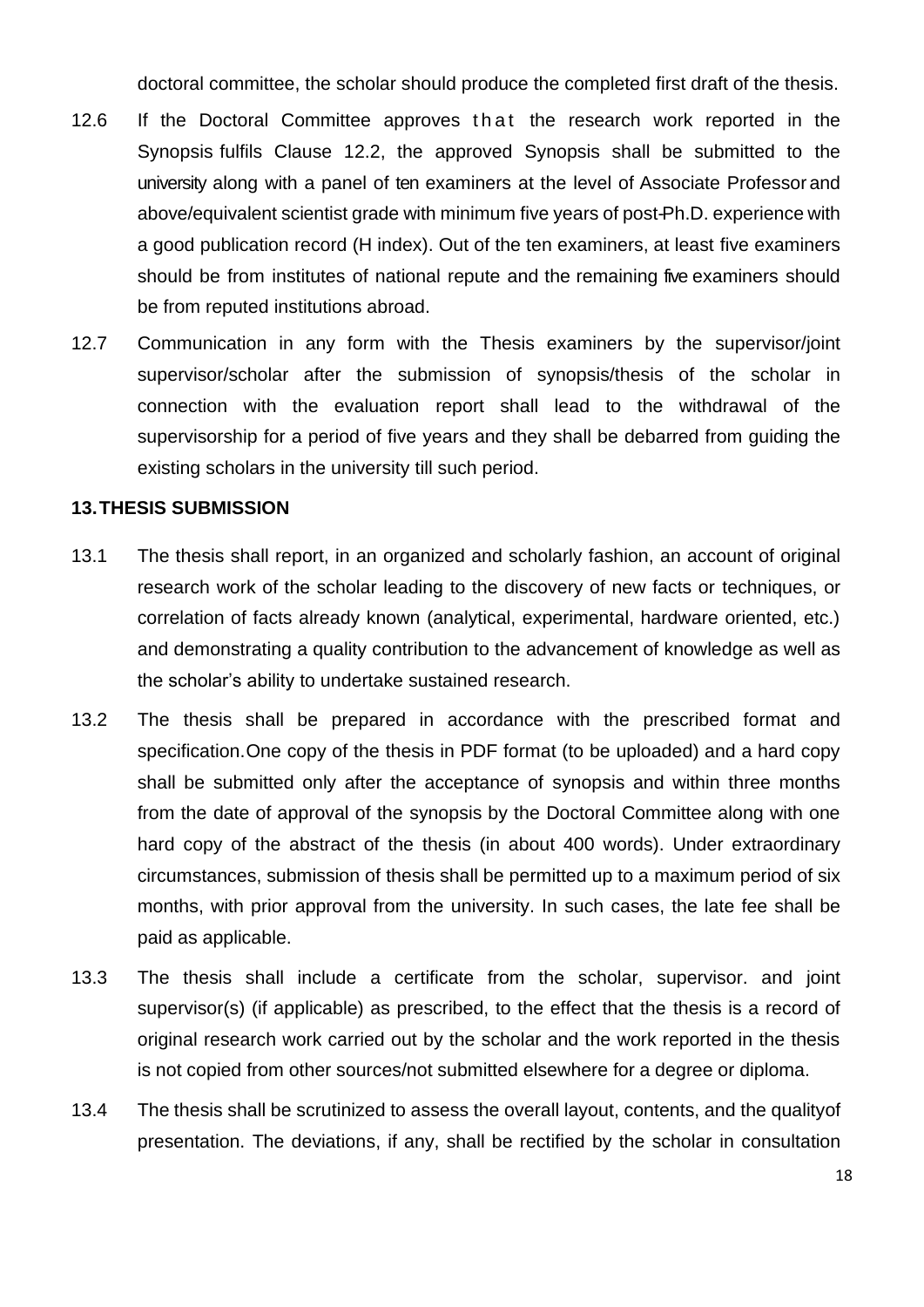with the supervisor and the same shall be approved by the competent authority and three copies of the corrected thesis in hard form and a soft copy of the thesis in a pen drive shall be submitted.

13.5 Fees shall be paid by the scholars for every semester during the notified period till the submission of the Thesis. Any other fees as applicable shall be paid, as notified from time to time.

### <span id="page-18-0"></span>**14.THESIS EVALUATION**

- 14.1 The Thesis shall be referred to two examiners (one from India and another from abroad) nominated by the Vice-Chancellor from the panel of examiners recommended by the Doctoral Committee. The Vice-Chancellor, if necessary, may also nominate examiners from outside the panel.
- 14.2 The examiner shall include in his/her report an overall assessment placing the thesis in any one of the following categories.
	- 14.2.1 Recommend the acceptance of the thesis in the present form.
	- 14.2.2 Recommend the acceptance of the thesis. However, the scholar shall incorporate the corrections indicated in the detailed report and place the corrected copy to the Oral Examination Board, but the corrected thesis need not be sent to the examiner.
	- 14.2.3 Defer the recommendation at this stage and the scholar shall incorporate the suggested modifications in the thesis and the corrected thesis along with the scholar's clarifications shall be sent to the respective examiner for future evaluation.
	- 14.2.4 Reject the thesis for the reasons set out in the detailed report.
	- 14.2.5 The examiner shall also enclose a detailed report, indicating the standard attained in the case of 14.2.1, the nature of revision in the case of 14.2.2 & 14.2.3 and specific reasons in the case of 14.2.4.
- 14.3 If both the examiners recommended for the award of the degree, thesis shall be provisionally accepted. Any minor revision, modification, etc., suggested by the examiners shall be carried out before the Oral Examination Board.
	- 14.3.1 If any examiner recommends resubmission of the thesis after revision as per Clause 14.2.3, the scholar shall be permitted to revise and resubmit the thesis along with the resubmission fee within a year, failing which the revised thesis shall not be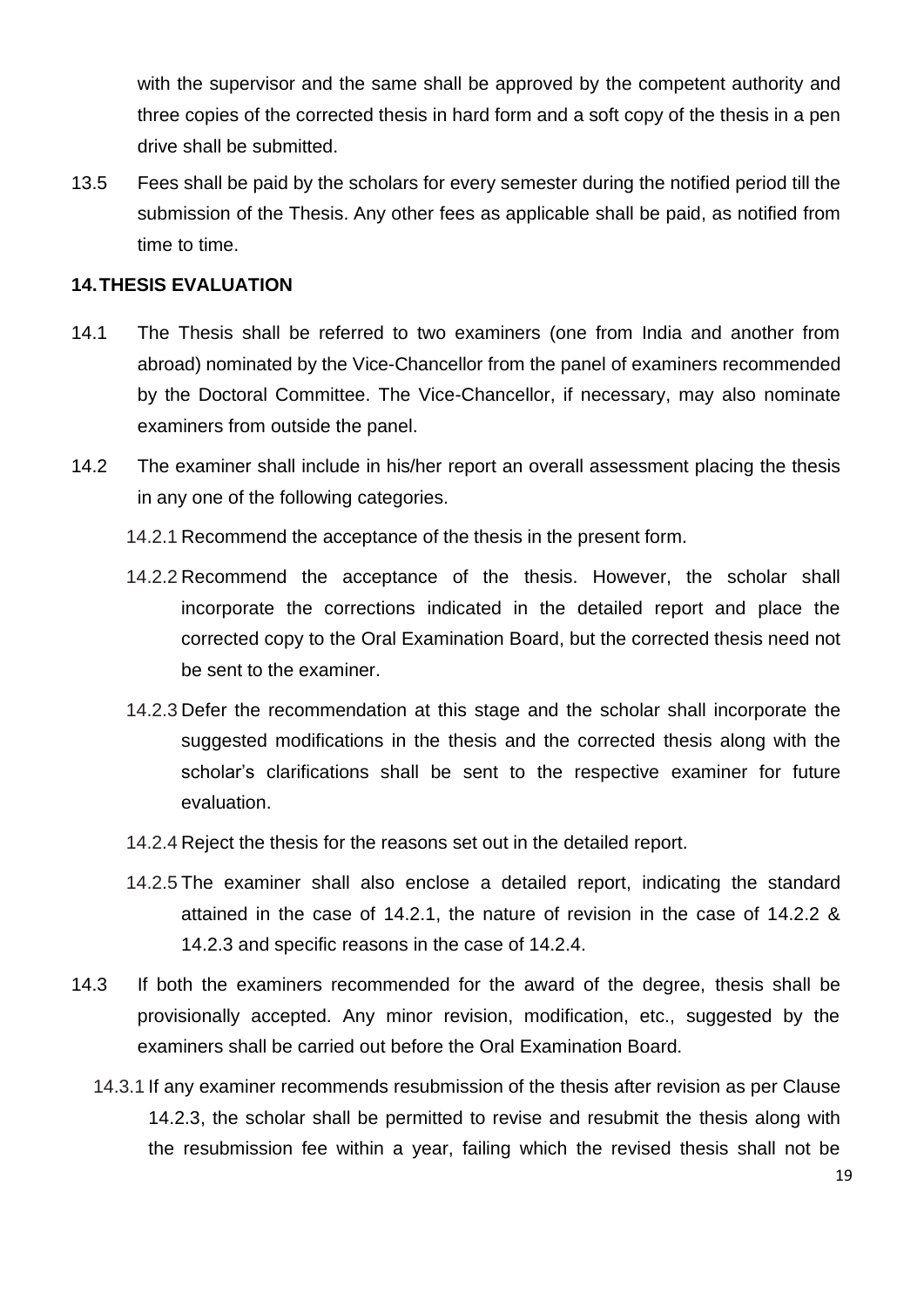accepted and his/her registration shall stand cancelled. The revised thesis shall be referred to the same examiner for his/her final recommendation on the thesis which shall be only either for recommendation of the award or for rejection.

- 14.3.2 If one examiner recommends the award of the degree while the other recommends rejection, then the thesis shall be referred to the third examiner to be nominated by the Vice-Chancellor as in Clause 14.1, in the original form without making any changes based on the comments of the examiners.
- 14.3.3 If two of the three examiners recommend the award, the thesis shall be provisionally accepted.
- 14.3.4 If two of the examiners recommend rejection, the thesis shall be rejected, and the registration of the scholar shall stand cancelled.
- 14.4 In case, the examiner does not insist to send the thesis back to him/her, the thesis shall be referred to the Doctoral Committee to ascertain the corrections carried out in the thesis as suggested by the examiners.
- 14.5 Individual cases not covered by the above clauses shall be referred to the Vice-Chancellor. If deemed fit, the Vice-Chancellor shall refer to the Research Board which, in turn, shall refer to the Academic Council, for necessary action.

#### <span id="page-19-0"></span>**15.ORAL EXAMINATION**

- 15.1 On receipt of the evaluation reports, the Doctoral Committee shall meet **within three months** and recommend a panel of three experts from different recognized institutions (other than the parent institution) within India, for constitution of an Oral Examination Board. The evaluation report of the candidate's thesis shall be submitted along with their publication details in the last five years. No two experts shall be from the same Institution. The Vice-Chancellor shall nominate one member from the panel of experts recommended by the Doctoral Committee. The Vice-Chancellor,if deemed necessary, shall nominate a member from outside the panel.
- 15.2 The Oral Examination Board shall be constituted by the Vice-Chancellor as follows:

| a.             | Indian Examiner of the thesis or an expert from the panel (in the | Member   |
|----------------|-------------------------------------------------------------------|----------|
|                | absence of the former)                                            |          |
| b.             | An expert from a recognized institution from the panel            | Member   |
| C <sub>1</sub> | Joint supervisor of the scholar, if applicable                    | Member   |
| d.             | Supervisor of the scholar                                         | Convener |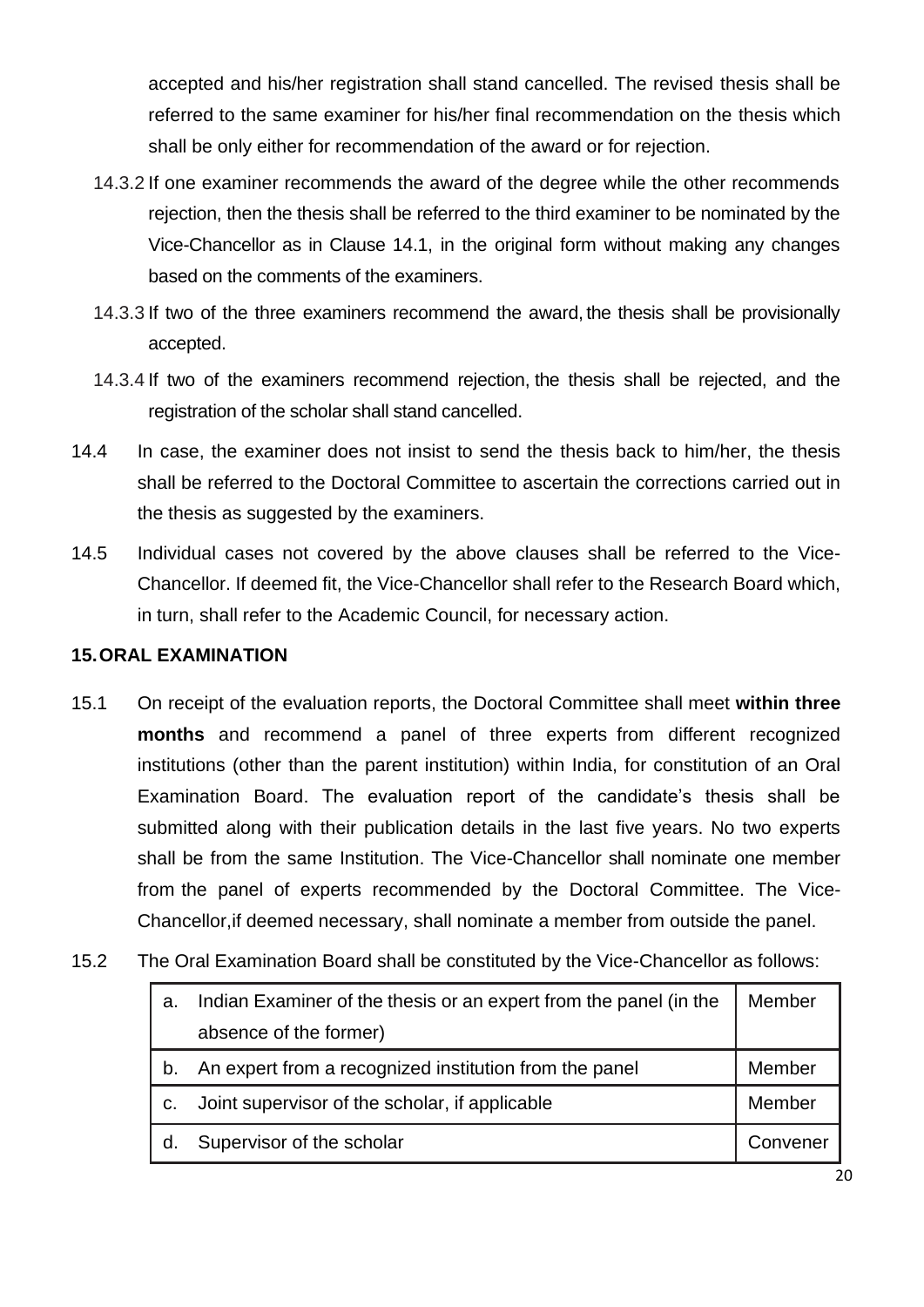- 15.3 The Oral examination shall be conducted **within three months** from the date of issue of oral examination board notification as "Open Defense Type" Examination. The Oral examination should not be conducted on **Saturday/Sunday/public holidays**. The circular for the same shall be communicated to the Competent authority/faculty members/ research scholars/other departments/other Institutions, at least three weeks prior to the Viva – Voce Examination. A minimum of ten members excluding Oral Examination Board members shall be present for the Viva-Voce Examination.
- 15.4 The Oral Examination shall be held at the place of work of the Supervisor or at the place of Joint Supervisor(s) (if the supervisor is from non-recognized centre of the university) or at any recognized centre of the university (if both the supervisor and joint supervisor are from non-recognized centre of the university) with prior approval from the university.
- 15.5 If the Oral Examination Board reports the performance of the scholar as "not satisfactory" then he/she may opt to reappear for the Oral Examination at a later date (not later than three months from the date of the first Oral Examination). On the second occasion, the Oral Examination Board shall include one more expert member nominated by the Vice-Chancellor.
- 15.6 If the performance of the scholar in the Oral Examination in the second occasion is also reported to be "not satisfactory", the Vice-Chancellor, if deemed necessary, shall refer the remarks of the Oral Examination Board, along with the Thesis and comments of the Examiners, to a committee constituted by the Vice-Chancellor for this purpose and the decision of the Vice-Chancellor shall be final.
- 15.7 On satisfactory completion of the Viva-Voce Examination, the scholar shall submit the soft copy of the corrected thesis in a pen drive, in accordance with the prescribed format and specification, duly certified by the supervisor and joint supervisor (if applicable), that all the corrections have been incorporated in the thesis as suggested by the examiners.

#### <span id="page-20-0"></span>**16.AWARD OF Ph.D. DEGREE**

If the report of the Oral Examination Board is SATISFACTORY, the scholar shall be awarded the Ph.D. degree based on the specialization in which he/she got admission for the Ph.D. program (as per clause 5), under the School of Engineering/ School of Humanities/ School of Management with the approval of the Academic Council.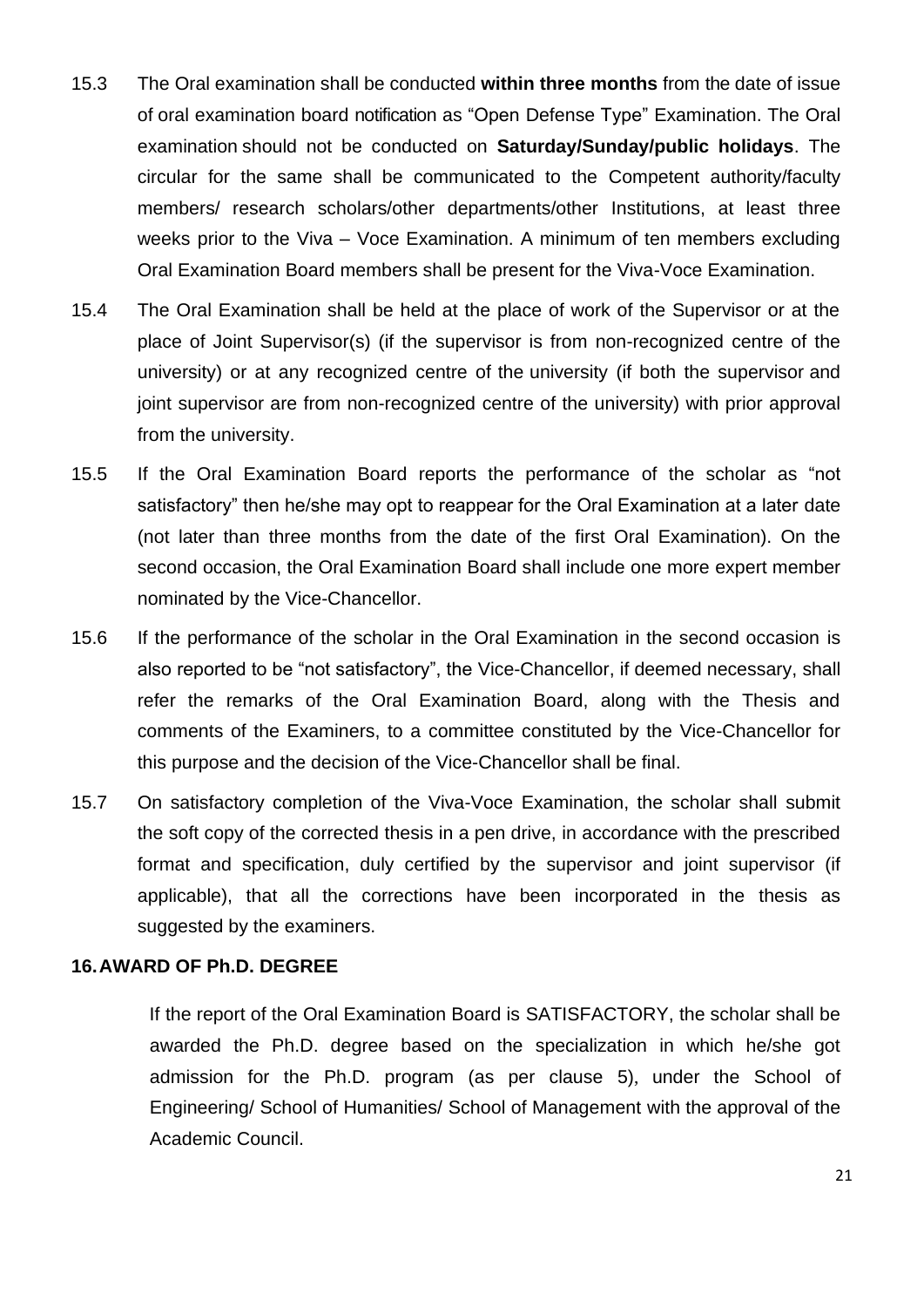#### <span id="page-21-0"></span>**17.CANCELLATION OF REGISTRATION**

- 17.1 The registration of a scholar who has not submitted his/her thesis before the end of the maximum duration including the extension period for the program shall stand cancelled automatically.
- 17.2 The registration is liable for cancellation administratively by the competent authority, if
	- i. The scholar has not paid the semester fees within the stipulated time.
	- ii. Two semesters' progress reports are not submitted or not satisfactory.
	- iii. The scholar fails to complete the confirmation of provisional registration beyond three years from the date of registration for the Ph.D. Program.
	- iv. The performance is not satisfactory to the Doctoral Committee and it is accordingly recommended for cancellation.
	- v. Prior permission is not obtained for break of study from the university.
	- vi. The scholar wishes to withdraw from the program and requests to cancel his/her registration.
	- vii. Extension of time (beyond six years) is not obtained as in Clause 7.
	- viii. Submission of thesis is beyond three months from the date of approval of synopsis by the Doctoral Committee.
	- ix. Submission of revised thesis incorporating the suggestions of any examiner is beyond six months.
	- x. The act of plagiarism is involved in the journal publication/synopsis/thesis.
	- xi. Found communicating with the examiners of the thesis in any form by the scholar/ supervisor/joint supervisor (if any)/ HoDs of the supervisor/joint supervisor or the scholar.
	- xii. Non-disclosure of relieving from the present job and taking up new job elsewhere by Scholar/ Supervisor.
	- xiii. Any violation of the rules and regulations of Ph.D. Program.
- 17.3 In all the above cancellation cases, the fees paid by the scholar shall not be refunded.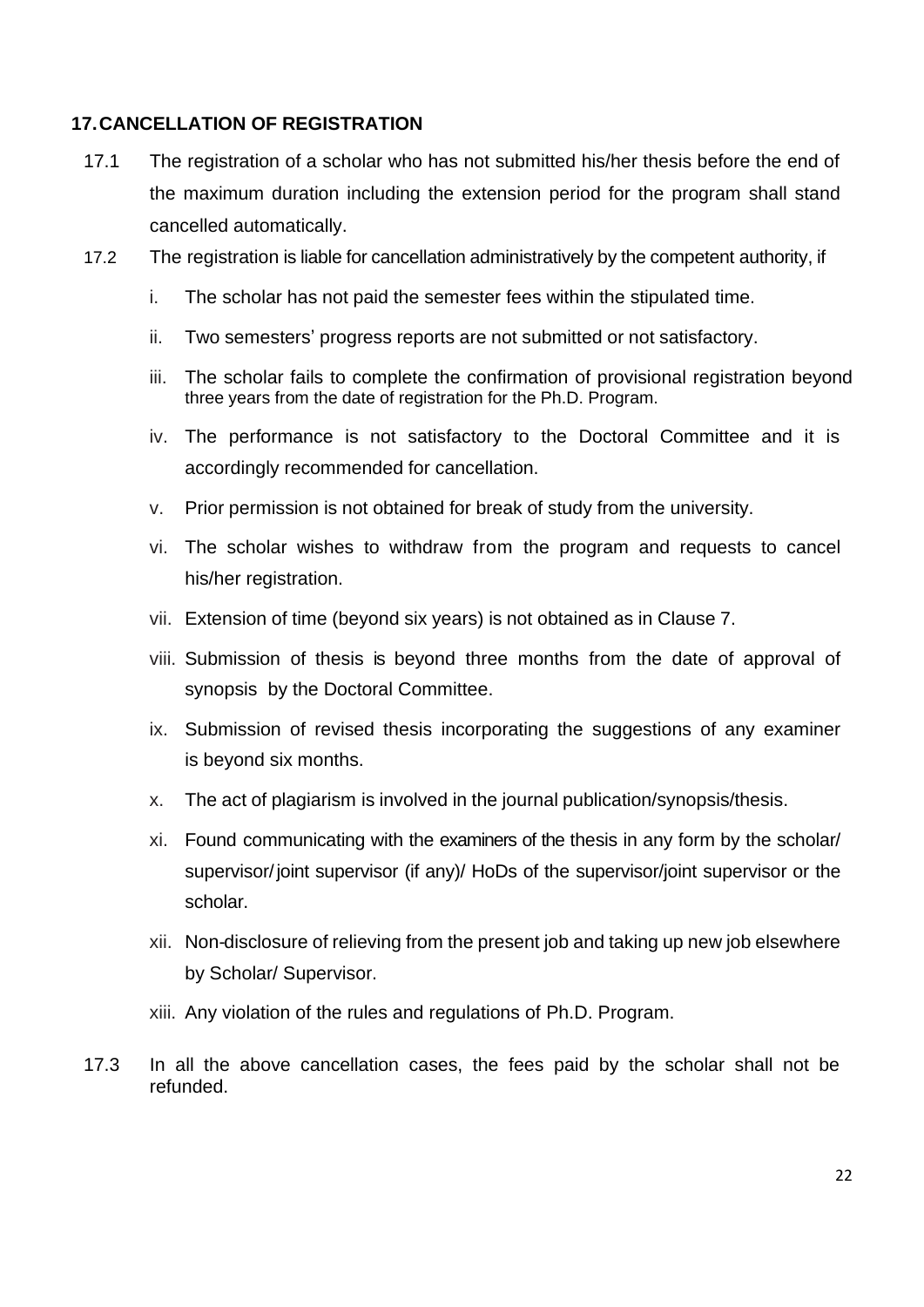#### <span id="page-22-0"></span>**18.PUBLICATION OF THESIS**

Papers arising out of the thesis may be published by the scholar and the supervisor. However, the thesis shall be published by the scholar and supervisor after the award of the degree only with the approval of the university.

#### <span id="page-22-1"></span>**19.THE ACT OF PLAGIARISM**

- 19.1 In the case of scholars who have committed the act of plagiarism in the synopsis/ thesis/journal publication, he/she shall be called for enquiry at the university and shall be advised to rectify the plagiarism and resubmit the documents with appropriate penalty. If the scholar fails to rectify the plagiarism in the documents, the thesis/degree shall be forfeited, and his/her research registration shall be cancelled and also he/she shall be debarred to register for any other program in the university.
- 19.2 For the abetment of above such action, the recognition of his/her Supervisor shall be withdrawn for a period of five years, and he/she shall be debarred from guiding the scholars for any research program in the university during this period.
- 19.3 If any scholar has committed an act of self-plagiarism in the publications and it is ascertained by the Committee constituted by the Vice-Chancellor, such work shall not be allowed in his/her thesis and the scholar shall be fined upto Rs.50000/- with a warning to the supervisor. The synopsis/thesis of such scholar shall be accepted only based on a new publication in a referred journal (as applicable). If plagiarism is detected in the publications/thesis of any other scholar under the same supervisor,the recognition of his/her supervisorship shall be withdrawn for a period of five years and he/she shall be debarred from guiding the scholars for any research program in the university during this period.
- 19.4 If plagiarism is observed at the later stage, at any point of time, the Ph.D. degree awarded to the scholar shall be withdrawn.

#### <span id="page-22-2"></span>**20.POWER TO MODIFY**

Notwithstanding all that has been stated above, the Academic Council has the right to modify any of the above regulations from time to time only with a valid reason for the betterment of the reputation of the university.

**Note:** The scholar shall be governed by the regulations as in force, from time to time. The supervisors and scholars are requested to visit the university website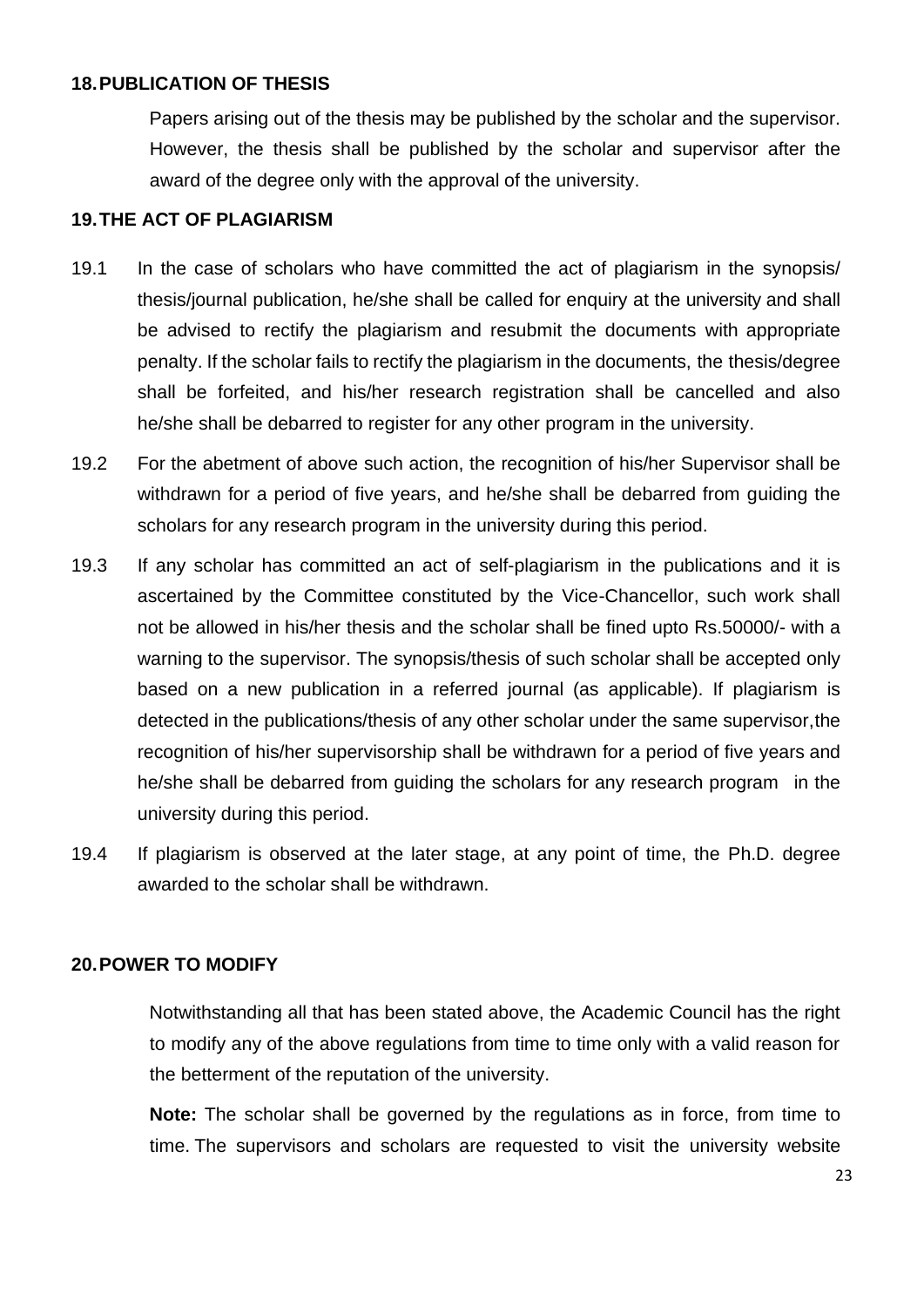https://research.snuchennai.edu.in for updates and announcements periodically.

#### <span id="page-23-0"></span>**21.RESEARCH ETHICS**

- 21.1 All individuals conducting research in connection with the university should incorporate appropriate consideration of ethical issues into the design and management of projects.
- 21.2 Research involving interaction with environmental issues, human subjects or communities should be informed by context specific ethical practice. Scholars must respect the human rights and dignities of all those involved in any inquiry project and must appropriately address questions of consent, power relations, deception, confidentiality, and privacy. Scholars must address a range of complex issues around developing and maintaining respectful and ethical relationships with research partners based on mutual respect for academic traditions and institutional circumstances. Information and/or complaints regarding the above issues, shall be referred to the committee constituted by the Vice-Chancellor for necessary action.
- 21.3 At the time of admission, each scholar must give an undertaking that he/she shall abide by the regulations.

#### <span id="page-23-1"></span>**22.MISCONDUCT IN RESEARCH**

- 22.1 Falsification, fabrication, or dishonesty in creating or reporting laboratory results, research results, and/or any other assignments; sexual harassment of other scholars; contacting the examiner about thesis evaluation are considered to be misconduct.
- 22.2 Submitting plagiarized work for an academic requirement. Plagiarism means representation of another's work or ideas as one's own; it includes the unacknowledged word-for-word use and/or paraphrasing of another person's work, and/or the inappropriate unacknowledged use of another person's ideas.
- 22.3 Submitting substantially the same work to satisfy requirements for one course or academic requirement that has been submitted in satisfaction of requirements for another course or academic requirement without the permission of the instructor of the course for which the work is being submitted or supervising authority for the academic requirement.
- 22.4 All complaints related to research activities or any matters relating to differences among scholars or complaints about the supervisor or seeking of any information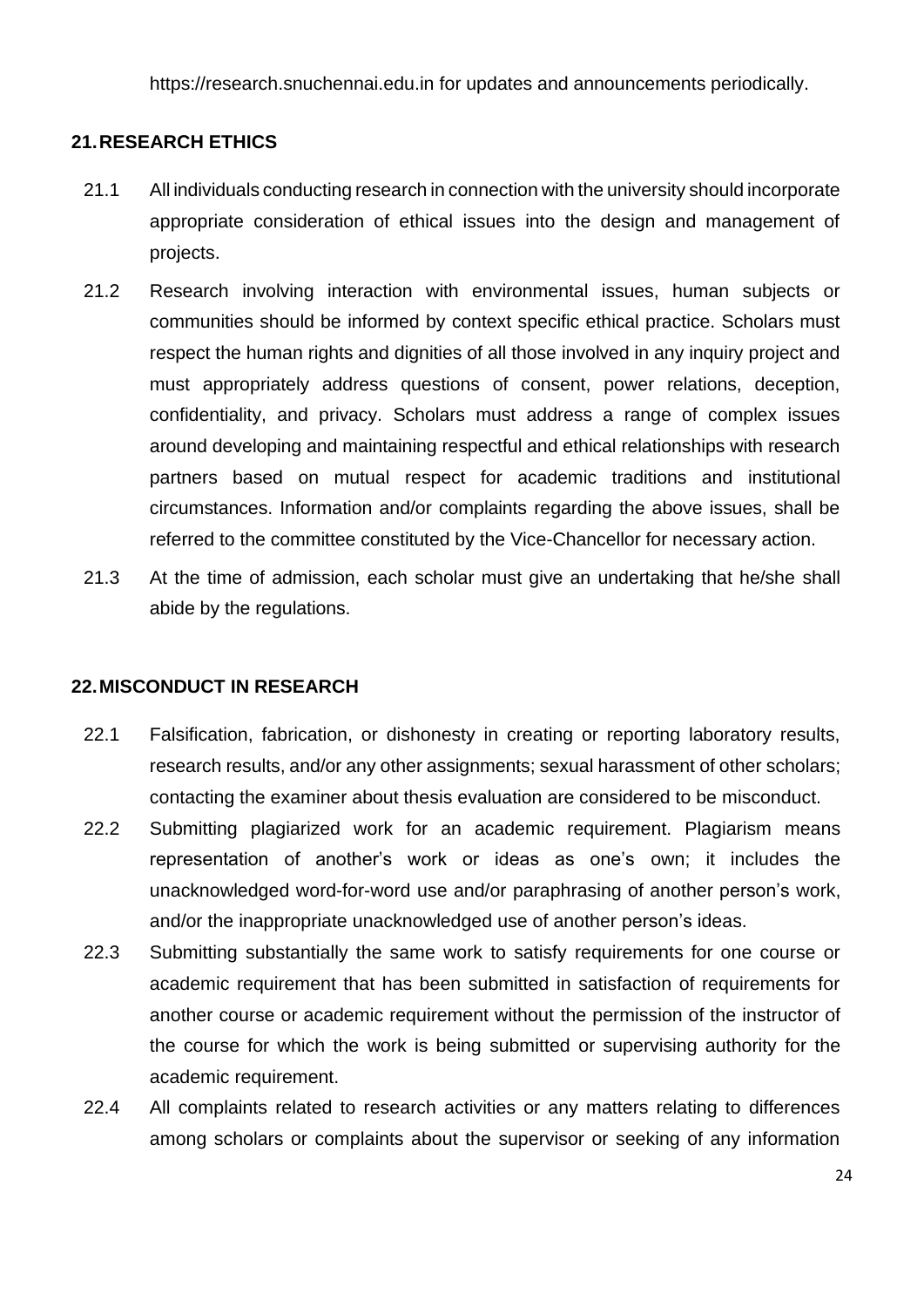related to research shall be addressed to the competent authority. Only in the absence of any response, alternate measures shall be sought.

- 22.5 The registration of any scholar exhibiting misconduct will be cancelled. Such a scholarwill not be eligible for readmission to any of the courses of this university. Further, if such scholar receives any fellowship from the university, it will be withdrawn and the fellowship has to be refunded from the date of the last award. The Vice-Chancellor shall be the ultimate authority in imposing disciplinary actions against the scholars for actsof prohibited behaviour.
- 22.6 Right to Appeal
- 22.6.1 The scholar/scholars aggrieved by the action of any authority of the university can appeal to the competent authority through the Chairperson/Head of the Department and any scholar aggrieved by the action of the Chairperson/Head of the Department, Centre for Research can appeal to the Registrar and then to the Vice-Chancellor. The decision of the Vice-Chancellor shall be final and binding on the scholars.
- 22.6.2 The scholar may seek legal remedy about any matter with prior notice, and only after their representations to the higher authorities have been negative.
- 22.7 If supervisors are found to indulge in any of following acts, based on the severity of the complaint, the supervisorship will be cancelled for a specific duration and disciplinary action will be taken.
	- i. Exploiting the services of the scholar for completing the academic tasks assigned to an individual.
	- ii. Any act of financial extortion or forceful expenditure burden put on the scholar.
	- iii. Any act of sexual abuse or abuse by spoken words, phone calls, short message service (SMS) through mobile, emails, posts, public insult leading to discomfort to the scholar.
- 22.8 For Supervisors under suspension/undergoing any disciplinary proceedings of the university, supervisor-in-charge should be nominated by the competent authority based on the request of the supervisor and/or the recommendation of the Head of the Department of the supervisor. The supervisor-in-charge shall function up to one year or till the supervisor resumes duty. However, if the supervisor continues under suspension/ undergoing any disciplinary proceedings of the university for more than one year, an alternate supervisor shall be nominated by the competent authority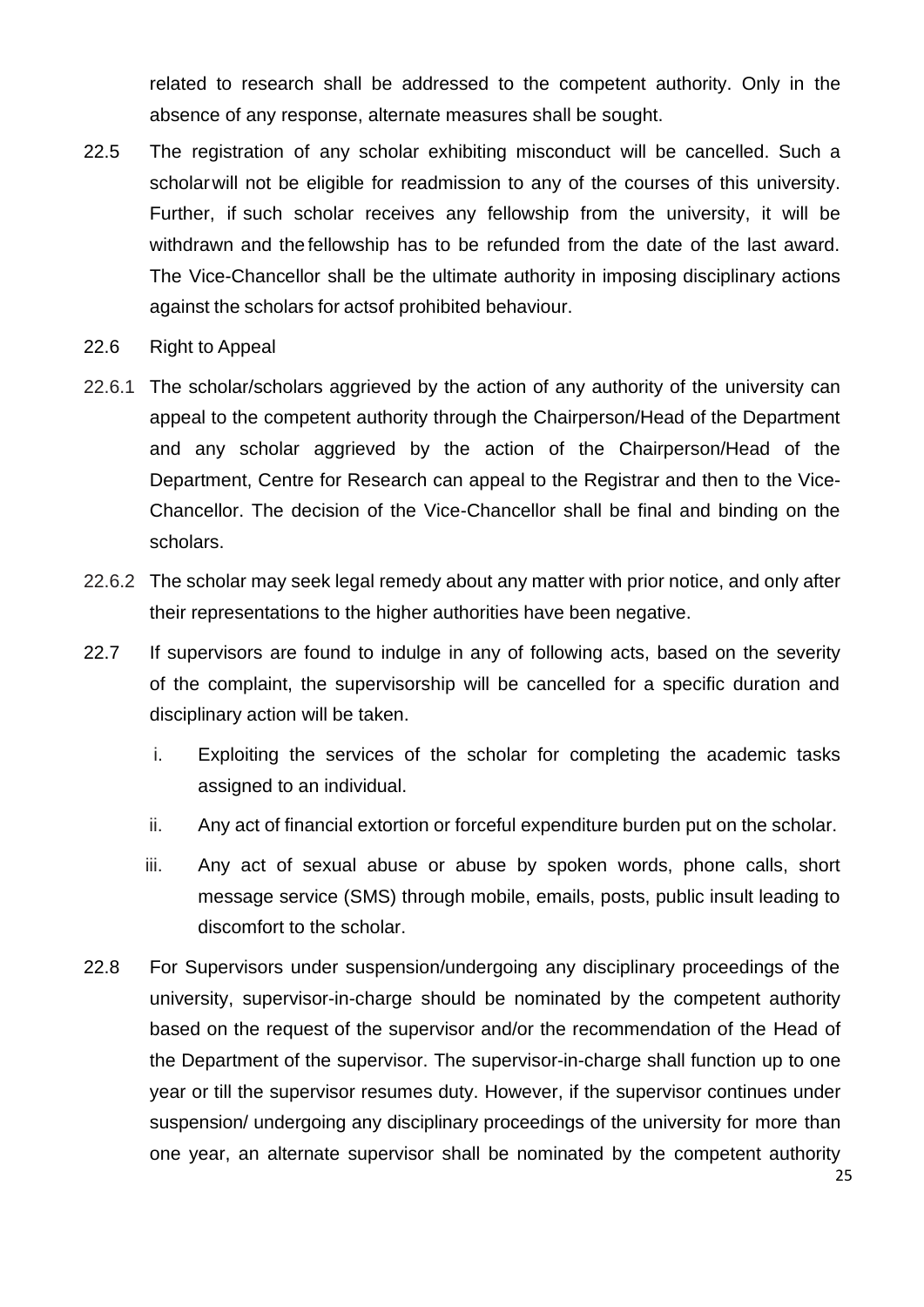based on the request of the supervisor-in-charge and the recommendation of the Head of the Department.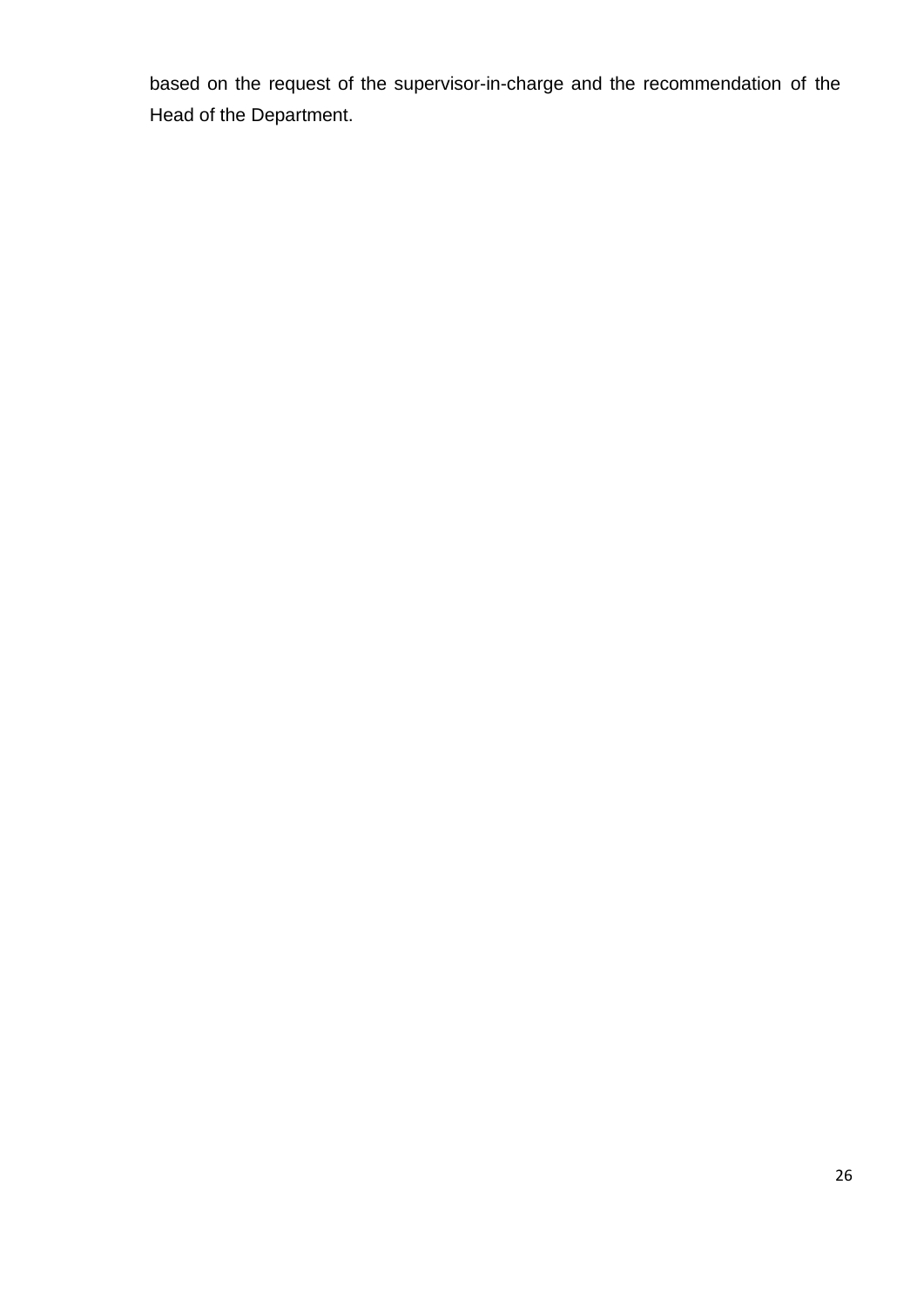### <span id="page-26-0"></span>**ANNEXURE I: GUIDELINES FOR THE PREPARATION OF SYNOPSIS**

Synopsis should outline the research problem, the methodology used for tackling it and the summary of the findings. **The size of Synopsis should not exceed 15 pages of typed matter reckoned from the first page to the last page including the List of Publications.** The sequence in which the synopsis should be arranged is as follows with References and List of Publications in separate pages:

- 1. Cover Page and Title page (as shown in the Annexure I)
- 2. Text divided into suitable Headings (numbered consecutively)
- 3. References (not more than 15) (Alphabetical order)
- 4. List of Publications (those published/accepted for publication in Journals. Mention Impact Factor of the Journal.)

Standard A4 size (297mm x 210mm) bond paper may be used for preparing the copies. The Synopsis should have the following page margins:

| Top edge<br>$\mathcal{L}^{\mathcal{L}}$ | 30 to 35 mm |
|-----------------------------------------|-------------|
| Bottom edge :                           | 25 to 30 mm |
| Left side                               | 35 to 40 mm |
| Right side                              | 20 to 25 mm |

The Synopsis should be prepared on good quality white paper preferably not lower than 80GSM. One and a half line spacing should be used for typing the general text. The general text shall be typed in font style "Times New Roman" and font size 12. One or two tables/ figures may be included at appropriate places in the text and they should conform to the margin specifications.All page numbers (Arabic numbers) should be typed without punctuation on the upper right-hand corner 20 mm from the top with the last digit in line with the righthand margin.

Synopsis should be bound with black calico cloth and using flexible cover of thick white art paper. The cover should be printed in black letters and the text for printing should beidentical to what has been prescribed for the title page.

Provision should be made for submission of the soft copy for onward transmission.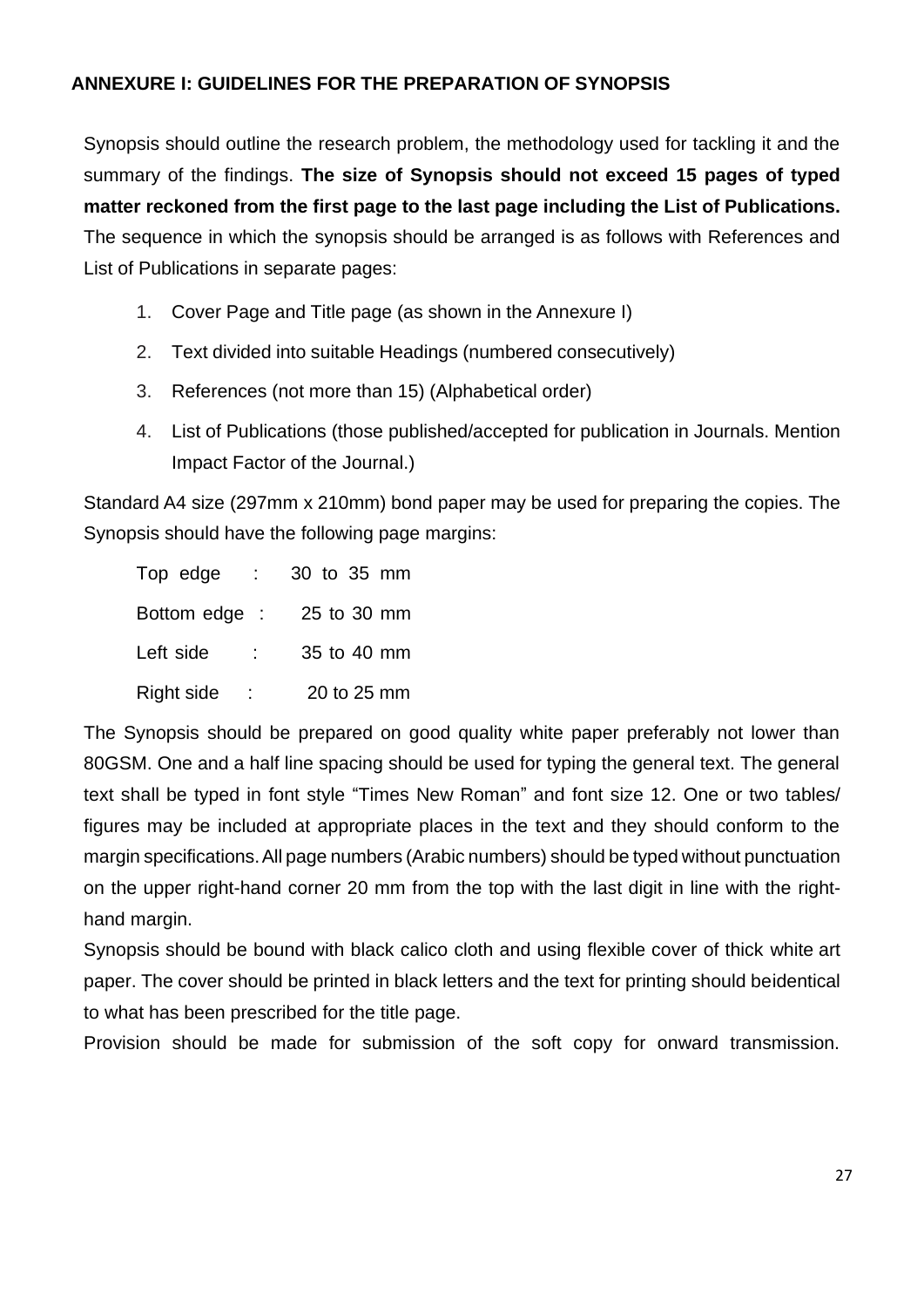#### <span id="page-27-0"></span>**ANNEXURE II: SYNOPSIS FORMAT**

#### **A typical Specimen of Cover Page and Title Page**

<Font Style Times New Roman>

# **VIBRATION AND THERMAL ANALYSIS OF 6/4 POLE SWITCHED RELUCTANCE MOTOR**

<Font Size 18> <1.5 line spacing>

### **A SYNOPSIS**

<Font Size 14>

### *Submitted by*

<Font Size 14> <Italic>

# **PRIYA RAJAGOPAL S M**

<Font Size 16>

### *in partial fulfillment of the requirements for the degree of*

 $\epsilon$ Font Size 14> $\epsilon$ Italic> $\epsilon$ 1.5 line spacing>

# **DOCTOR OF PHILOSOPHY**

<Font Size 16>

# **SCHOOL OF ENGINEERING**



# **Shiv Nadar University**

### **Chennai 603 110**

<Font Size 16><1.5 line spacing>

# **JANUARY 2022**

<Font Size 14>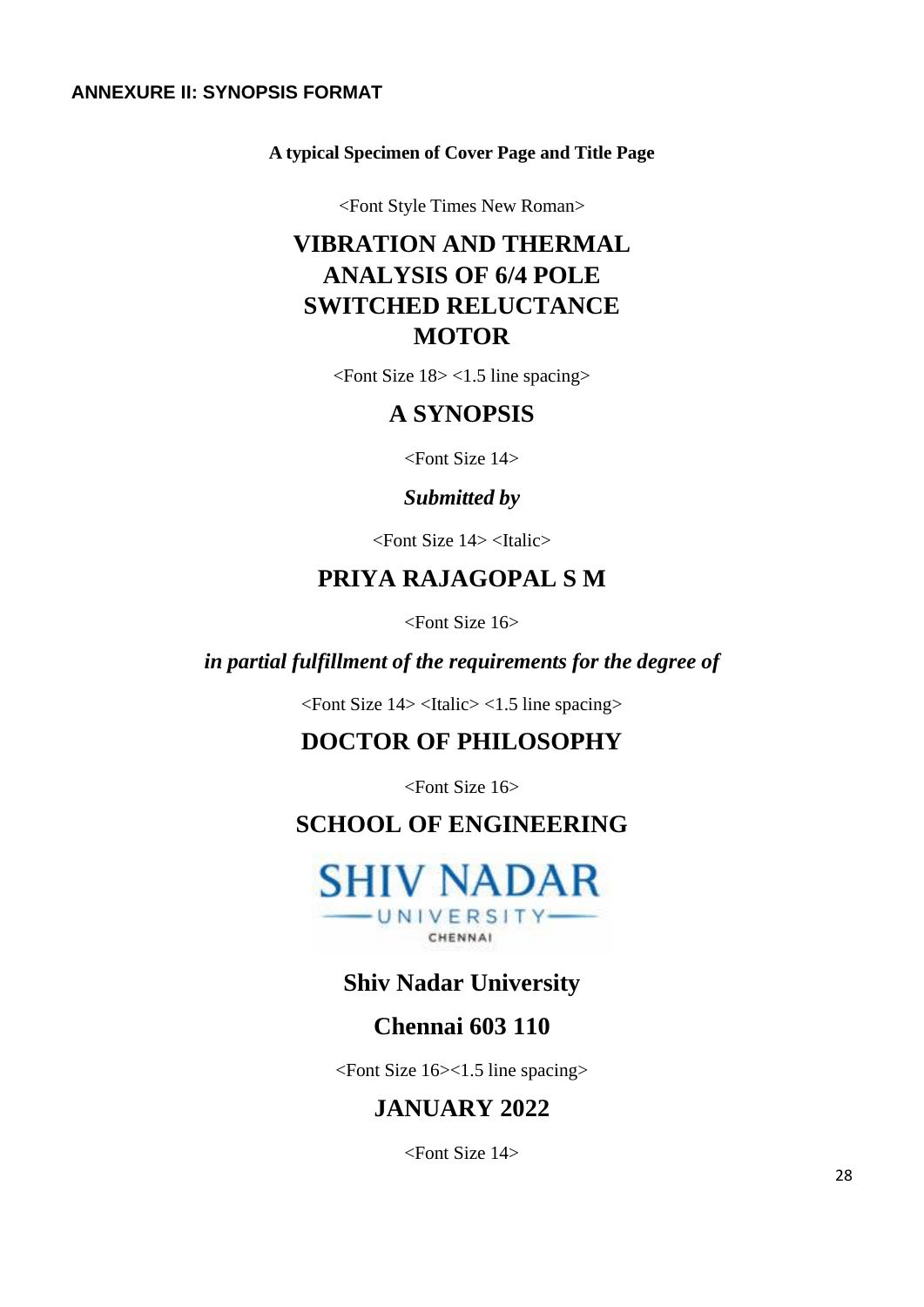# **VIBRATION AND THERMAL ANALYSIS OF 6/4 POLE SWITCHED RELUCTANCE MOTOR**

# **A SYNOPSIS**

*Submitted by*

# **PRIYA RAJAGOPALS M**

**in partial fulfillment of the requirements for the degree of DOCTOR OF PHILOSOPHY**

# **SCHOOL OF ENGINEERING**



**Shiv Nadar University** 

**Chennai 603 110**

**JANUARY 2022**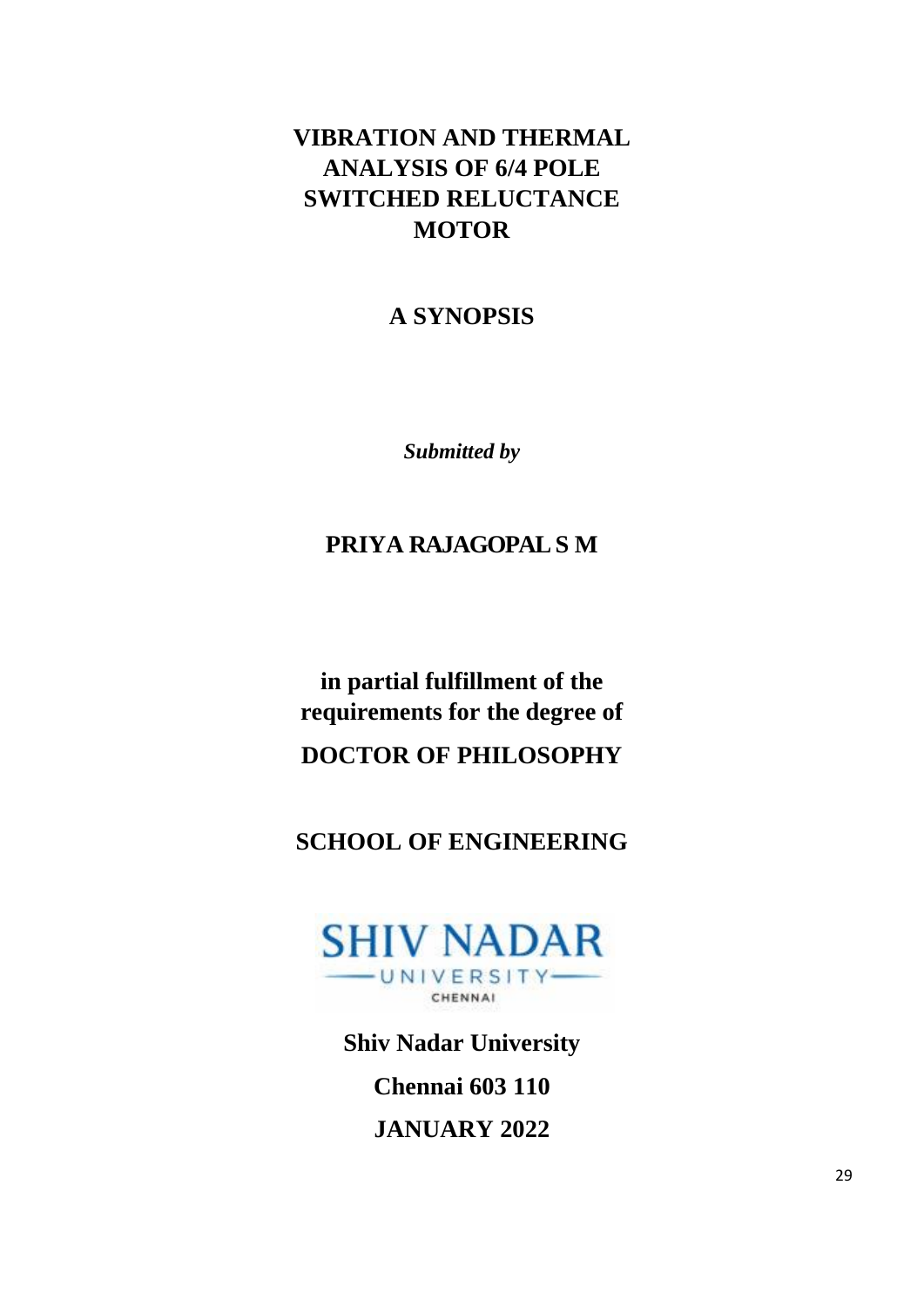#### <span id="page-29-0"></span>**ANNEXURE III: GUIDELINES FOR THE PREPARATION OF THESIS**

*The scholars are expected to read carefully the guidelines given in the sequel and meticulously follow them in the preparation of the thesis. Non-compliance with any of these instructions may lead to the rejection of the thesis submitted.*

#### **1 GENERAL**

The manual is intended to provide broad guidelines to the research scholars in the preparation of the thesis. In general, the thesis shall report, in an organized and scholarly fashion, an account of original research work of the research scholar leading to the discovery of new facts or techniques or correlation of facts already known (analytical, experimental, hardware oriented, etc.). The thesis shall demonstrate a quality as to make a definite contribution to the advancement of knowledge and the research scholar's ability to undertake sustained research and present the findings in an appropriate manner with actual accomplishments of the work.

#### **2 SIZE OF THESIS**

The size of the thesis shall normally be between 100 and 300 pages of typed matter reckoned from the first page of Chapter 1 to the last page of the thesis excluding reference section.

#### **3 ARRANGEMENT OF THE CONTENTS OF THE THESIS**

The sequence in which the thesis material should be arranged and bound is as follows:

- 1. Cover Page and Title page (as shown in Annexure II)
- 2. Certificate (as shown in Annexure III)
- 3. Abstract
- 4. Acknowledgement (one page only)
- 5. Table of Contents (as shown in Annexure IV)
- 6. List of Tables
- 7. List of Figures
- 8. List of Symbols and Abbreviations (as shown in Annexure V)
- 9. Chapters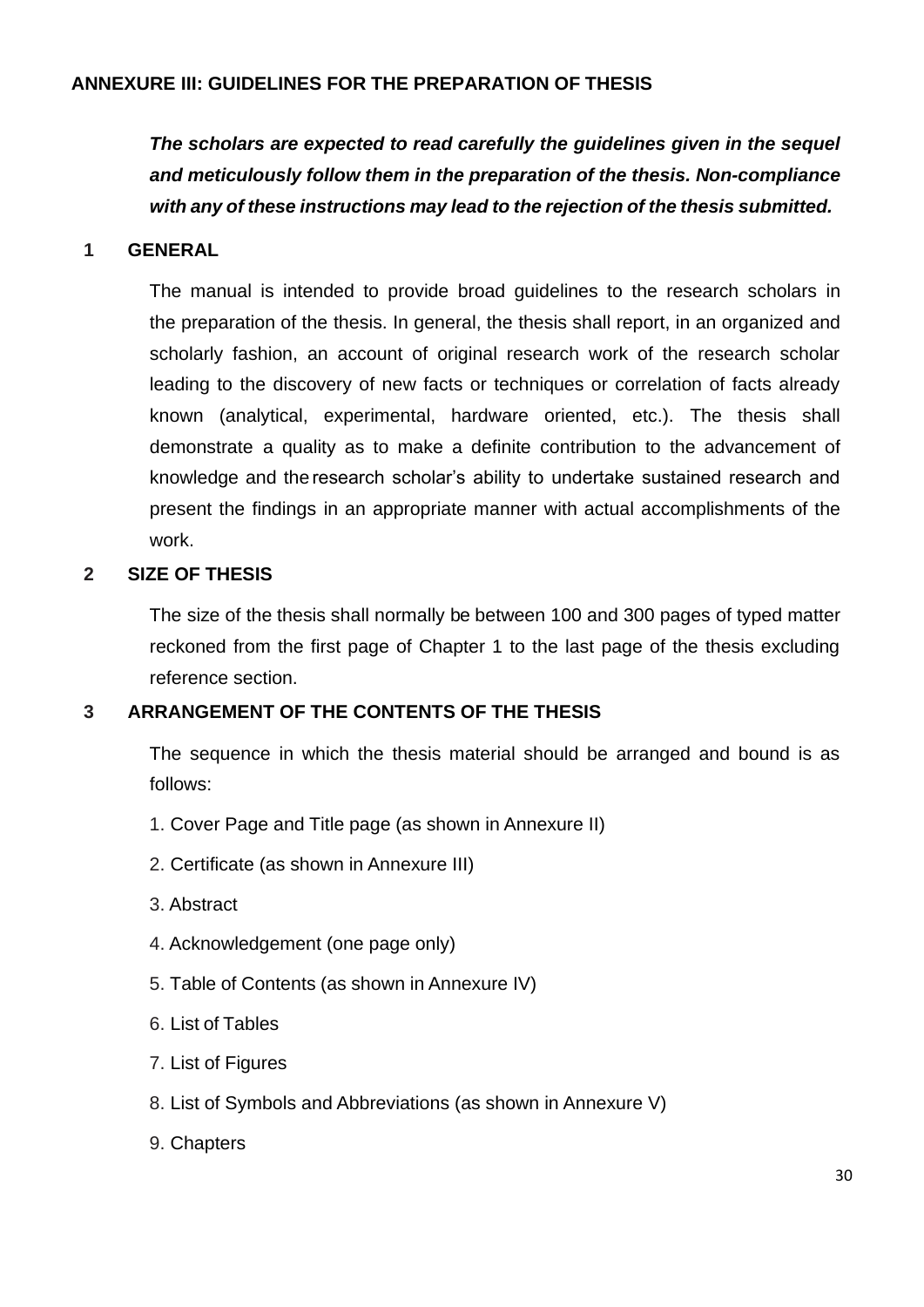- 10. Appendcices
- 11. References (Alphabetical order)
- 12. List of Publications

The tables and figures should be included subsequently after referring them in the text of the thesis. **The thesis, from the chapters onwards, should be printed on both sides**.

### **4 PAGE DIMENSIONS AND MARGIN**

Standard A4 Size (297 mm x 210 mm) bond paper may be used for preparing the copies. The dimensions of the final bound thesis (3 copies) report should be 290 mm x 205 mm.

The final thesis (at the time of submission) should have the following page margins:

Top edge: 30 to 35 mm

Bottom edge: 25 to 30 mm

Left side: 35 to 40 mm

Right side: 20 to 25 mm

The Thesis should be prepared on good quality white paper, preferably not lower than 80GSM. Tables and figures should conform to the margin specifications. Large size Figures should be photographically or otherwise reduced to the appropriate size before insertion.

### **5 MANUSCRIPT PREPARATION**

In the preparation of the manuscript, care should be taken to ensure that all textual matter is type written to the extent possible in the same format as may be required for the final Thesis. Hence some of the information required for the final typing of the Thesis is also included in this section.

The headings of all items from 2 to 12 listed in section 3 should be typed in capital letters without punctuation and centered 50 mm below the top of the page. The text should commence 4 spaces below this heading. The page numbering for all items from 1 to 8 should be done using lower case Roman numerals and the pages thereafter should be numbered using Arabic numerals.

**5.1 Cover Page & Title Page** - A specimen copy of the Cover page and Title page for the Thesis is given in Annexure IV.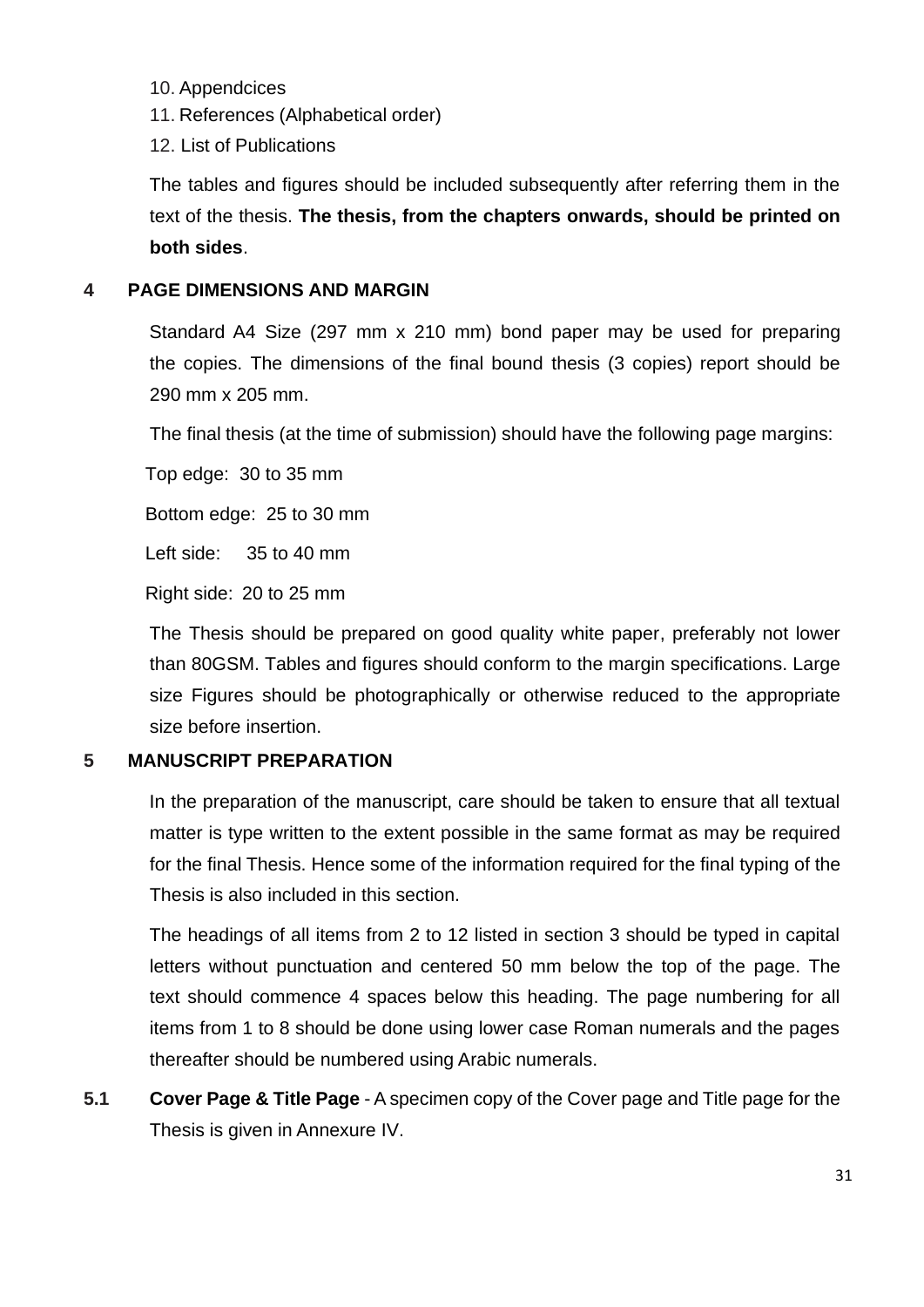- **5.2 Certificate** The Certificate shall be typed in double line spacing using font style "Times New Roman" and font size 12 as per the format shown in Annexure IV. The certificate shall carry the supervisor's signature and shall be followed by the Supervisor's name, academic designation (not any other responsibilities of administrative nature), department and full address of the institution where the Supervisor has guided the research scholar. The term 'SUPERVISOR' must be typed in capital letters between the Supervisor's name and academic designation. Signature of the Joint Supervisor with the details specified as above should be included wherever it is applicable.
- **5.3 Abstract**  Abstract should be an essay type of narration not exceeding four pages outlining the research problem, methodology used for tackling it and a summary of the findings. This shall be typed in one and a half line spacing using font style "Times New Roman" and font size 13.
- **5.4 Acknowledgement** It should be brief and should not exceed one page when typed in one and a half line spacing. The scholar's signature shall be at the bottom right end above his/her name typed in capitals.
- **5.5 Table of Contents** The Table of contents should list all captions following it as well as any caption which precedes it. The title page, certificate and acknowledgment will not find a place among the items listed in the Table of Contents but the page numbers of which are in lower case Roman letters. One and a half line spacing should be adopted for typing the matter under this head. A specimen copy of the Table of Contents for the thesis is given in Annexure IV.
- **5.6 List of Table**  The list should use the same captions as they appear above the Tables in the text. One and a half line spacing should be adopted for typing the matter under this head.
- **5.7 List of Figures** The list should use the same captions as they appear below the figures in the text. One and a half line spacing should be adopted for typing the matter under this head.
- **5.8 List of Symbols and Abbreviations** One and a half line spacing should be adopted for typing the matter under this head. Standard symbols, abbreviations, etc. should be used. **The list should be arranged alphabetically with respect to the contents on the right side as shown in Annexure V**.
- **5.9 Chapters** The chapters may be broadly divided into 3 parts (i) Introductory chapter,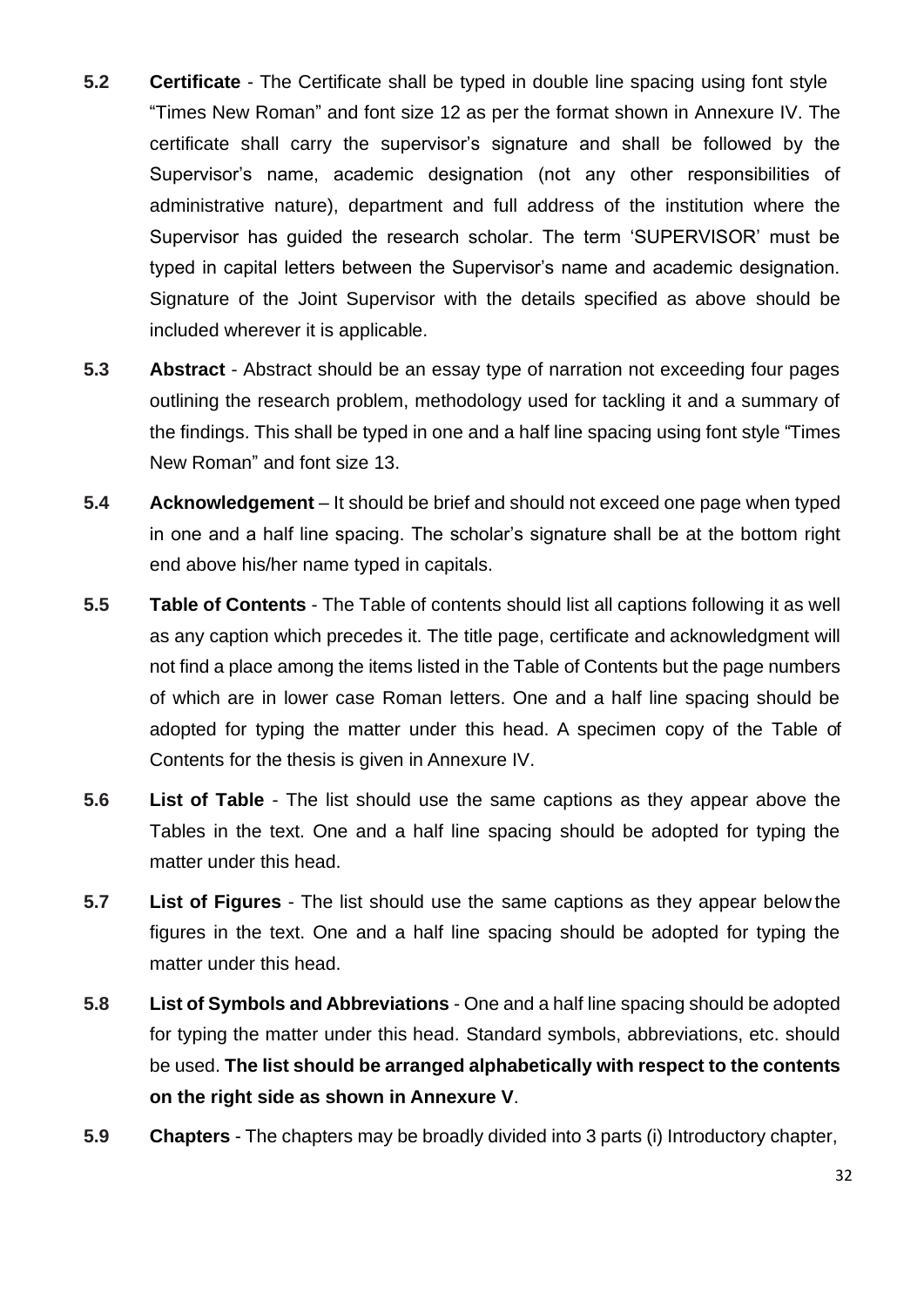(ii) Chapters developing the main theme of the thesis and (iii) Results, Discussion and Conclusion. The main text shall be divided into several chapters and each chapter may be further divided into several divisions and sub-divisions.

- Each chapter should be given an appropriate title.
- Tables and Figures in a chapter should be placed in the immediate vicinity of the reference where they are cited.
- Footnotes should be used sparingly. They should be typed in single space and placed directly underneath, on the very same page that refers to the material they annotate.
- **5.10 Appendices** Appendices are provided to give supplementary information, which if included in the main text may serve as a distraction and cloud the central theme under discussion.
	- Appendices should be numbered using Arabic numerals, e.g. Appendix 1, Appendix 2, etc.
	- Appendices, tables, and references appearing in appendices should be numbered and referred to at appropriate places just as in the case of chapters.
	- Appendices shall carry the title of the work reported and the same title shall be included in the Table of Contents page.
- **5.11 List of References** -Any works of other researchers, if used either directly or indirectly, the origin of the material thus referred to at appropriate places in the thesis should be indicated. The author's publications during the period of research should not be included in the references and can be separately mentioned as in 5.10. A paper, a monograph or a book may be designated by the name of the first author followed by the year of publication, placed inside brackets at the appropriate places in the thesis. The citation may assume any one of the following forms.

#### **How to cite**

- The structure of a citation is the author's surname and year of publication.
- Single author is cited as "Jones (2001)".
- Two authors are cited using "&" (Deane & Jones 1991) or Smith *et. al*. (1992)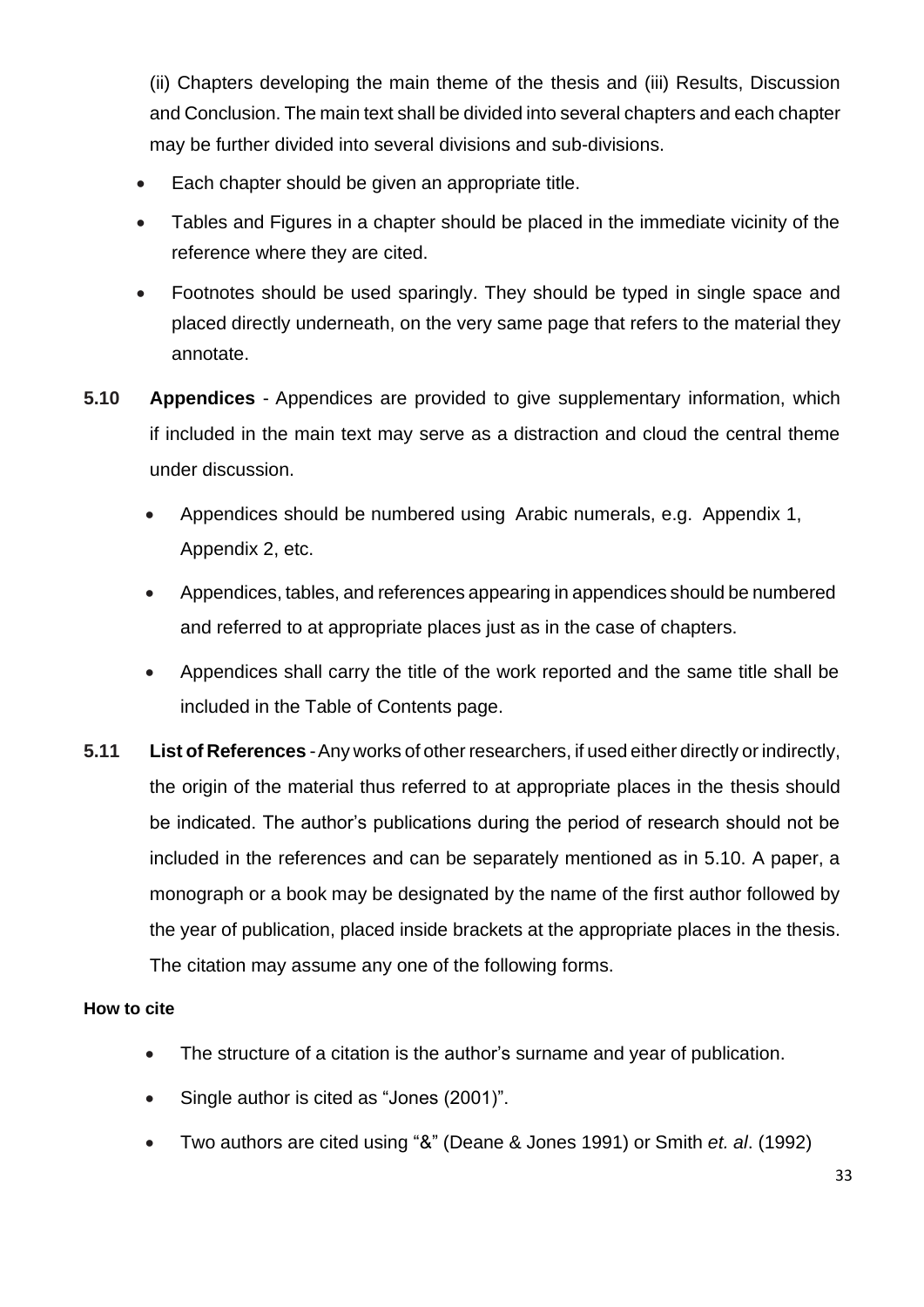- More than two authors are cited using "*et. al.*" (Smith *et al*. 1992) or Smith *et. al.* (1992).
- In case the information being discussed has been written in several different sources then cite them all in one set of brackets in chronological order of publication (Midgley 1994; Smith 1994; Philip 2002).
- If an author published several papers in 2005, the year of the first publication (in the alphabetic order of the references) is cited and referenced as 2005a, the second as 2005b and so on.
- A citation is placed wherever appropriate in or after the sentence. If it is at the end of a sentence, it is placed before the full stop.
- Complete citations and source shall be provided in alphabetical order in the reference section.
- All citations shall be in the same font as the main text.
- All figures and charts etc., taken from other sources shall be cited beneath within brackets, author name, source followed by, year in Times New Roman, normal, font-size: 11 points, as "(Source: Jones, *et al*. 2001)". If it is sourced from web pages the citation style shall be as "(Source: www.abc.com)" and the complete URL shall be given in the reference section.

#### **Examples of Citation**

- (i) An improved algorithm has been adopted in the literature (Waldron 2008).
- (ii) Conley & Galeson (1998) have dealt with this principle, at lenght.
- (iii) The problem of mechanical manipulators has been studied byAlishahi et al. (2009)

The listing should be typed 4 spaces below the heading "REFERENCES"in single spacing. The reference material should be listed in the alphabetical order of the first author. The name of the author/authors should be immediately followed by the other details and year. A typical illustrative list given below relates to the citation example quoted above.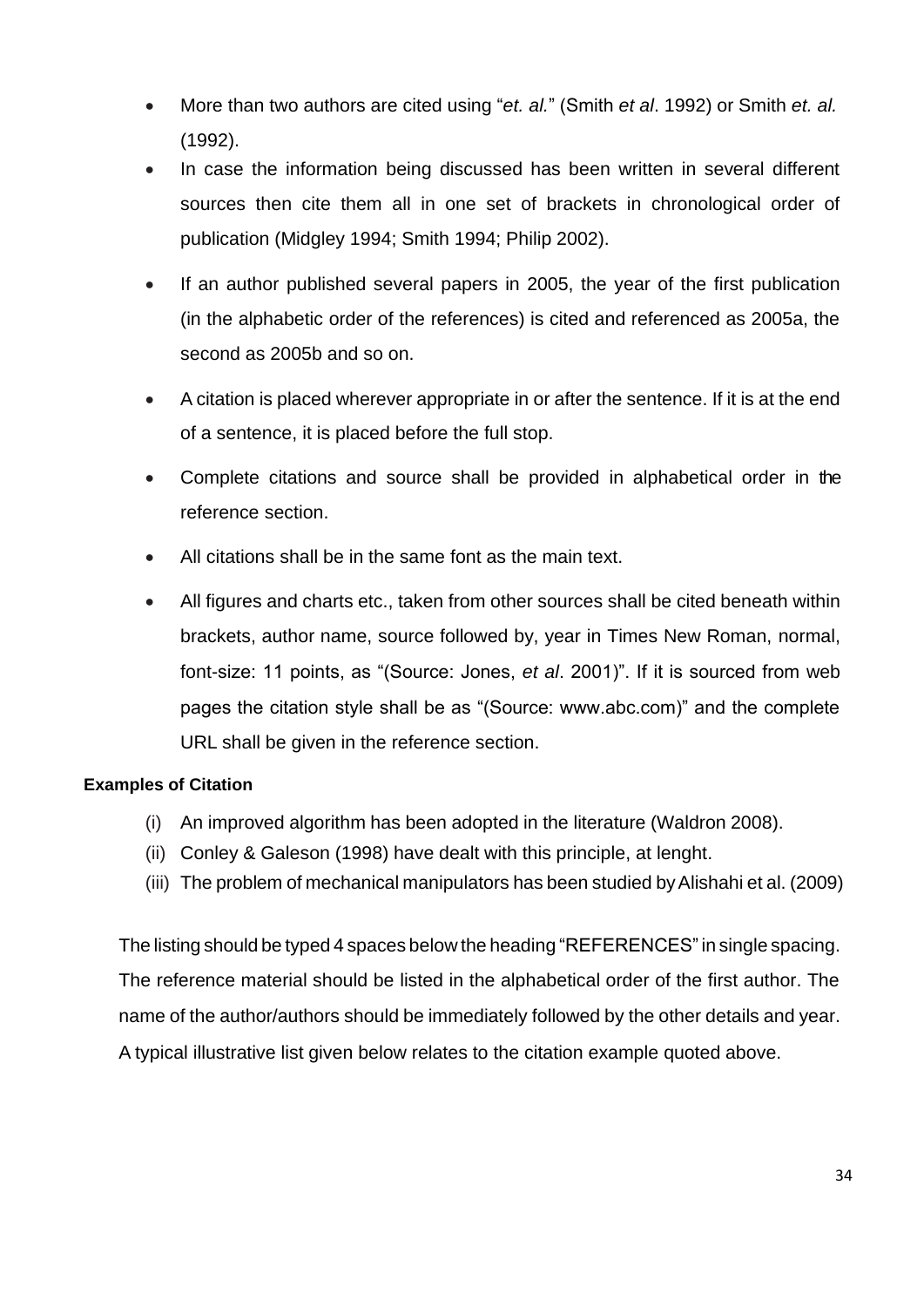#### **REFERENCES**

#### **1 Journal Article: with Single Author**

Waldron, S 2008, 'Generalized Welch bound equality sequences are tight frames', IEEE Transactions on Information Theory, vol. 49, no. 9, pp. 2307-2309.

#### **2 Journal Article : with Two Authors**

Conley, TG & Galeson, DW 1998, 'Nativity and wealth in mid-nineteenth century cities', Journal of Economic History, vol. 58, no. 2, pp. 468-493.

#### **3 Journal Article : with more than two Authors**

Alishahi, K, Marvasti, F,Aref, VA& Pad, P2009, 'Bounds on the sum capacity of synchronous binary CDMA channels', Journal of Chemical Education, vol. 55, no. 8, pp. 3577-3593.

#### **4 Book**

Holt, DH 1997, Management Principles and Practices, Prentice-Hall, Sydney.

### **5 E-book**

Aghion, P & Durlauf, S (eds.) 2005, Handbook of Economic Growth, Elsevier, Amsterdam. Available from: Elsevier books. [4 November 2004].

#### *6* **Conference Proceeding Paper with editors**

Riley, D 1992, 'Industrial relations in Australian education', in Contemporary Australasian industrial relations: proceedings of the sixth AIRAANZ conference, ed. D. Blackmur, AIRAANZ, Sydney, pp. 124-140.

#### **7 Conference Proceeding Paper without editors**

Fan, W, Gordon, MD & Pathak, R 2000, 'Personalization of search engine services for effective retrieval and knowledge management', Proceedings of the twenty-first international conference on information systems, pp. 20-34.

#### **8 Website**

Australian Securities Exchange 2009, Market Information. Available from: [<http://www.](http://www/) asx.com.au/professionals/market\_information/index.htm>. [5 July 2009].

#### **9 Patent**

Cookson, AH 1985, Particle trap for compressed gas insulated transmission systems, US Patent 4554399.

#### *10* **Thesis: Unpublished**

Hos, JP 2005, Mechanochemically synthesized nanomaterials for intermediate temperature solid oxide fuel cell membranes. Ph.D. thesis, University of Western Australia.

#### **11 Newspaper: Print**

Ionesco, J 2001, 'Federal election: new Chip in politics', The Advertiser 23 October, p. 10.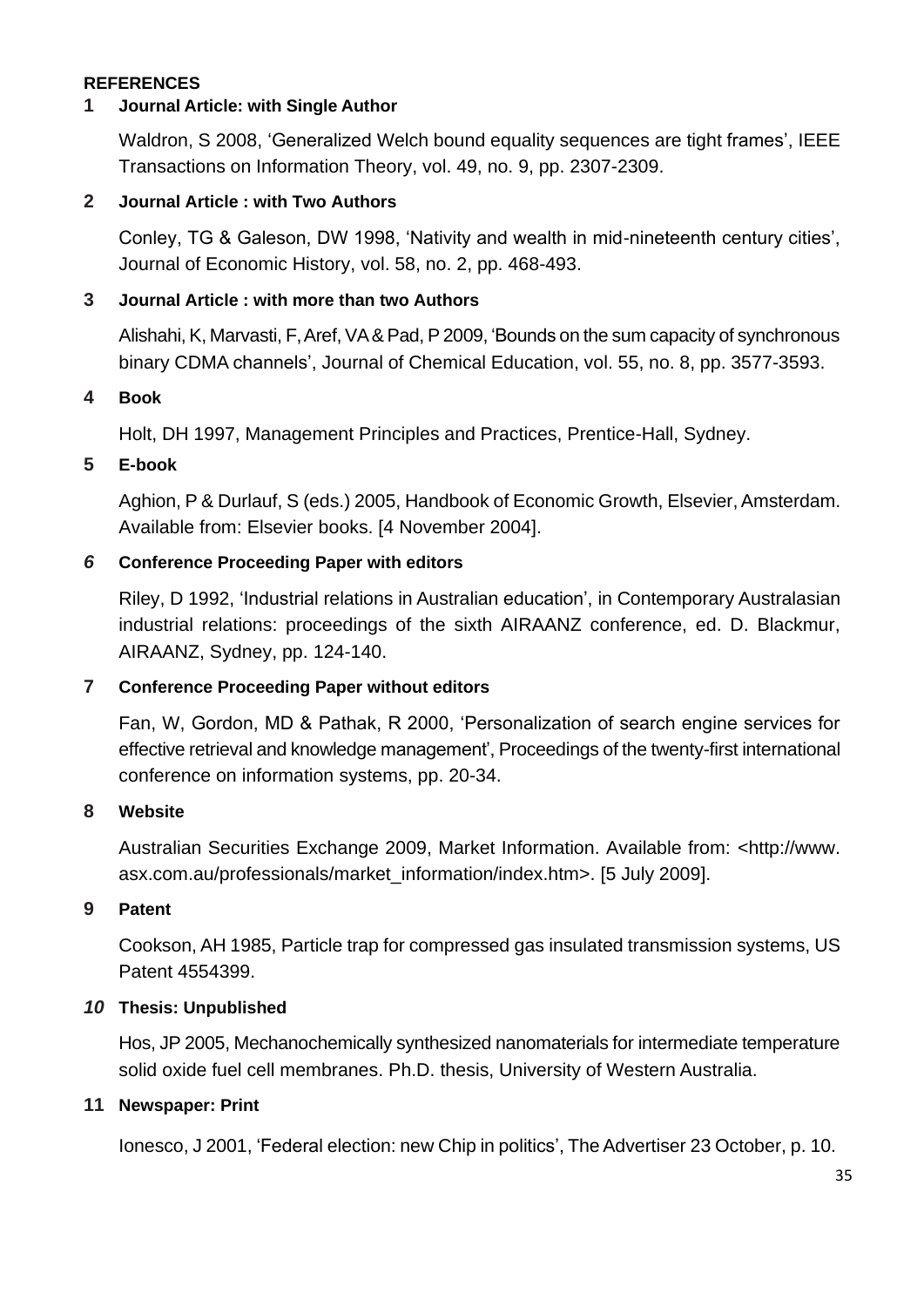- **5.12 List of Publications**  The list of publications (those already published/accepted for publication in Journals and papers presented in Conferences/Symposia) made by the research scholar during the period of research shall be reported in the Table of Contents. Mention Impact Factor of the Journal (if applicable).
- **5.13 Tables and Figures**  "Table" means tabulated numerical data in the body of the thesis as well as in the appendices. All other non-verbal material used in the body of the thesis and appendices such as charts, graphs, maps, photographs and diagrams may be designated as figures.
	- A table or figure including caption should be accommodated within the prescribed margin limits and appear on the page following the page where their first reference is made.
	- Tables and figures on half page or less in length may appear on the same page along with the text. However, they should be separated from the text both above and below by triple spacing.
	- All tables and figures should be prepared on the same paper or material used for the preparation of the rest of the thesis.
	- Two or more small tables or figures may be grouped if necessary in a single page.
	- Wherever possible, the photograph(s) shall be reproduced on a full sheet of photographic paper or standard A4 size paper.
	- More than one photograph can be included in a page.
	- Samples of fabric, leather, etc., if absolutely necessary may be attached evenly in a page and fixed/pasted suitably and should be treated as figures.

### **6 TYPING INSTRUCTIONS**

#### **6.1 General**

This section includes additional information for final typing of the thesis. The impressions on the typed/printed copies should be black in colour.

A sub-heading at the bottom of a page must have at least two full lines below it or else it should be carried over to the next page.

The last word of any page should not be split using a hyphen. One and a half line spacing should be used for typing the general text. The general text shall be typed in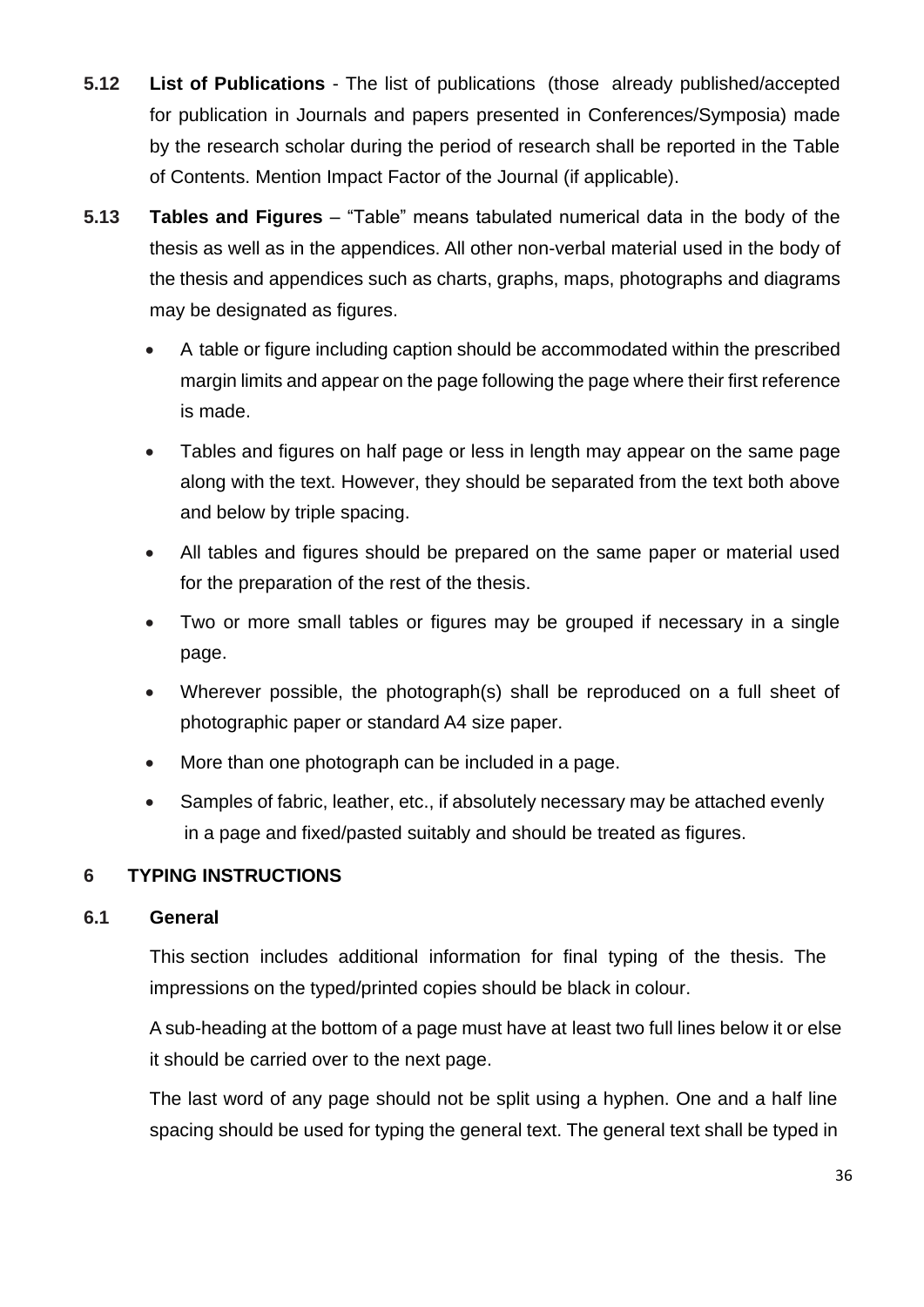Font Style Times New Roman and Font Size 13. Single spacing should be used for typing:

- (i) Long Tables
- (ii) Long quotations
- (iii) Foot notes
- (iv) Multiline captions
- (v) References

All quotations exceeding one line should be typed in an indented space - the indentation being 15 mm from either side of the margin.

#### **6.2 Chapters**

The format for typing chapter headings, division headings, and sub-division headings are explained by the following illustrative examples.

| Chapter heading  | : CHAPTER 1                                     |  |  |
|------------------|-------------------------------------------------|--|--|
|                  | <b>INTRODUCTION</b>                             |  |  |
| Division heading | $\therefore$ 1.1 OUTLINE OF THESIS              |  |  |
|                  | Sub-division heading : 1.1.1 Literature Review  |  |  |
|                  | 1.1.1.1 Synthetic aperture radars on satellites |  |  |

The word CHAPTER without punctuation should be centered 50 mm down from the top of the page. Two spaces below, the title of the chapter should be typed centrally in capital letters. The text should commence 4 spaces below this title, the first letter of the text starting 20 mm inside from the left hand margin.

The division and sub-division captions along with their numberings should be left justified. The typed material directly below division or sub-division heading should commence 2 spaces below it and should be offset 20 mm from the left hand margin. Within a division or sub-division, paragraphs are permitted. Even paragraph should commence 3 spaces below the last line of the preceding paragraph, the first letter in the paragraph being offset from the left-hand margin by 20 mm.

#### **7 NUMBERING INSTRUCTIONS**

#### **7.1 Page Numbering**

All page numbers (whether it be in Roman or Arabic numbers) should be typed without punctuation on the upper right-hand corner 20 mm from the top with the last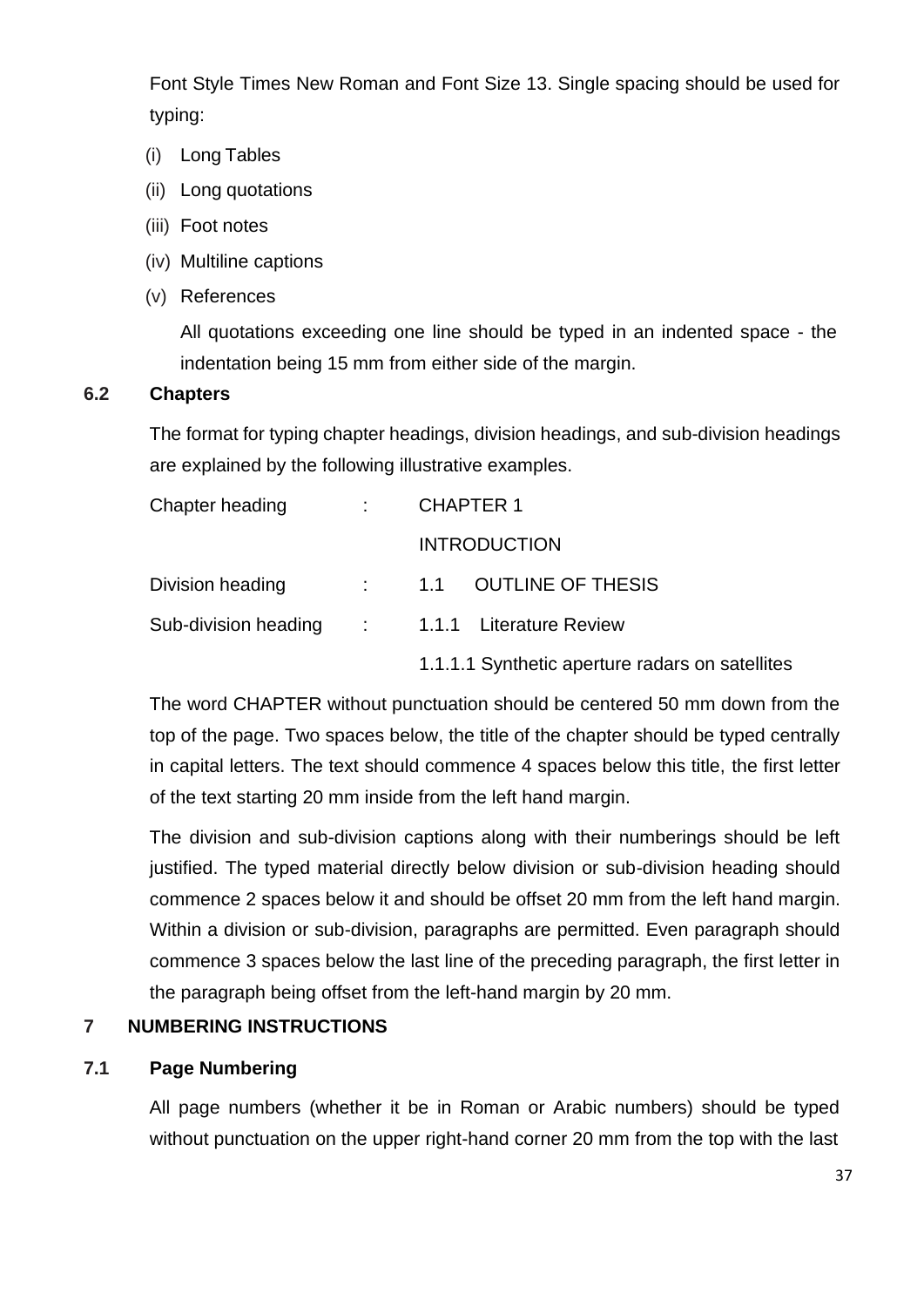digit in line with the right hand margin. The preliminary pages of the Thesis (such as Title page, Acknowledgement, Table of Contents, etc.) should be numbered in lower case Roman numerals. The title page will be numbered as (i) but this should not be typed. The page immediately following the title page shall be numbered as (ii) and it should appear at the top right hand corner as already specified. Pages of main text, starting with Chapter 1 should be consecutively numbered using Arabic numerals.

#### **7.2 Numbering of Chapters, Divisions and Sub-Divisions**

The numbering of chapters, divisions and sub-divisions should be done using Arabic numerals only and further decimal notation should be used for numbering the divisions and sub-divisions within a chapter. For example, sub-division 4 under division 3 belonging to chapter 2 should be numbered as 2.3.4. The caption for the sub-division should immediately follow the number assigned to it.

Every chapter beginning with the first chapter should be serially numbered using Arabic numerals.Appendices, included if any, should also be numbered in an identical manner starting with Appendix 1.

#### **7.3 Numbering of Tables and Figures**

Tables and figures appearing anywhere in the thesis should bear appropriate numbers. The rule for assigning such numbers is illustrated by an example. Thus, if a figure in chapter 3, happens to be the fourth then assign 3.4 to that Figure.

Identical rules apply for Tables except that the word figure is replaced by the word table. If figures (or tables) appear in appendices, then figure 3 in appendix 2 will be designated as figure A 2.3. If a table to be continued into the next page this may be done, with unfinished table, continued into the next page, with title Table 2.1 (continued) placed centrally.

#### **7.4 Numbering of Equations**

Equations appearing in each chapter or appendix should be numbered serially, the numbering should commence afresh for each chapter or appendix. Thus, for example, an equation appearing in chapter 4, if it happens to be the eighth equation in that Chapter should be numbered as (4.8) thus:

$$
\left[\frac{\partial}{\partial x}\left[\frac{p^2}{h}\right] + \frac{\partial}{\partial y}\left[\frac{pq}{h}\right] = -gh\,\frac{\partial\eta}{\partial x} - k\,\frac{\sqrt{p^2 + q^2}}{h^2}\,p + \frac{1}{\rho_w}\left[\frac{\partial}{\partial x}\left(h\,\tau_{xx}\right) + \frac{\partial}{\partial y}\left(h\,\tau_{xy}\right)\right]\right] \tag{4.8}
$$

While referring to this equation in the body of the thesis it should be referred to as Equation (4.8).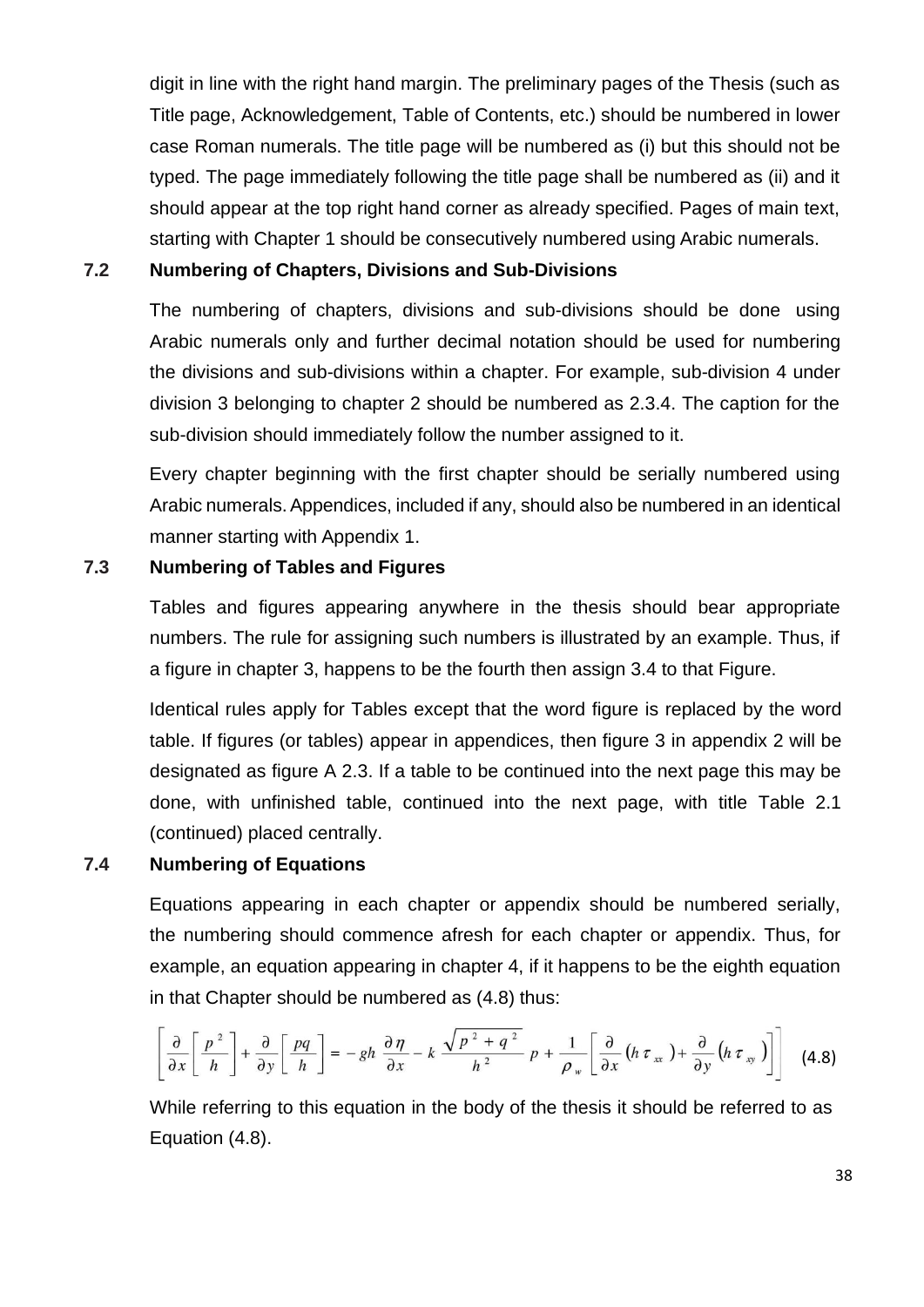### **8 BINDING SPECIFICATIONS**

• Thesis (3 copies) side pinning/stitching, covered with wrapper printed on 300 gsm white art card and outer side gloss laminated, adhesive binding. The cover should be printed in black letters and the text for printing should be identical to what has been prescribed for the title page.

### **9 ONLINE SUBMISSION OF THESIS**

- After viva-voce examination the final version of the thesis needs to be prepared by incorporating all corrections suggested by the examiners and the same shall be uploaded through the scholar login available in the web page of the Centre for Research.
- The final version of the thesis copy should contain a certificate given in Annexure VI and a scanned copy of the minutes of the oral examination board. These two items should be placed in between the title page and certificate.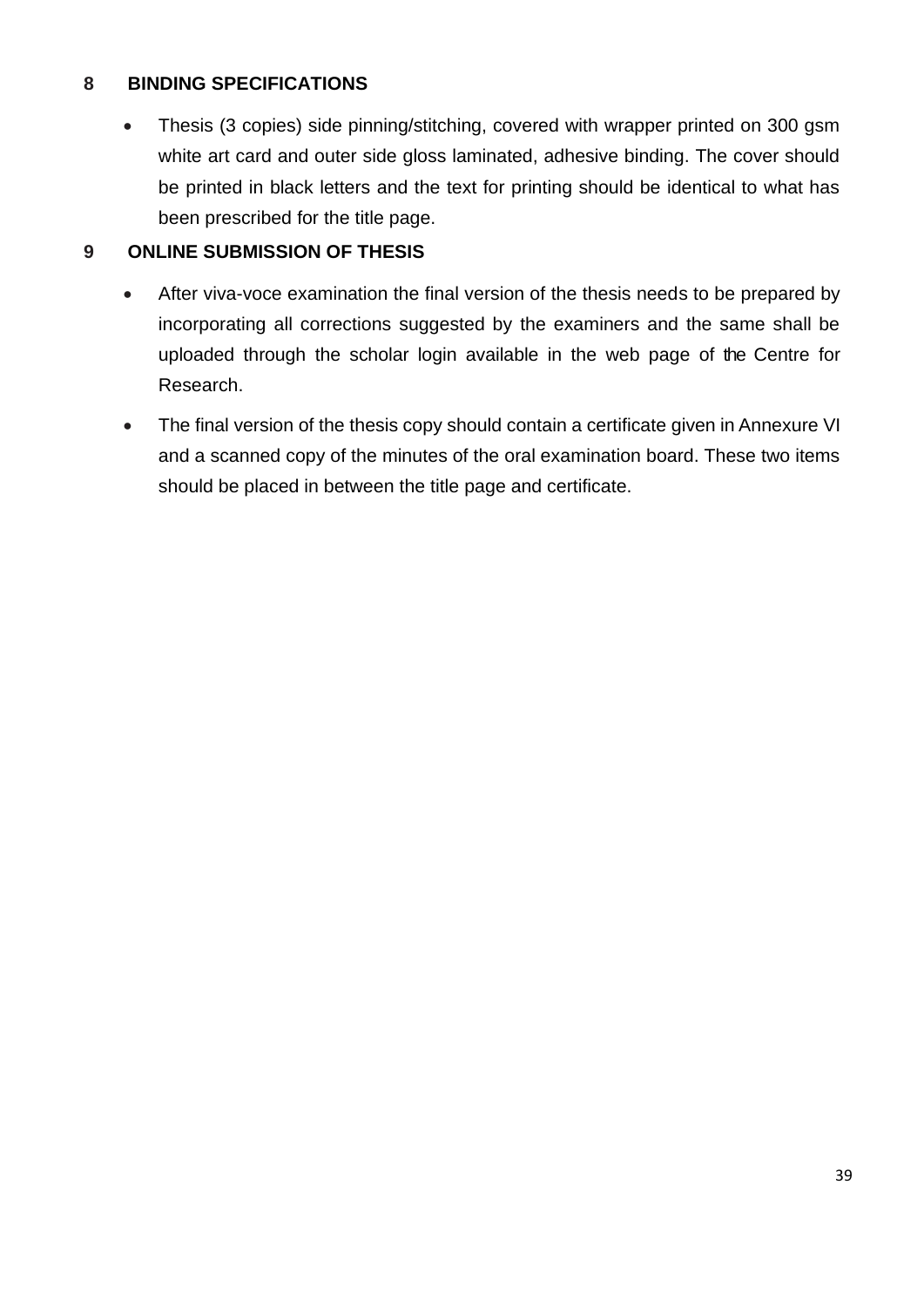#### <span id="page-39-0"></span>**ANNEXURE IV: THESIS FORMAT**

**A typical Specimen of Cover Page and Title Page**

<Font Style Times New Roman> **VIBRATION AND THERMAL ANALYSIS OF 6/4 POLE SWITCHED RELUCTANCE MOTOR**

<Font Size 18> <1.5 line spacing>

### **A THESIS**

<Font Size 14>

### *Submitted by*

 $\epsilon$ Font Size 14 $>$   $\epsilon$ Italic $>$ 

### **PRIYA RAJAGOPAL S M**

<Font Size 16>

### *in partial fulfillment of the requirements for the degree of*

 $\epsilon$ Font Size 14> $\epsilon$ Italic> $\epsilon$ 1.5 line spacing>

# **DOCTOR OF PHILOSOPHY**

<Font Size 16>

# **SCHOOL OF ENGINEERING**



# **Shiv Nadar University**

**Chennai 603 110**

# **JANUARY 2022**

<Font Size 16><1.5 line spacing>

# **JANUARY 2022**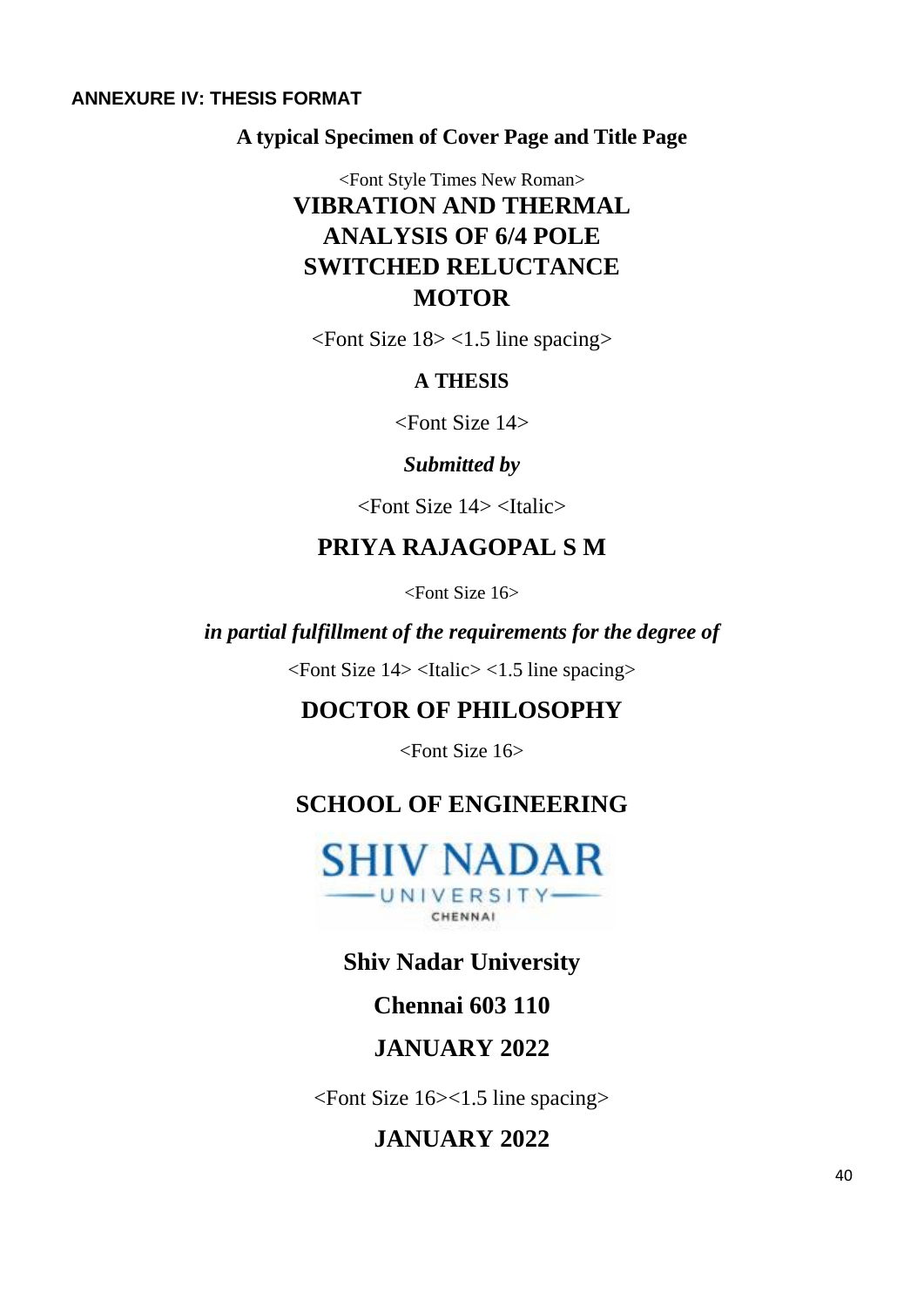# **VIBRATION AND THERMAL ANALYSIS OF6/4 POLE SWITCHED RELUCTANCE MOTOR**

# **A THESIS**

*Submitted by*

# **PRIYA RAJAGOPAL S M**

*in partial fulfilment of the requirements for the degree of*

# **DOCTOR OF PHILOSOPHY**

# **SCHOOL OF ENGINEERING**



**Shiv Nadar University** 

**Chennai 603 110**

**JANUARY 2022**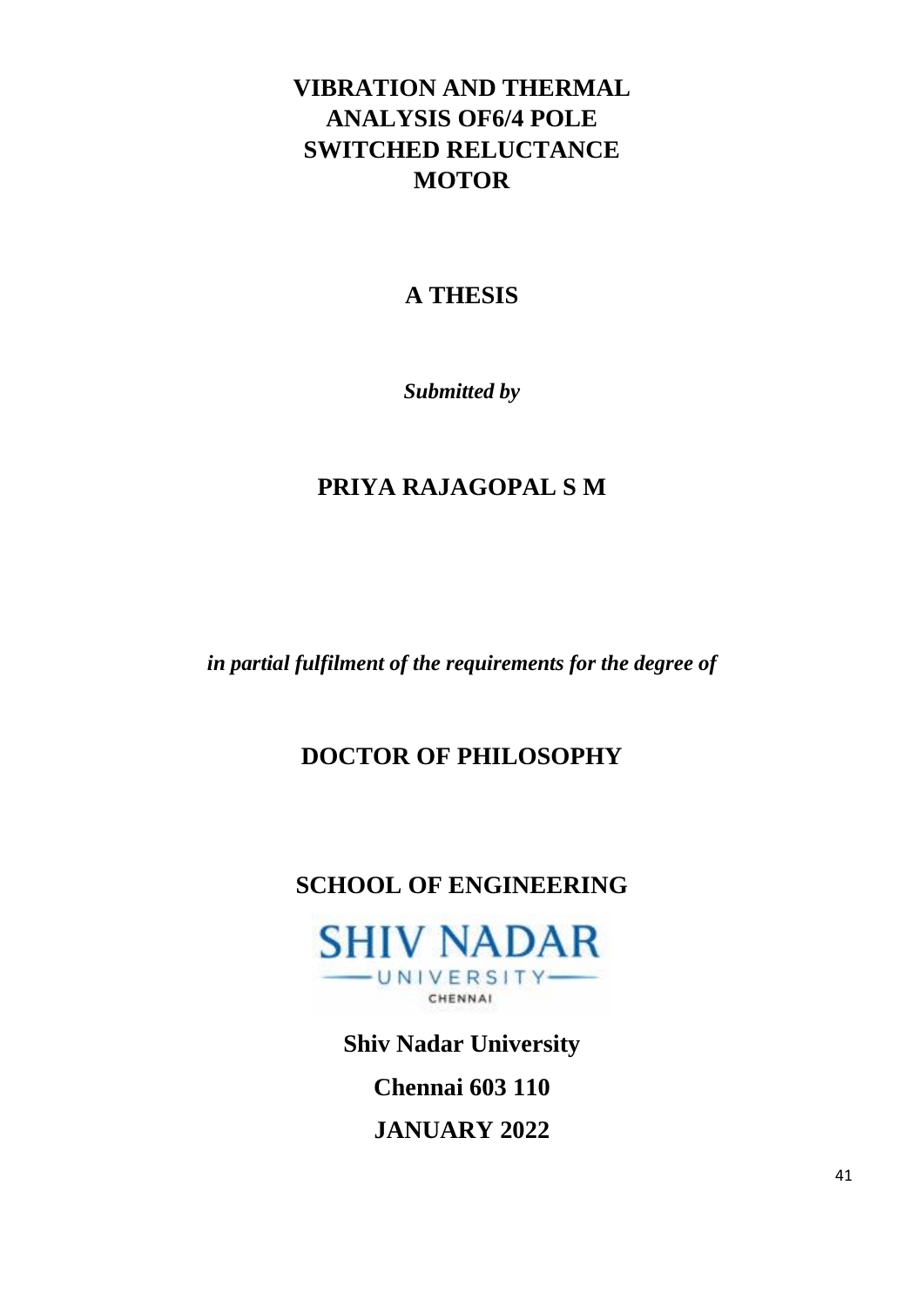#### **A typical Specimen of Certificate**

<Font Style Times New Roman>

**<**Font Size 16><1.5 line spacing>

*BONAFIDE CERTIFICATE*

<Font Size 14>

<Font Size 13>

The research work embodied in the present Thesis entitled **"VIBRATION AND THERMAL ANALYSIS OF 6/4 POLE SWITCHED RELUCTANCE MOTOR"** has been carried out in the

<<Name of the Supervisor's Department>>, <<Name of the College>>,<<Place>>. The work reported herein is original and does not form part of any other thesis or dissertation on the basis of which a degree or award was conferred on an earlier occasion or to any other scholar.

I understand the 's policy on plagiarism and declare that the thesis and publications are my own work, except where specifically acknowledged and has not been copied from other sources or been previously submitted for award or assessment.

<<Signature of the Scholar>>

<<Name>> Counter

signed by

<<Signature of the Joint Supervisor>> <<Signature of the Supervisor>> <<Name>> <<Name>> JOINT SUPERVISOR (If applicable) SUPERVISOR <<Designation & Address >> <<Designation & Address >>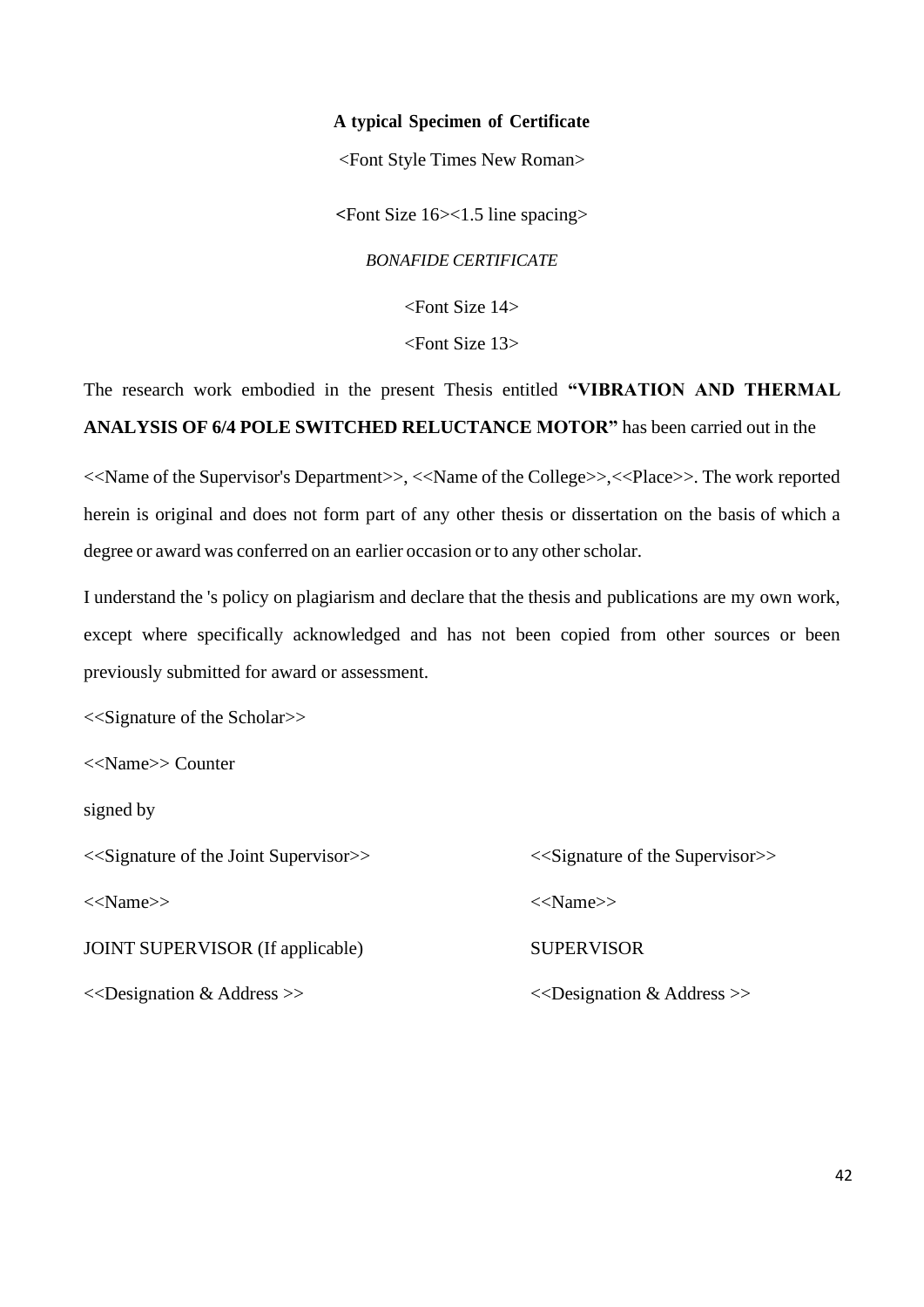# **A typical Specimen of Table of Contents**

<Font Style Times New Roman Font Size 13>

# **TABLE OF CONTENTS**

| <b>CHAPTER NO.</b> | <b>TITLE</b>                                                               | PAGE NO.       |
|--------------------|----------------------------------------------------------------------------|----------------|
|                    | <b>ABSTRACT</b>                                                            | iii            |
|                    | <b>LIST OF TABLES</b>                                                      | xvi            |
|                    | <b>LIST OF FIGURES</b>                                                     | xviii          |
|                    | <b>LIST OF SYMBOLS AND ABBREVIATIONS</b>                                   | xxvii          |
| $\mathbf{1}$       | <b>INTRODUCTION</b>                                                        | $\mathbf{1}$   |
|                    | 1.1 GENERAL                                                                | 1              |
|                    | <b>1.2 OBJECTIVES OF THE RESEARCH</b>                                      | 3              |
|                    | <b>1.3 LITERATURE REVIEW</b>                                               | $\overline{4}$ |
|                    | 1.3.1 Aircraft Landing Operations                                          | 6              |
|                    | 1.3.2 Flight Control System                                                | 19             |
|                    | 1.3.3 Intelligent Control Design Techniques                                | 29             |
| $\overline{2}$     | DEVELOPMENT OF NON-LINEAR SIX DEGREES-OF-<br><b>FREEDOM AIRCRAFT MODEL</b> | 45             |
|                    | 2.1 GENERAL                                                                | 45             |
|                    | <b>2.2 BUILDING AN AIRCRAFT</b>                                            | 54             |
|                    | 2.2.1 Configuration Script                                                 | 54             |
|                    | 2.2.1.1 Aerodynamic section                                                | 58             |
|                    | 2.2.1.2 Propeller section design                                           | 60             |
|                    | 2.2.1.3 Engine section comparison                                          | 63             |
|                    | 2.2.1.4 Inertia section                                                    | 66             |
|                    |                                                                            |                |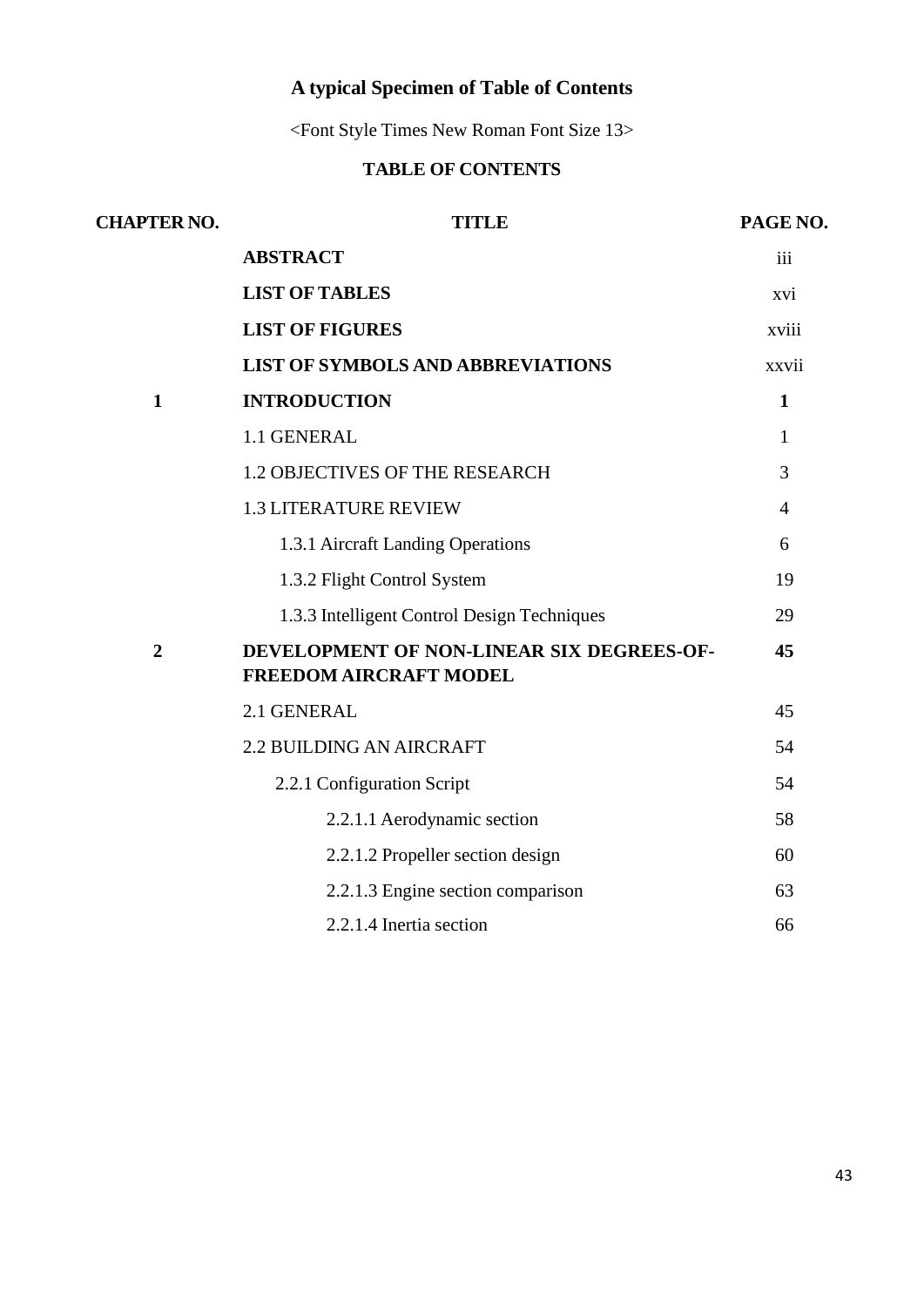### **LIST OF SYMBOLS AND ABBREVIATIONS**

| $\omega$                       | Absolute frequency             |
|--------------------------------|--------------------------------|
| <b>HOA</b>                     | Acetic acid                    |
| Al                             | Aluminum                       |
| <b>ASTM</b>                    | American standard testing mesh |
| CaCO <sub>3</sub>              | Calcium carbonate              |
| <b>CIA</b>                     | Chemical index of alteration   |
| $\rho$                         | Density of the fluid           |
| $\theta$                       | Direction of wave propagation  |
| EF                             | Enrichment factor              |
| $\omega p$                     | Frequency of the peak          |
| Ω                              | Frequency of the waves         |
| <b>FP</b>                      | First percentile               |
| □                              | Gamma                          |
| g                              | Gram                           |
| <b>HCl</b>                     | Hydrochloric acid              |
| Fe <sub>2</sub> O <sub>3</sub> | Iron oxide                     |
| MgO                            | Magnesium oxide                |
| $\theta$ m                     | Mean wave direction            |
| mg                             | Milligram                      |
| HNO <sub>3</sub>               | Nitric acid                    |
| <b>OC</b>                      | Organic carbon                 |
| ppm                            | Parts per million              |
| $K_2Cr_2O_7$                   | Potassium dichromate           |
| $\varphi$                      | Potential function             |
| <b>SEM</b>                     | Scanning electron microscope   |
| $Ag_2SO_4$                     | Silver sulphate                |
| τ                              | Time lag between samples       |
| ζ                              | Vertical displacement          |